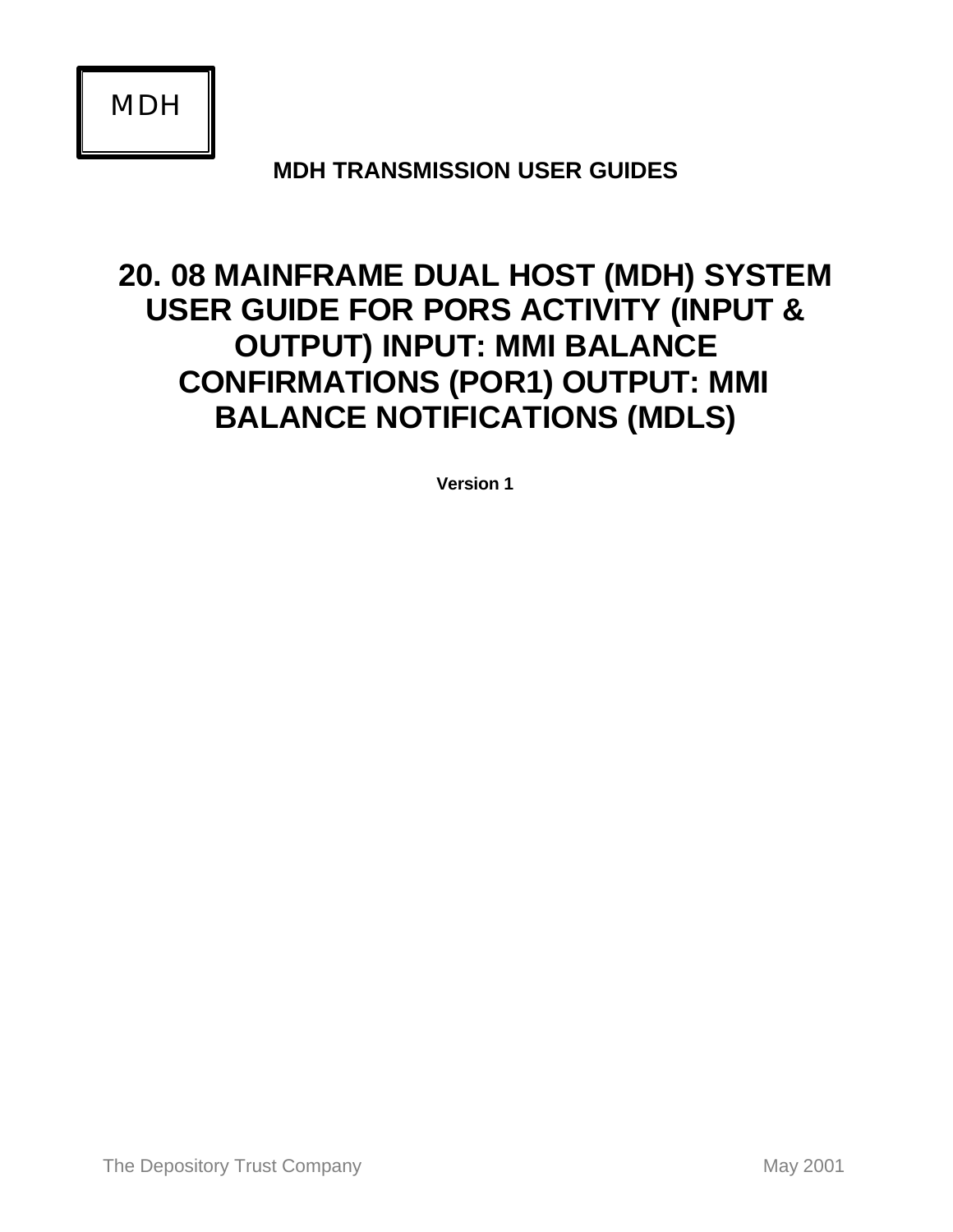Copyright 1999, 2000, 2001 by The Depository Trust Company ("DTC"). All rights reserved. This work (including, without limitation, all text, images, logos, compilation and design) is copyrighted, is proprietary, and is intended for the exclusive use of DTC's participants and other authorized users of DTC's services. If this work is received in any electronic medium, authorized users of this work are permitted the limited right to make reproductions and transmissions necessary for downloading and storage of this work on the users' computers. Such users are also permitted to print one or more paper copies from the electronic version for their own use. Other than to this limited extent, no part of this work (including any paper copies thereof or print versions thereof) may be altered, reproduced or distributed (including by transmission) in any form or by any means, or stored in any information storage and retrieval system, without DTC's prior written permission.

Last Published January 2, 2001

The Depository Trust Company 55 Water Street New York, N.Y. 10041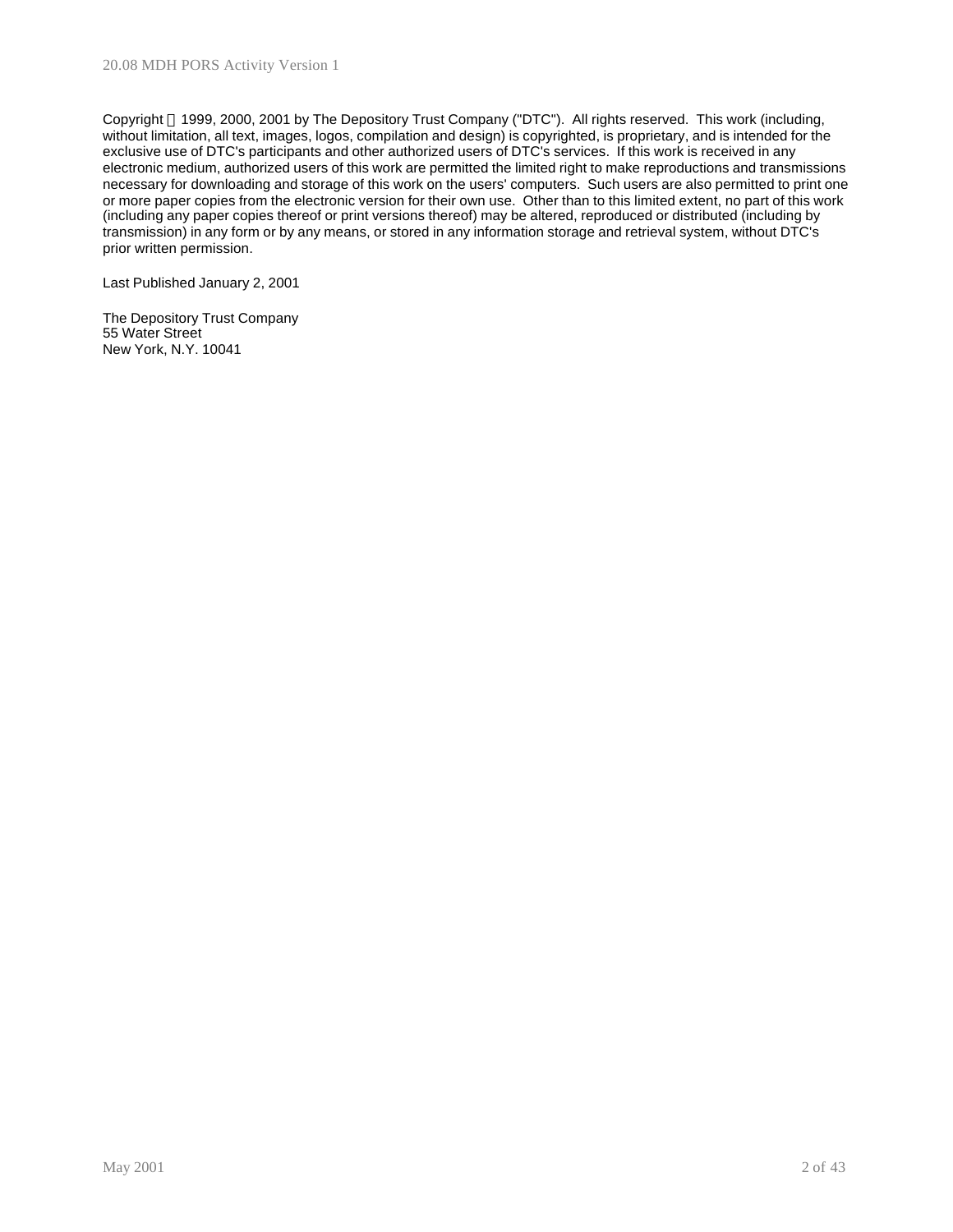# **PREFACE**

This document describes, specifically, the input and output requirements for Payment Obligation Reporting System (PORS) activity processing via DTC's Mainframe Dual Host (MDH) system.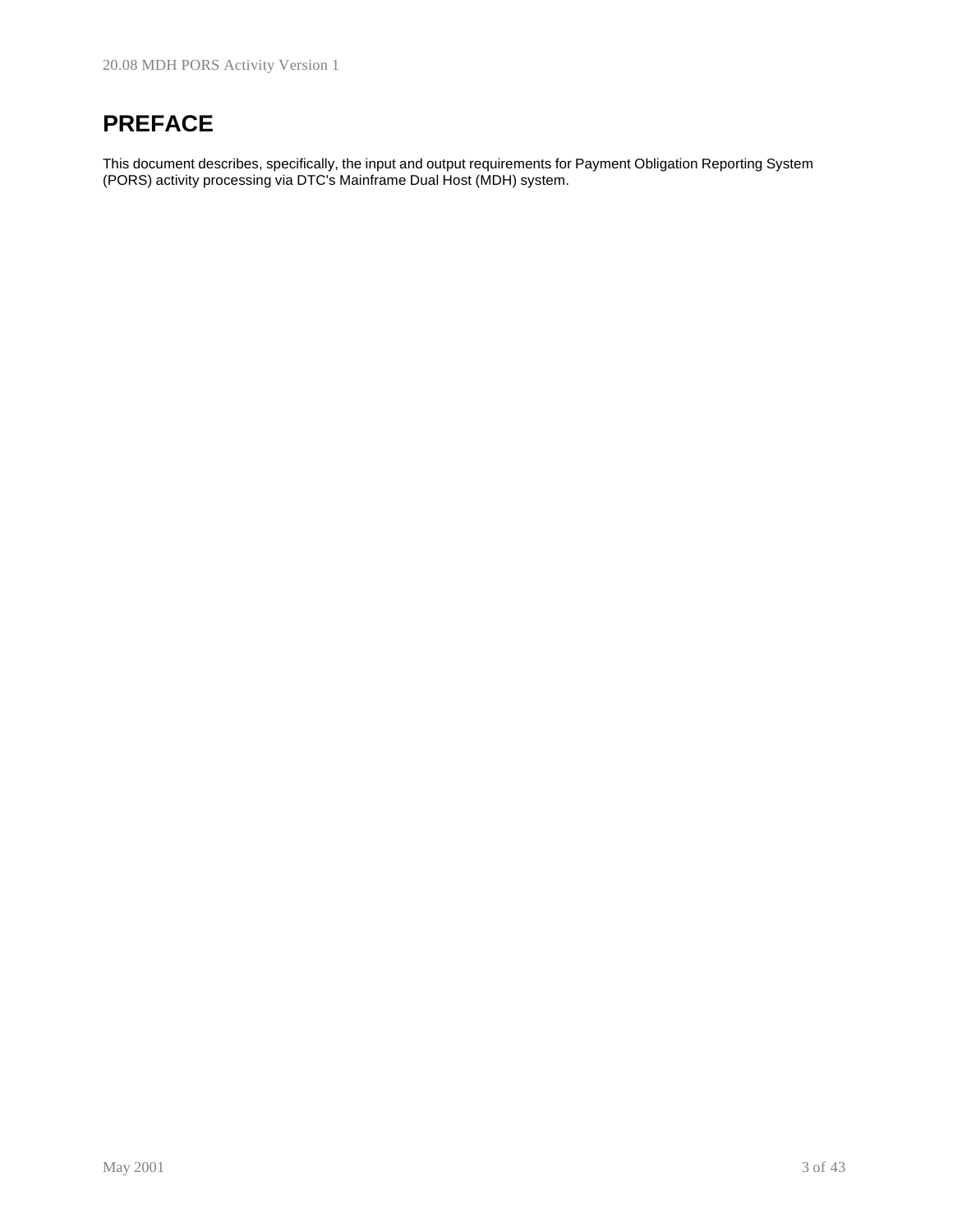# **TABLE OF CONTENTS**

| II. PARTICIPANT-TO-DTC 'PORS BALANCE CONFIRMATION'<br><b>B.</b><br>C.<br><b>B.</b><br>34<br>A.<br><b>B.</b><br>C.<br>D.<br>E. |  |
|-------------------------------------------------------------------------------------------------------------------------------|--|
|                                                                                                                               |  |
|                                                                                                                               |  |
|                                                                                                                               |  |
|                                                                                                                               |  |
|                                                                                                                               |  |
|                                                                                                                               |  |
|                                                                                                                               |  |
|                                                                                                                               |  |
|                                                                                                                               |  |
|                                                                                                                               |  |
|                                                                                                                               |  |
|                                                                                                                               |  |
|                                                                                                                               |  |
|                                                                                                                               |  |
|                                                                                                                               |  |
|                                                                                                                               |  |
|                                                                                                                               |  |
|                                                                                                                               |  |
|                                                                                                                               |  |
|                                                                                                                               |  |
|                                                                                                                               |  |
|                                                                                                                               |  |
|                                                                                                                               |  |
|                                                                                                                               |  |
|                                                                                                                               |  |
|                                                                                                                               |  |
|                                                                                                                               |  |
|                                                                                                                               |  |
|                                                                                                                               |  |
|                                                                                                                               |  |
|                                                                                                                               |  |
|                                                                                                                               |  |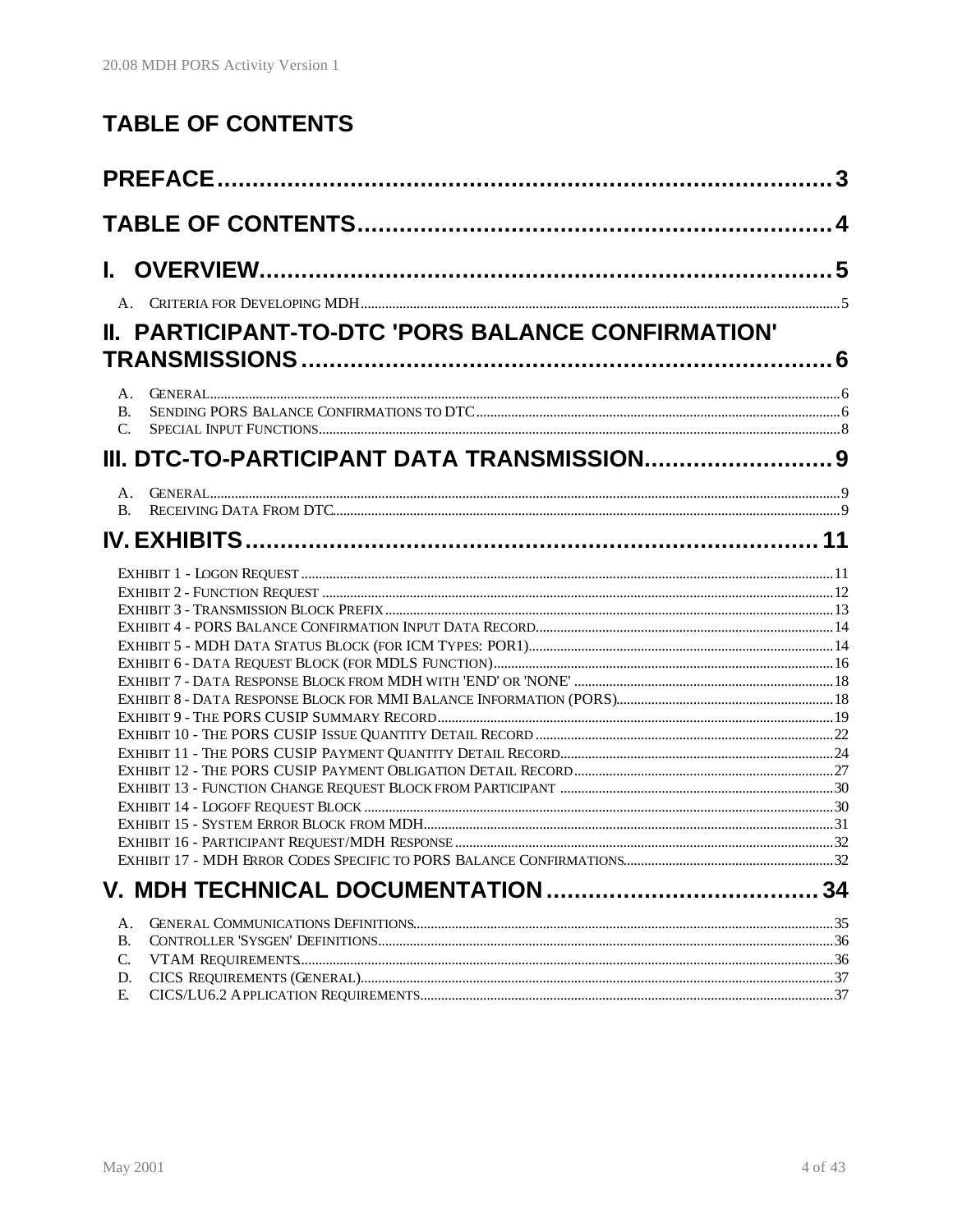# **I. OVERVIEW**

## *A. Criteria for Developing MDH*

The Mainframe Dual Host (MDH) system is designed to converse with those participants whose mainframes can support 'real-time' (e.g., CICS) processing via the LU6.2 communications protocol. This protocol is described in the next section of this document.

The MDH system provides the following advantages over older systems at DTC:

- Allows two-way traffic activity between DTC and the participant in a real-time environment.
- Eliminates the need for intermediate hardware/software.
- Provides backup through redundant mainframes and lines.

MDH will control the data flow between the DTC 'host' computer and the Participant 'host' computer via a dedicated point-to-point communication (telephone) line. The procedure with which the participant can either request data to be transmitted to DTC or request data to be transmitted to it from DTC is described in other sections of this document.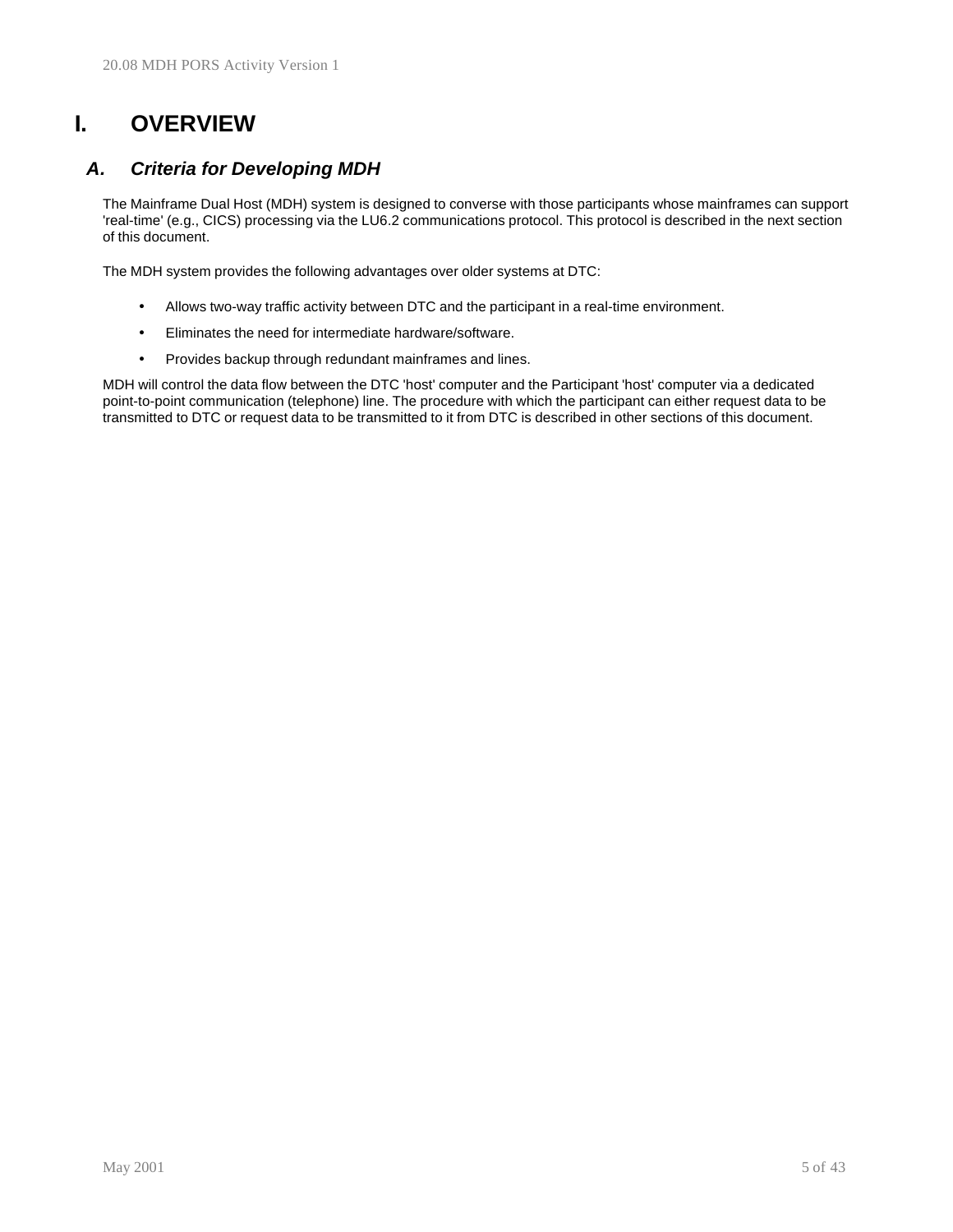# **II. PARTICIPANT-TO-DTC 'PORS BALANCE CONFIRMATION' TRANSMISSIONS**

## *A. General*

This section describes in detail the procedure that the participant's host uses to **send** 'PORS Balance Confirmation' transmission blocks to MDH.

To review the sequence of transmissions required to send data to MDH, the participant will:

- Signon to MDH by transmitting a Type '01' logon block.
- Request the appropriate function to send the specific type of data by transmitting a Type '03' function-request block. The corresponding training functions may also be selected.
- Send blocks of selected transactions by transmitting Type '05' data blocks.

## *B. Sending PORS Balance Confirmations to DTC*

#### **PORS Balances Transmission Block Format**

The PORS Balance Confirmation transmission block format is shown in the diagram below:

The Type '08' transmission block format is shown in the diagram below:



MAXIMUM 804

Each block contains a 74-byte prefix followed by up to ten 73-byte PORS Balance Confirmation transactions. Thus the minimum block length is 147 bytes and the maximum length is 804 bytes.

#### **PORS Balance input Editing Criteria**

This section describes each field that must be entered in the prefix and PORS Balance Confirmation transaction(s) and the editing that will be performed on each field. The Prefix layout is shown in Exhibit 3 and the PORS Balance confirmation layout is shown in Exhibit 5h. The fields are shown below in the same order as they appear in the exhibits.

#### **1.** Prefix Editing

- **Block Type** must be '05'.
- **Time Stamp** is provided by MDH and used for cutoff-time checking.
- **Participant Sign-on ID** must be a valid 8-character field.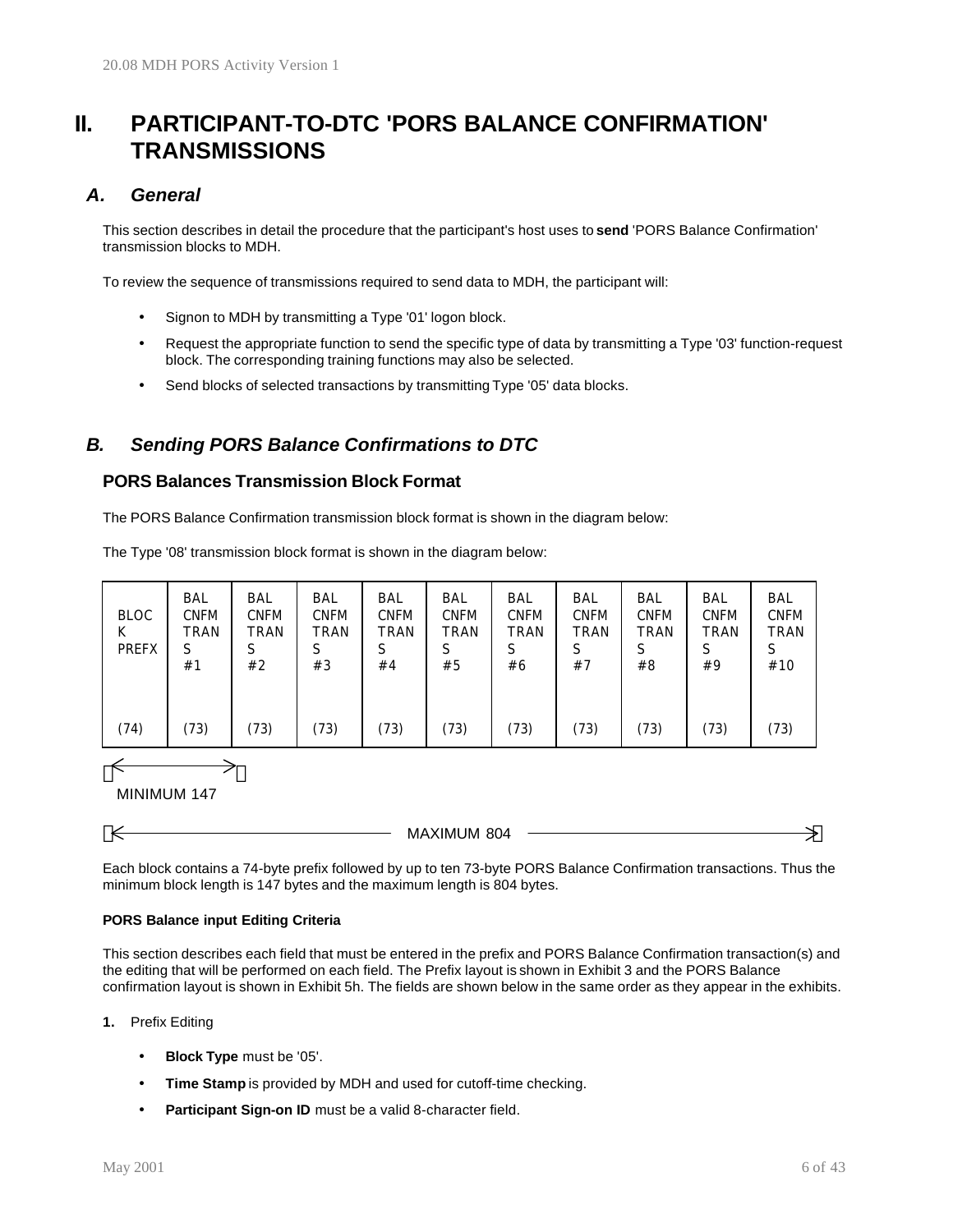- **Individual user Number** This 2-digit field is provided by MDH in the Type '02' logon response block. It must be inserted in the prefix of *every* transmission block sent to MDH to uniquely identify the transmission.
- **Function Requested** must be 'POR1'.
- **Block Number** is assigned by the participant. It starts with 0001 for the first block transmitted during the day and is incremented by 1.
- **Block Transaction Count** the number of transactions in the block must be between 01 and 10.
- **Data Length -** the length of the Data Segment that follows must be a multiple of 73 between 73 and 730.

Although the total block length is not a field contained in the prefix, MDH checks that:

- the length of the block provided by CICS is equal to or less than 804
- the block length minus 74 is evenly divisible by 73
- the result of the division above equals the Block-Transactions-Count field in the prefix.

*Note:* If any of the above conditions are not met, the entire transmission block will be rejected*.*

**2.** Transaction-level Editing

Refer to Exhibit 4 (Input Record Layout) for field-by-field requirements for PORS Balance Confirmations.

#### **Balance Confirmation Return Status Block - Type '06'**

After editing the Type 'O5' Input transmission block, MDH will return a type '06' status block with the following format:

#### **BALANCE CONFIRMATION RETURN STATUS BLOCK - TYPE '06' (ICM-type**)

| TRANS<br><b>BLOCK</b><br><b>STAT</b><br><b>PREFIX</b><br>#1 | TRANS<br><b>STAT</b><br>#2 | TRANS<br><b>STAT</b><br>#3 | <b>TRANS</b><br>STAT<br>#4 | TRANS<br><b>STAT</b><br>#5 | <b>TRANS</b><br><b>STAT</b><br>#6 | TRANS<br><b>STAT</b><br>#7 | <b>TRANS</b><br>STAT<br>#8 | TRANS<br>STAT<br>#9 | <b>TRANS</b><br><b>STAT</b><br>#10 |
|-------------------------------------------------------------|----------------------------|----------------------------|----------------------------|----------------------------|-----------------------------------|----------------------------|----------------------------|---------------------|------------------------------------|
| (76)<br>(68)                                                | (68)                       | (68)                       | (68)                       | (68)                       | (68)                              | (68)                       | (68)                       | (68)                | (68)                               |

FIXED LENGTH 756 BYTES

The block consists of a 76-byte Prefix and 680 bytes of status data. This is shown in Exhibit 6. It is important to note that this is a different format than the '06' status block that is returned from the non-ICM input functions (for example, MDIN, MPIN, etc.).

There are 10 'buckets' of 68 bytes each, one for each of the input transactions, up to 10. Each bucket contains:

- the 26-byte participant-supplied Transaction Prefix and
- a 2-byte Transaction Number and
- up to five 8-byte error codes determined when editing the transaction.

*Note:* See Exhibit 17 for a list of the Editing Criteria and associated Error Codes.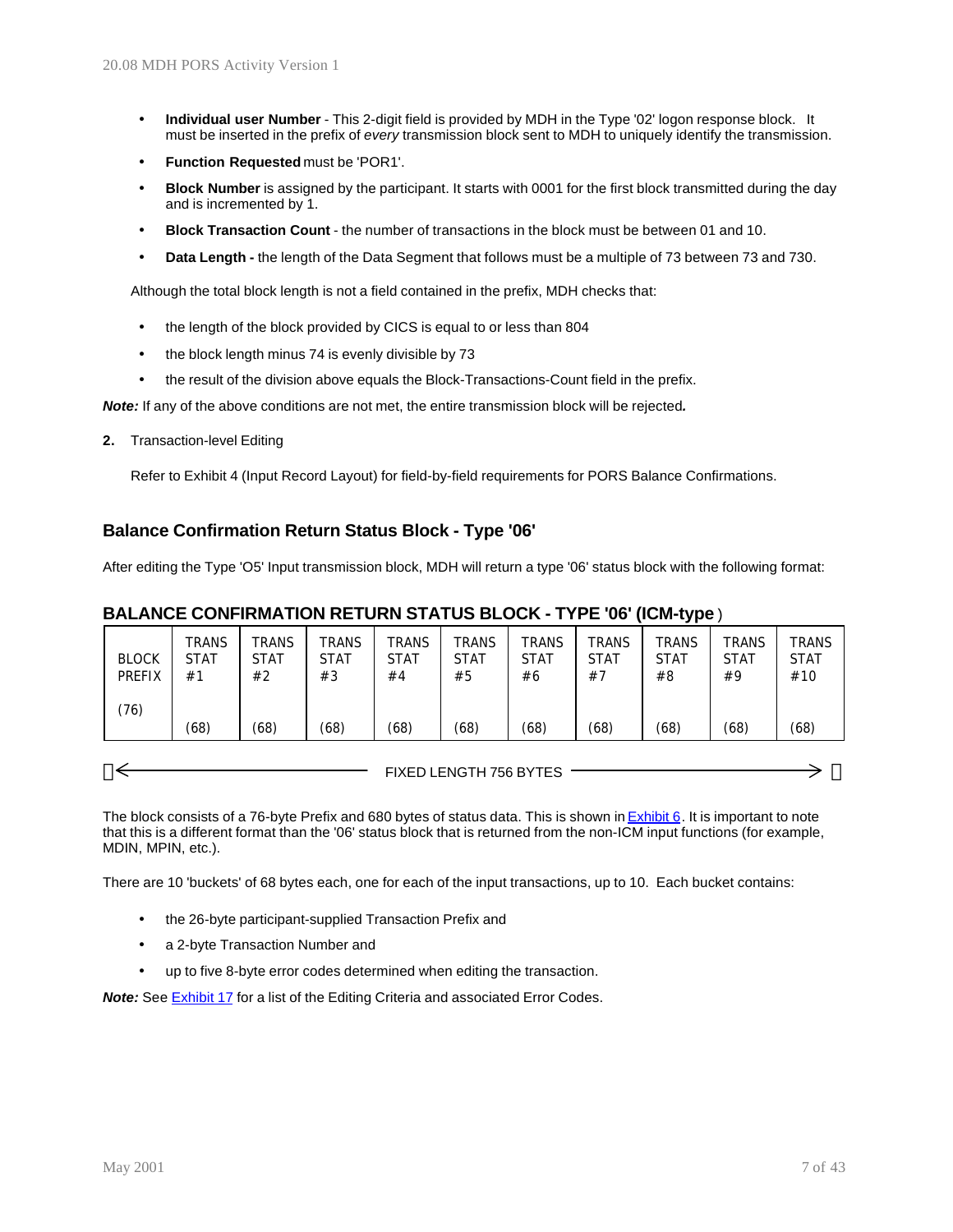## *C. Special Input Functions*

**1.** Training Function

A participant may wish to submit PORS confirmation data to DTC via MDH for 'Training' purposes only. This would allow the data to be accepted, edited, and responded to without the participant actually updating its DTC account.

The benefits of having this special processing available are:

- A single session in the production environment is sufficient and eliminates the need to switch regions, programs, etc., to a non production environment in order to test enhancements.
- An environment is created where personnel can be trained in the use of MDH features and functions after cutover to production.

The procedure for accomplishing this is to enter the regular production 'function' (for example .-POR1) in the '03' function-request block, but to place a 'T' (instead of a 'P') in the 'Test/Prod Indicator' field found in the transaction's 26 byte prefix area when transmitting the '05' data blocks.

MDH will validate the function request and will return a Type '04' block. The participant will then submit the corresponding test transactions in a Type '05' data block. MDH will edit each transaction within the block and respond with a Type '06' block. The only difference between this and production processing is that no data bases, that is, participant DTC accounts, are updated.

The participant will remain in the Training function status until he either changes the function or signs off the session.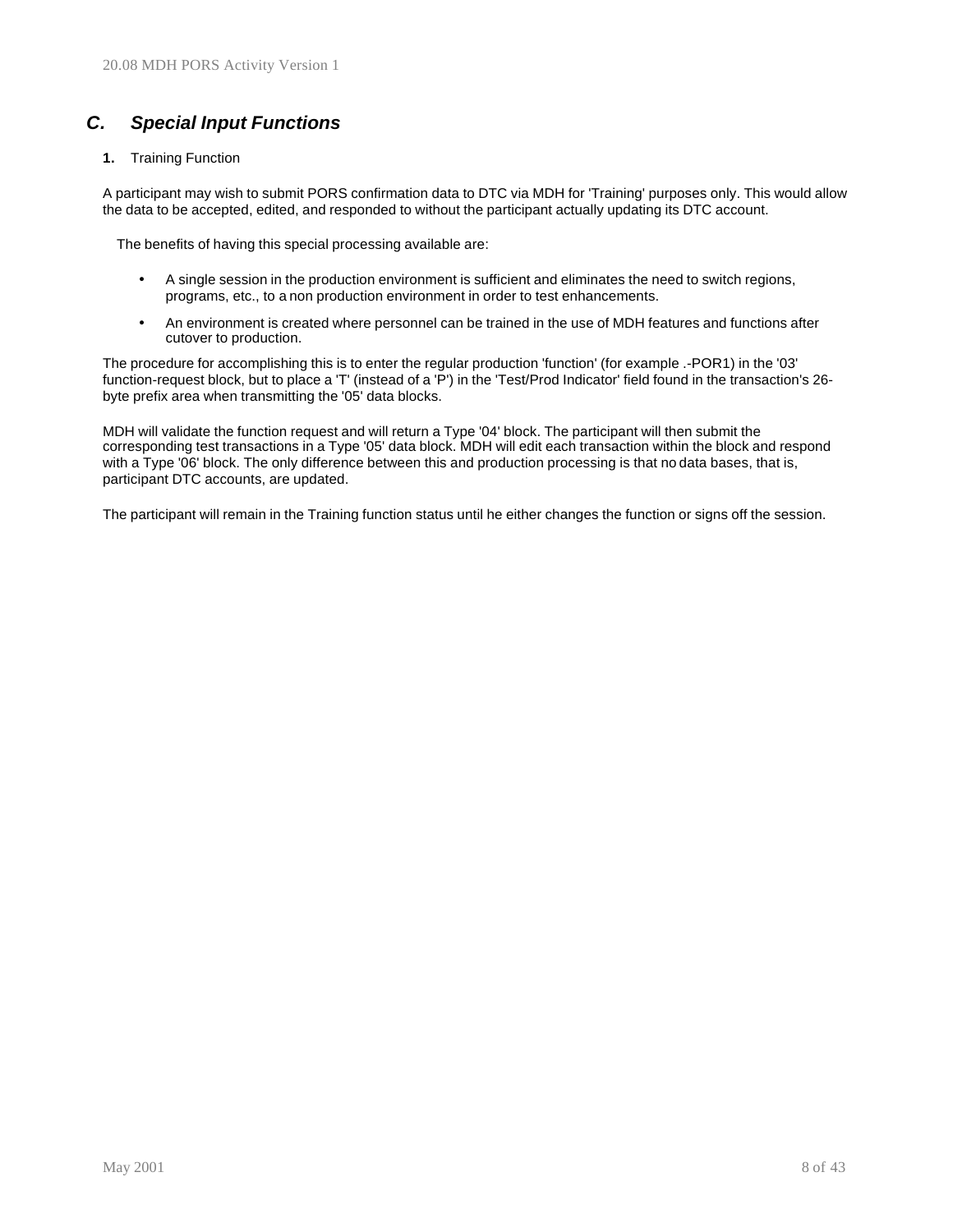# **III. DTC-TO-PARTICIPANT DATA TRANSMISSION**

### *A. General*

This section describes in detail the procedure that the participant uses to *receive* data transmission blocks from MDH.

The types of data available are MMI 'Balance' and 'Activity' (PORS) records.

To review the sequence of transmissions required to receive data, the participant's host will:

- Signon to MDH by transmitting a Type '01' logon block.
- Request the MDLS function by transmitting a Type '03' function-request block.
- Transmit a type '07' transmission-request block.
- Receive one or more type '08' data blocks until all the available data has been transmitted.

## *B. Receiving Data From DTC*

#### **Type '08' Transmission Block Format**

The Type '08' transmission block format is shown in the diagram below:

| <b>BLOCK</b><br>PREFIX<br>(66) | <b>BLOCK</b><br>DATA<br>LENGTH<br>(4) | TRANS #1<br>LENGTH<br>(4) | TRANS #1<br>DATA<br>BAL1(228)<br>BAL2(112)<br>BAL3(124)<br>BAL4(192) | TRANS $#2$<br>LENGTH<br>(4) | TRANS #2<br><b>DATA</b><br>BAL1(228)<br>BAL2(112)<br>BAL3(124)<br>BAL4(192) |  | TRANS #N<br>(UP to 4085<br><b>TOTAL</b><br>CHARACTERS) |
|--------------------------------|---------------------------------------|---------------------------|----------------------------------------------------------------------|-----------------------------|-----------------------------------------------------------------------------|--|--------------------------------------------------------|
| MINIMUM 186<br>MAXIMUM 4085    |                                       |                           |                                                                      |                             |                                                                             |  |                                                        |

Each block contains a 66-byte prefix followed by one to 10 transactions in any combination of the data record types described above. The minimum block length is 186 bytes and the maximum is 4085 bytes.

### **Transmitting the Request Block**

The participant will transmit a Type '07' block containing the following fields:

- **Block type** must be '07'.
- **Time stamp** is provided by MDH and used for cutoff-time checking.
- Participant Sign-on ID must be a valid 8-character field.
- **Individual user Number** This 2-digit field is provided by MDH in the Type '02' logon response block. It must be inserted in the prefix of every transmission block sent to MDH to uniquely identify the transmission.
- **Function Requested** must be 'MDLS'.
- **Request Code** (should be 'AD' for 'all data').
- **File Control Number** (YYYYDDDs).(Julian date + session).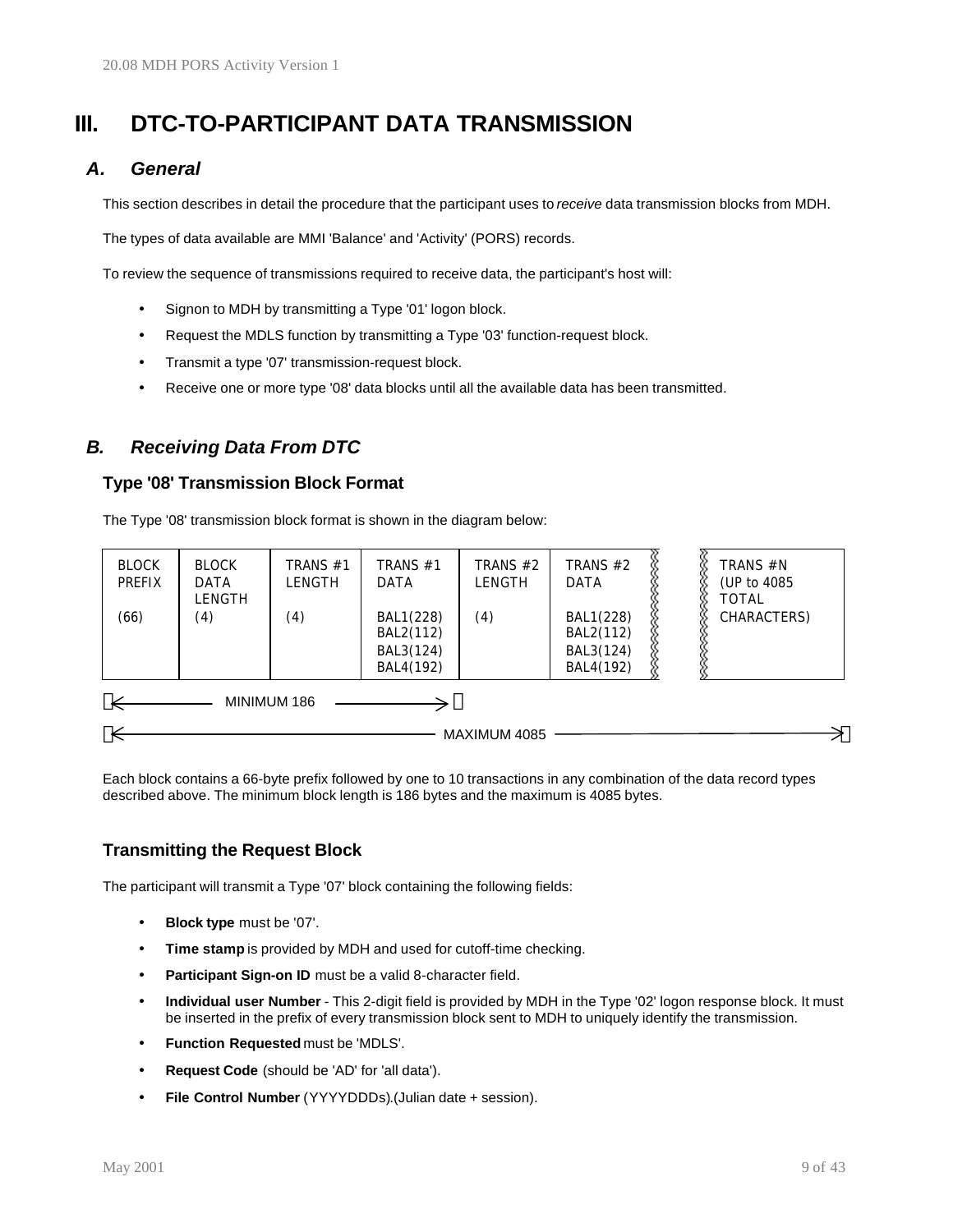- **Starting Sequence Number** desired ('nnnnnn').
- **Total Number** desired ('nnnnnn' *optional).*

*Note*: The 'starting seq. C' and 'total parameters are six-character numeric fields which must be right justified and left zero filled.

See Exhibit 6 *for this block's format.*

#### **Receiving the Response Block**

The participant host will receive one of the three following responses as a result of the Type '07' request.

- **1.** A 'No Data Available' condition. The Type '08' block will contain:
	- A 70-byte block prefix.
	- A transaction length attribute with a value of 8.
	- A message 'NONE' in the data portion of the transaction indicating that there was no data available for the requested range. (See Exhibit 8).

The Participant can now submit a Type '03' function-request block or a Type '90' sign-off block.

- **2.** A 'Data Sent' condition. The Type '08' block will contain**:**
	- A 70-byte block prefix indicating the number of transactions sent in the block.
	- One or more occurrences of intermixed transactions in the sequence that they were chronologically processed at DTC.

*Note:* The first block will be followed by additional '08' blocks until either no more data is available or the desired range has been satisfied*.*

- A 'No More Data' condition. The Type '08' block will contain:
	- − A 70-byte block prefix.
	- − A transaction length attribute with a value of 8.
	- − A message 'END ' in the data portion of the transaction indicating that no more data is available or that the desired range has been satisfied. (See Exhibit 7).

The participant can now submit a Type '03' function-request block or a Type '90' sign-off block.

#### *Notes:*

- The transaction length attributes shown above always contain the length of the data that follows plus four for the length of the length attribute field itself.
- The use of the 'Starting Seq. #' and 'Total #' parameters allows the end-User to receive the same data more than once if he so requests, similar to the 'RPNT' function on PTS. It does not, however, mark this data as being sent as an 'original transmission'.
- As discussed earlier, if a system problem occurs at DTC and is caused, for example, by a program ABEND, unavailability of files or tables, or for other reasons, MDH will send a Type '99' response transmission block instead of the Type '08' block currently being transmitted. When the problem is resolved at DTC, the participant will be informed and should attempt to reestablish the session in the normal manner.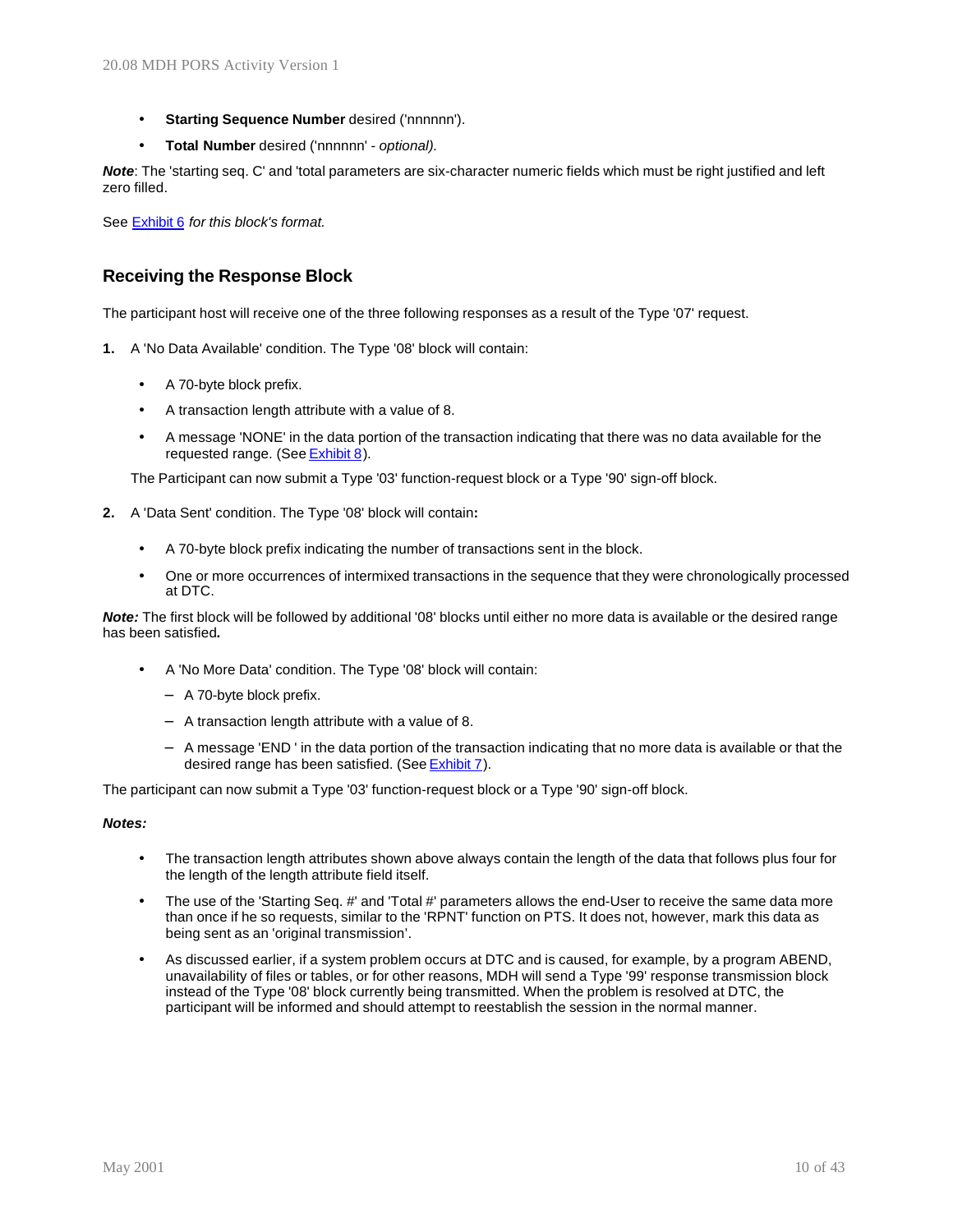# **IV. EXHIBITS**

## *Exhibit 1 - Logon Request*

#### **Logon Request Block from Participant - Length 68 bytes**

| <b>Field Name</b>      | <b>Pos</b> | Len | <b>Field Attributes</b>                                                                     |
|------------------------|------------|-----|---------------------------------------------------------------------------------------------|
| TYPE-OF-BLOCK          | 01         | 02  | Numeric - Value is '01'                                                                     |
| TIME-STAMP             | 03         | 06  | Time received (HHMMSS)                                                                      |
| USER-ID                | 09         | 08  | Numeric for individual user (e.g. 00000161);<br>Alphanumeric far group user (e.g. G0000123) |
| INDIVIDUAL-USER-NUMBER | 17         | 02  | Internal to MDH                                                                             |
| LU6.2-TERMID           | 19         | 04  | Internal to MDH                                                                             |
| Filler                 | 23         | 38  | Value spaces                                                                                |
| PASSWORD               | 61         | 08  | DTC-assigned user password                                                                  |

Figure 1. Logon Request Block from Participant

#### **Logon Response Block from MDH - Length 142 bytes**

| <b>Field Name</b>      | Pos | Len | <b>Field Attributes</b>                                                                                                                                                                                                                                                     |
|------------------------|-----|-----|-----------------------------------------------------------------------------------------------------------------------------------------------------------------------------------------------------------------------------------------------------------------------------|
| TYPE-OF-BLOCK          | 01  | 02  | Numeric - Value is '02'                                                                                                                                                                                                                                                     |
| <b>TIME-STAMP</b>      | 03  | 06  | Time received (HHMMSS)                                                                                                                                                                                                                                                      |
| USER-ID                | 09  | 08  | Numeric for individual user (e.g. 00000161);<br>Alphanumeric for group user (e.g. G0000123)                                                                                                                                                                                 |
| INDIVIDUAL-USER-NUMBER | 17  | 02  | Returned by MDH. Must be copied by participant<br>into all blocks sent to MDH.                                                                                                                                                                                              |
| LU6.P-TERMID           | 19  | 04  | Internal to MDH                                                                                                                                                                                                                                                             |
| Filler                 | 23  | 38  | Value spaces                                                                                                                                                                                                                                                                |
| RESPONSE-CODE          | 61  | 01  | Values:<br>- 'A': Logon accepted<br>- 'R': Logon rejected                                                                                                                                                                                                                   |
| RESPONSE-REASON-CODE   | 62  | 01  | Code indicating reason for rejection :<br>- 'B': Invalid black type<br>- 'C': Invalid connection I.D.<br>- 'D': Already logged on<br>- 'H': PTS is in 'Halt' mode<br>- 'P': PTS is down<br>- 'Q': DQF Recovery down<br>- 'S': Invalid sign-on ID<br>- 'X': Invalid password |
| RESPONSE-ERROR-MESSAGE | 63  | 80  | Message explaining why the logon was rejected                                                                                                                                                                                                                               |

Figure 2. Logon Response Block from MDH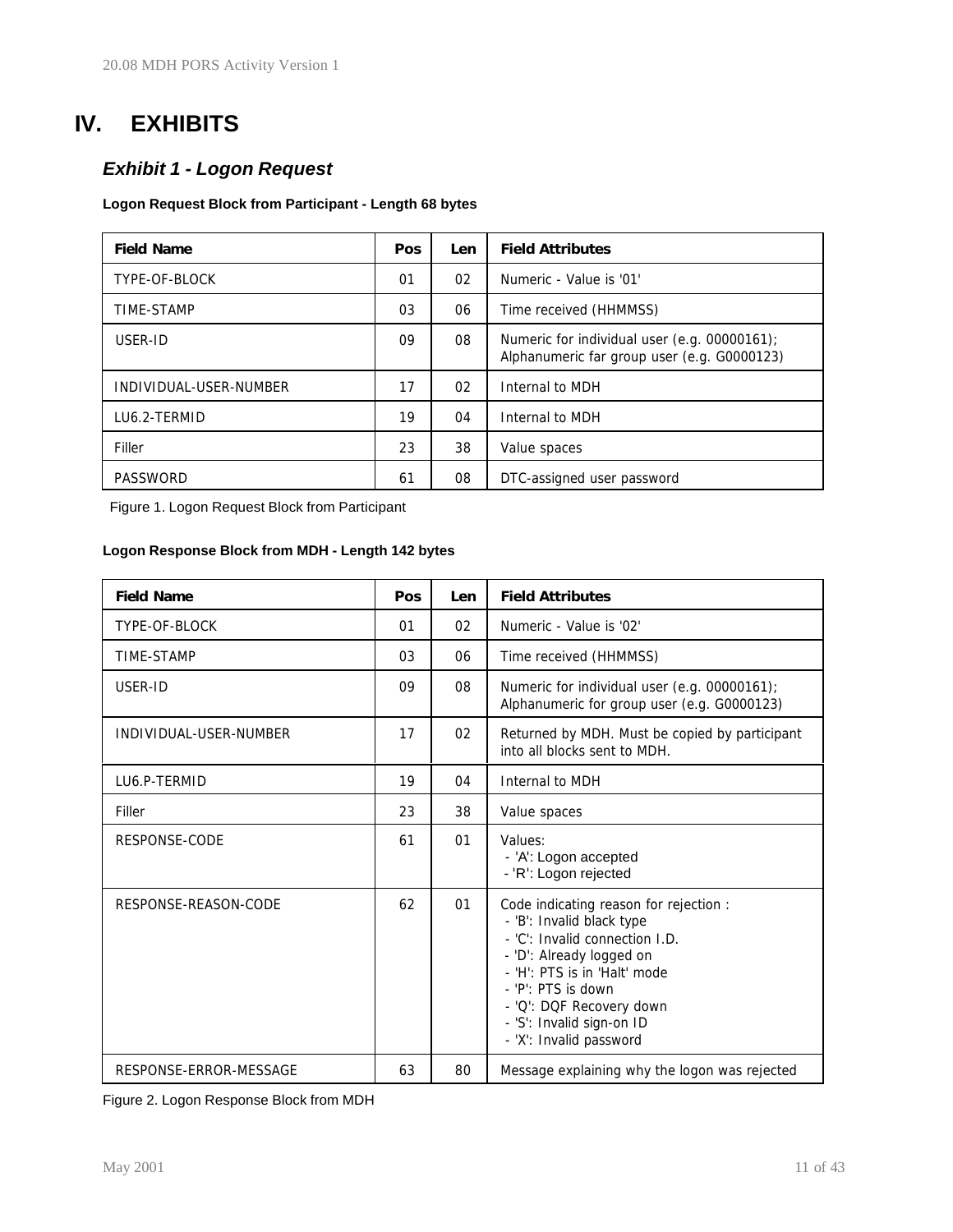## *Exhibit 2 - Function Request*

#### **Function Request Block from Participant - Length 65 bytes**

| <b>Field Name</b>         | Pos | Len | <b>Field Attributes</b>                                                                     |
|---------------------------|-----|-----|---------------------------------------------------------------------------------------------|
| TYPE-OF-BLOCK             | 01  | 02  | Numeric - Value is '03'                                                                     |
| <b>TIME-STAMP</b>         | 03  | 06  | Time received (HHMMSS)                                                                      |
| USER-ID                   | 09  | 08  | Numeric for individual user (e.g. 00000161);<br>Alphanumeric for group user (e.g. G0000123) |
| INDIVIDUAL-USER-NUMBER    | 17  | 02  | Copied from Type '02' logon response.                                                       |
| LU6.2-TERMID              | 19  | 04  | Internal to MDH                                                                             |
| Filler                    | 23  | 38  | Value spaces                                                                                |
| <b>FUNCTION-REQUESTED</b> | 61  | 04  | Possible values:<br>- 'MDLS': PORS output to participant<br>- 'POR1': PORS balance confirm  |
| Filler                    | 65  | 01  | Value space                                                                                 |

Figure 3. Function Request Block from Participant

## **Function Response Block from MDH - Length 146 bytes**

| <b>Field Name</b>         | Pos | Len | <b>Field Attributes</b>                                                                                                                                                                                                                                                                 |
|---------------------------|-----|-----|-----------------------------------------------------------------------------------------------------------------------------------------------------------------------------------------------------------------------------------------------------------------------------------------|
| TYPE-OF-BLOCK             | 01  | 02  | Numeric - Value is '04'                                                                                                                                                                                                                                                                 |
| <b>TIME-STAMP</b>         | 03  | 06  | Time received (HHMMSS)                                                                                                                                                                                                                                                                  |
| USER-ID                   | 09  | 08  | Numeric for individual user (e.g. 00000161);<br>Alphanumeric for group user (e.g. G0000123)                                                                                                                                                                                             |
| INDIVIDUAL-USER-NUMBER    | 17  | 02  | Internal to MDH                                                                                                                                                                                                                                                                         |
| LU6.2-TERMID              | 19  | 04  | Internal to MDH                                                                                                                                                                                                                                                                         |
| Filler                    | 23  | 38  | Value spaces                                                                                                                                                                                                                                                                            |
| <b>FUNCTION-REQUESTED</b> | 61  | 04  | Possible values:<br>-'MDLS': PORS output to participant<br>- 'POR1': PORS balance confirm                                                                                                                                                                                               |
| RESPONSE-CODE             | 65  | 01  | Values:<br>- 'A': Function request accepted<br>- 'R': Function request rejected                                                                                                                                                                                                         |
| RESPONSE-REASON-CODE      | 66  | 01  | Code indicating reason for rejection:<br>- 'A': Not signed on<br>- 'B': Past cutoff time<br>- 'C': Function does not exist<br>- 'D': User not eligible for function<br>- 'E': Function quiescing<br>- 'F': Function mismatch for block-type '05'<br>- 'G': Function not for LU6.2 (MDH) |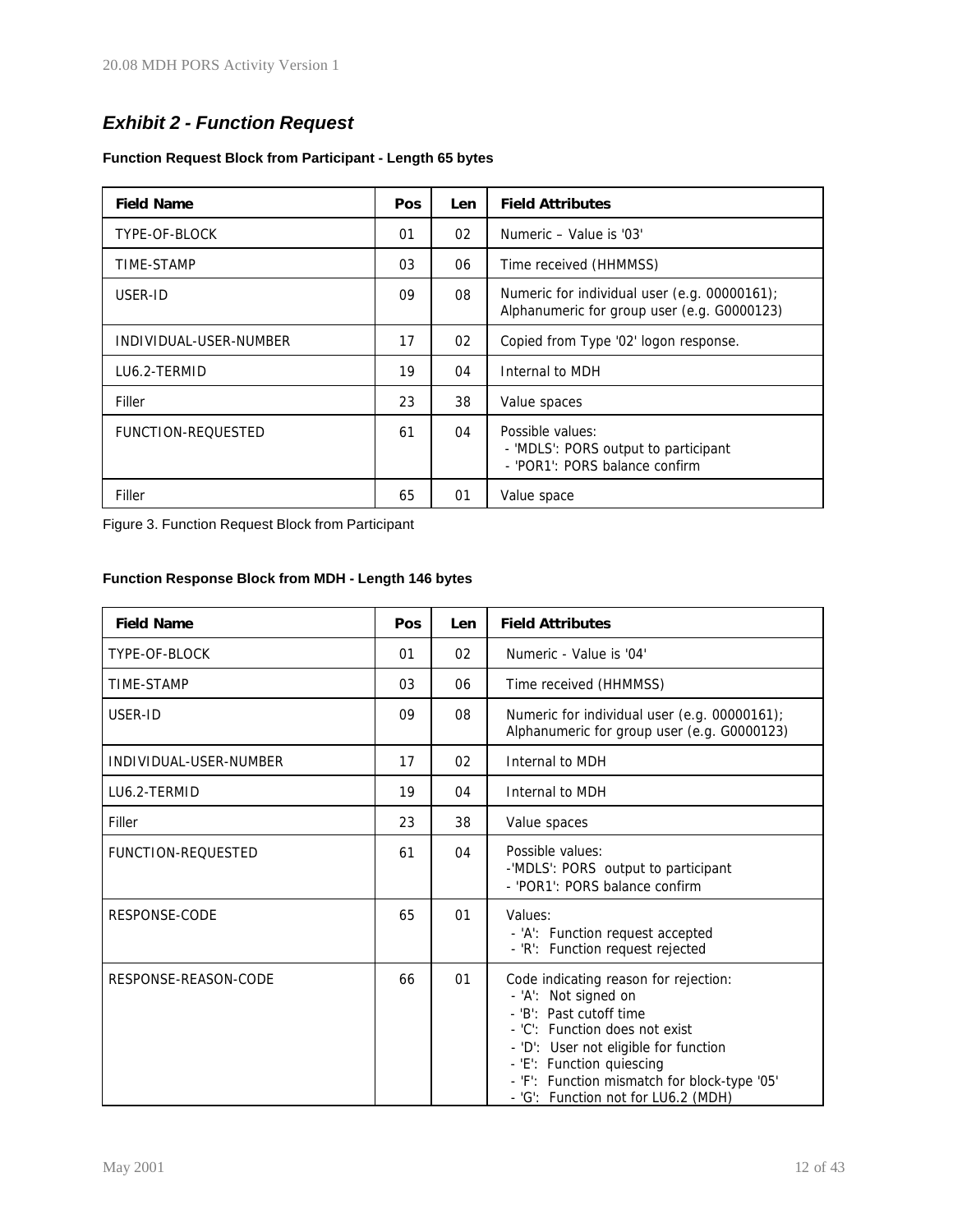| <b>Field Name</b>      | <b>Pos</b> | Len | <b>Field Attributes</b>                                                                        |
|------------------------|------------|-----|------------------------------------------------------------------------------------------------|
|                        |            |     | - 'H' Previous function not completed<br>$-$ 'P': PTS is down<br>- 'Q': Recovery not available |
| RESPONSE-ERROR-MESSAGE | 67         | 80  | Message explaining why Response-Code is 'R'                                                    |

Figure 4. Function Response Block from MDH

## *Exhibit 3 - Transmission Block Prefix*

#### **Data Block Prefix Segment From Participant - Length 74 bytes**

| <b>Field Name</b>         | Pos | Len | <b>Field Attributes</b>                                                                            |
|---------------------------|-----|-----|----------------------------------------------------------------------------------------------------|
| TYPE-OF-BLOCK             | 01  | 02  | Numeric Value:<br>- '05': input to MDH                                                             |
| TIME-STAMP                | 03  | 06  | Time Received (HHMMSS) by MDH.                                                                     |
| USER-ID                   | 09  | 08  | Numeric for individual user (e.g. 00000161);<br>Alphanumeric for group user (e.g. G0000123)        |
| INDIVIDUAL-USER-NUMBER    | 17  | 02  | Entered by Sender from Type '02' logon response.                                                   |
| LU6.2-TERMID              | 19  | 04  | Internal to MDH                                                                                    |
| Filler                    | 23  | 38  | Value spaces                                                                                       |
| <b>FUNCTION-REQUESTED</b> | 61  | 04  | Possible values:<br>- 'POR1': PORS balance confirm                                                 |
| <b>BLOCK-NUMBER</b>       | 65  | 04  | User-assigned block number - starts with 0001<br>and is incremented by one                         |
| <b>BLOCK-TRANS-COUNT</b>  | 69  | 02  | Number of transactions in the block (must be<br>between 1 and 10).                                 |
| DATA-LENGTH               | 71  | 04  | Length of the data segment that follows (must be<br>a multiple of 73 for PORS Confirmation input). |

Figure 5. Data Block Prefix Segment from Participant

This 'Prefix' is followed by the 'Data' segment of the block as described in **Exhibit 4**.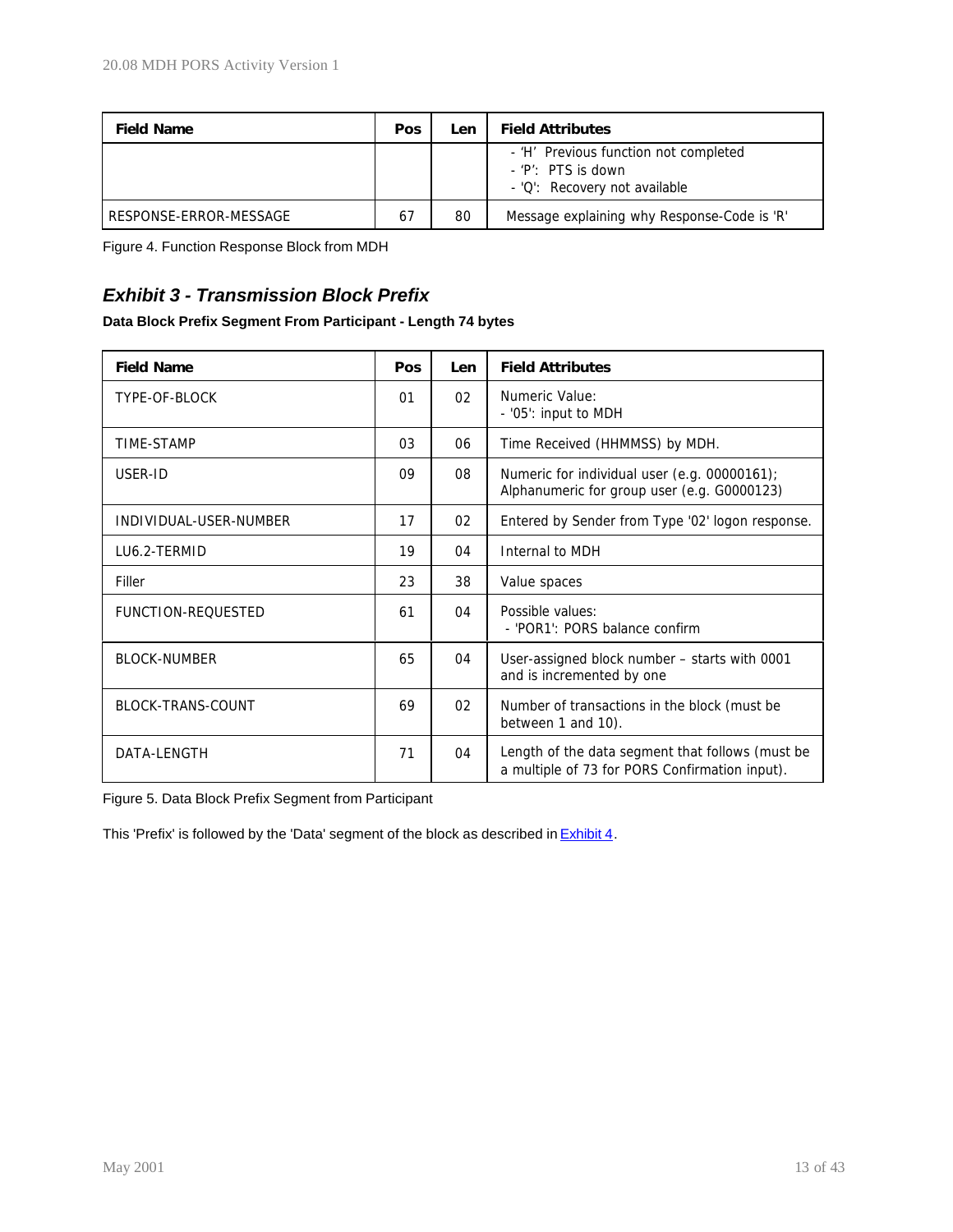## *Exhibit 4 - PORS Balance Confirmation Input Data Record*

#### **PORS Confirm Segment from Participant - Length 73 bytes**

| <b>Field Name</b>               | Pos | Len            | <b>Field Attributes</b>                                                                                                                                                                                |
|---------------------------------|-----|----------------|--------------------------------------------------------------------------------------------------------------------------------------------------------------------------------------------------------|
| ICMPFX-ERROR-FLAG               | 01  | 1              | (To be set to 'space')                                                                                                                                                                                 |
| ICMPFX-TEST-OR-PROD-IND         | 02  | 1              | Value 'T' or 'P'                                                                                                                                                                                       |
| ICMPFX-RECORD-TYPE              | 03  | 6              | For PORS Confirms = 'PORCNF'                                                                                                                                                                           |
| ICMPFX-RECORD-SUFFIX            | 09  | 2              | Value = $'01'$                                                                                                                                                                                         |
| ICMPFX-RECORD-VERSION           | 11  | $\overline{2}$ | Value = ' $0$ l'                                                                                                                                                                                       |
| ICMPFX-RECORD-USR<br>$SEQ - NO$ | 13  | 6              | Used to uniquely sequence the transaction<br>(Optional)                                                                                                                                                |
| ICMPFX-ADDRESSEE                | 19  | 8              | Identifies the entity on behalf of whom the<br>transaction is being processed. Must be numeric or<br>Mnnnnnn.<br>(Mandatory)                                                                           |
| POR-REPORT-DATE                 | 27  | 8              | The reporting date of the MMI balance being<br>confirmed. Format=CCYYMMDD                                                                                                                              |
| POR-PAYING-AGENT-ID             | 35  | 8              | The number of the DTC Participant identified as<br>the paying agent confirming the MMI balance. It<br>must be an authorized paying agent far the issuer.<br>Format=right-justified with leading zeros. |
| POR-CONF-BAL-DATE               | 43  | 8              | The date the MMI balance was confirmed by the<br>paying agent. Format=CCYYMMDD                                                                                                                         |
| POR-PA-MGMT-NAME                | 51  | 20             | The name of the paying agent who confirmed the<br>balance.                                                                                                                                             |
| POR-MMI-AGGREGATE-NAME          | 71  | 5              | The name given to a group of Money Market<br>Instrument types or 'ALL' to confirm all aggregate<br>types.<br>Format=left-aligned and blank filled.                                                     |

## *Exhibit 5 - MDH Data Status Block (for ICM Types: POR1)*

**Data Status Block from MDH. – Length 756 bytes**

| <b>Field Name</b>      | <b>Pos</b> | Len | <b>Field Attributes</b>                                                                     |
|------------------------|------------|-----|---------------------------------------------------------------------------------------------|
| TYPE-OF-BLOCK          | 01         | 02  | Value '06'                                                                                  |
| TIMR-STAMP             | 03         | 06  | Time received (HHMMSS)                                                                      |
| USER-ID                | 09         | 08  | Numeric for individual user (e.g. 00000161);<br>Alphanumeric for group user (e.g. G0000123) |
| INDIVIDUAL-USER-NUMBER | 17         | 02  | Internal to MDH                                                                             |
| LU6.2-TERMID           | 19         | 04  | Internal to MDH                                                                             |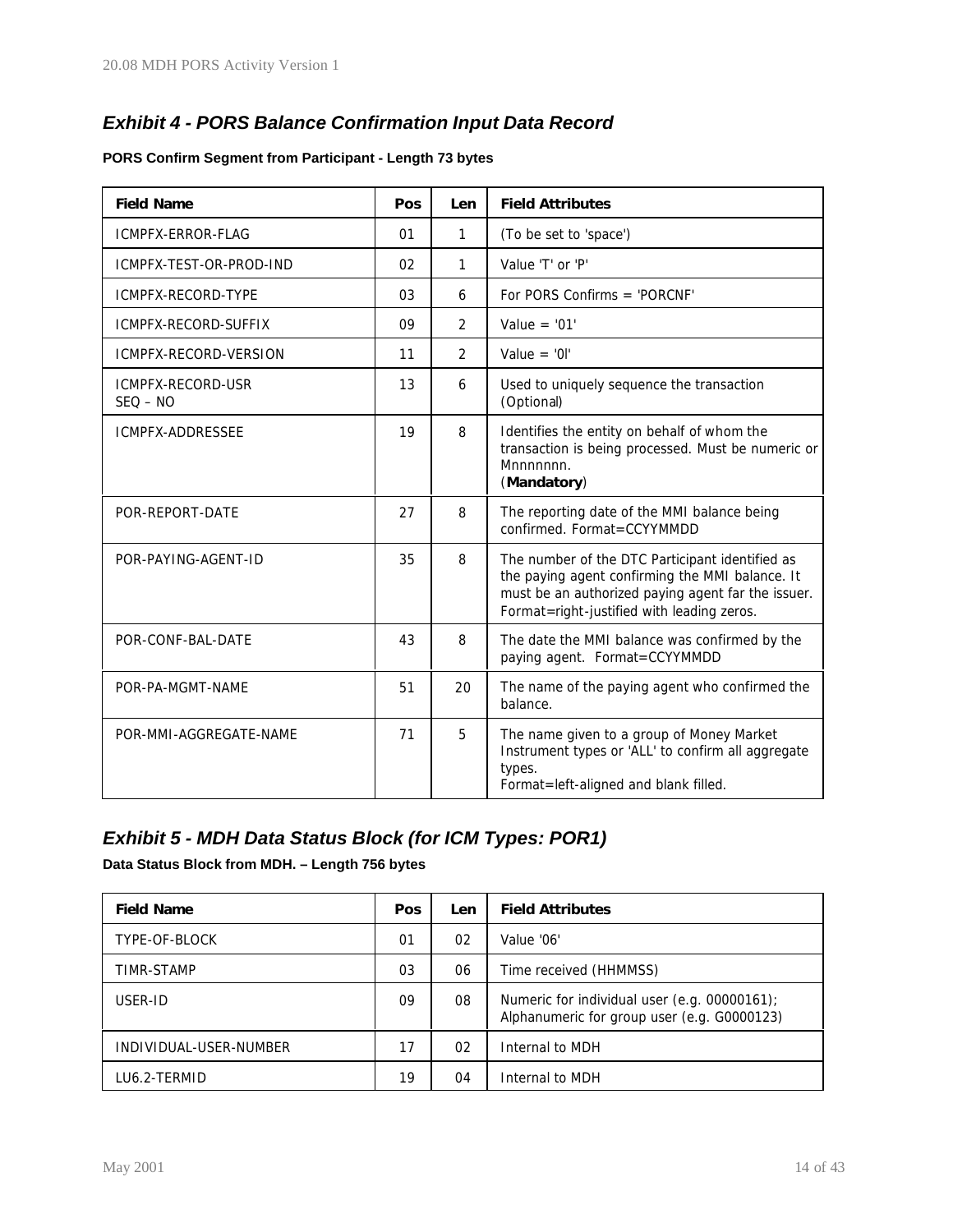| <b>Field Name</b>                | Pos | Len | <b>Field Attributes</b>                                                                                                                                                                                                                                          |
|----------------------------------|-----|-----|------------------------------------------------------------------------------------------------------------------------------------------------------------------------------------------------------------------------------------------------------------------|
| Filler                           | 23  | 38  | Value spaces                                                                                                                                                                                                                                                     |
| RESPONSE-CODE                    | 61  | 01  | Possible values:<br>- 'A': Function request accepted<br>- 'R': Function request rejected                                                                                                                                                                         |
| RESPONSE-REASON-CODE             | 62  | 01  | Possible values:<br>- 'A': Not signed on<br>- 'B': Past cutoff time<br>- 'C': Function mismatch<br>- 'M': MDH is down                                                                                                                                            |
| <b>FUNCTION-REQUESTED</b>        | 63  | 04  | Possible values:<br>- 'POR1': PORS balance confirm                                                                                                                                                                                                               |
| <b>BLOCK-NUMBER</b>              | 67  | 04  | User assigned sequential block number                                                                                                                                                                                                                            |
| <b>BLOCK-TRANS-COUNT</b>         | 71  | 02  | User-assigned 'count' of transactions in the block<br>(must be between 01 and 10)                                                                                                                                                                                |
| DATA-LENGTH                      | 73  | 04  | Length of the Data segment that follows (Value<br>680)                                                                                                                                                                                                           |
| TRANSACTION-1-HEADER             | 77  | 26  | This field contains either:<br>- 'END CONFIRM' (11 bytes) if the preceding<br>Type '05' block contained 'END' in the data<br>segment. No other data follows this.<br>$-$ Or-<br>- The user-supplied standard 'header' information<br>from the input transaction. |
| TRANSACTION-1-RECORD #           | 103 | 02  | The record number within the input block - starting<br>at '01'                                                                                                                                                                                                   |
| TRANSACTION-1-FIELD1-IDENT       | 105 | 04  | Code that identifies the first field which is in error;<br>or 'AZZZ', which signifies that this record is valid<br>but another record in the transaction set is in error<br>thus invalidating this record.                                                       |
| TRANSACTION-1-FIELD1-ERROR CODE  | 109 | 04  | Code that identifies the type of error encountered;<br>or '9ZZZ', that signifies that this record is valid but<br>another record in the transaction set is in error<br>thus invalidating this record.                                                            |
| TRANSACTION-1-FIELD2-IDENT       | 113 | 04  | Code that identifies the 2nd field that is in error (or<br>'blanks' if not applicable).                                                                                                                                                                          |
| TRANSACTION-1-FIELD2- ERROR CODE | 117 | 04  | Code that identifies the type of error encountered<br>(or 'blanks' if not applicable).                                                                                                                                                                           |
| TRANSACTION-1-FIELD3-IDENT       | 121 | 04  | Code that identifies the 3rd field that is in<br>erroretc.                                                                                                                                                                                                       |
| TRANSACTION-1-FIELD3- ERROR-CODE | 125 | 04  | Code that identifies the type of error<br>encounteredetc.                                                                                                                                                                                                        |
| TRANSACTION-1-FIELD4-IDENT       | 129 | 04  | Code that identifies the 4th field which is in<br>erroretc.                                                                                                                                                                                                      |
| TRANSACTION-1-FIELD4- ERROR-CODE | 133 | 04  | Code that identifies the type of error                                                                                                                                                                                                                           |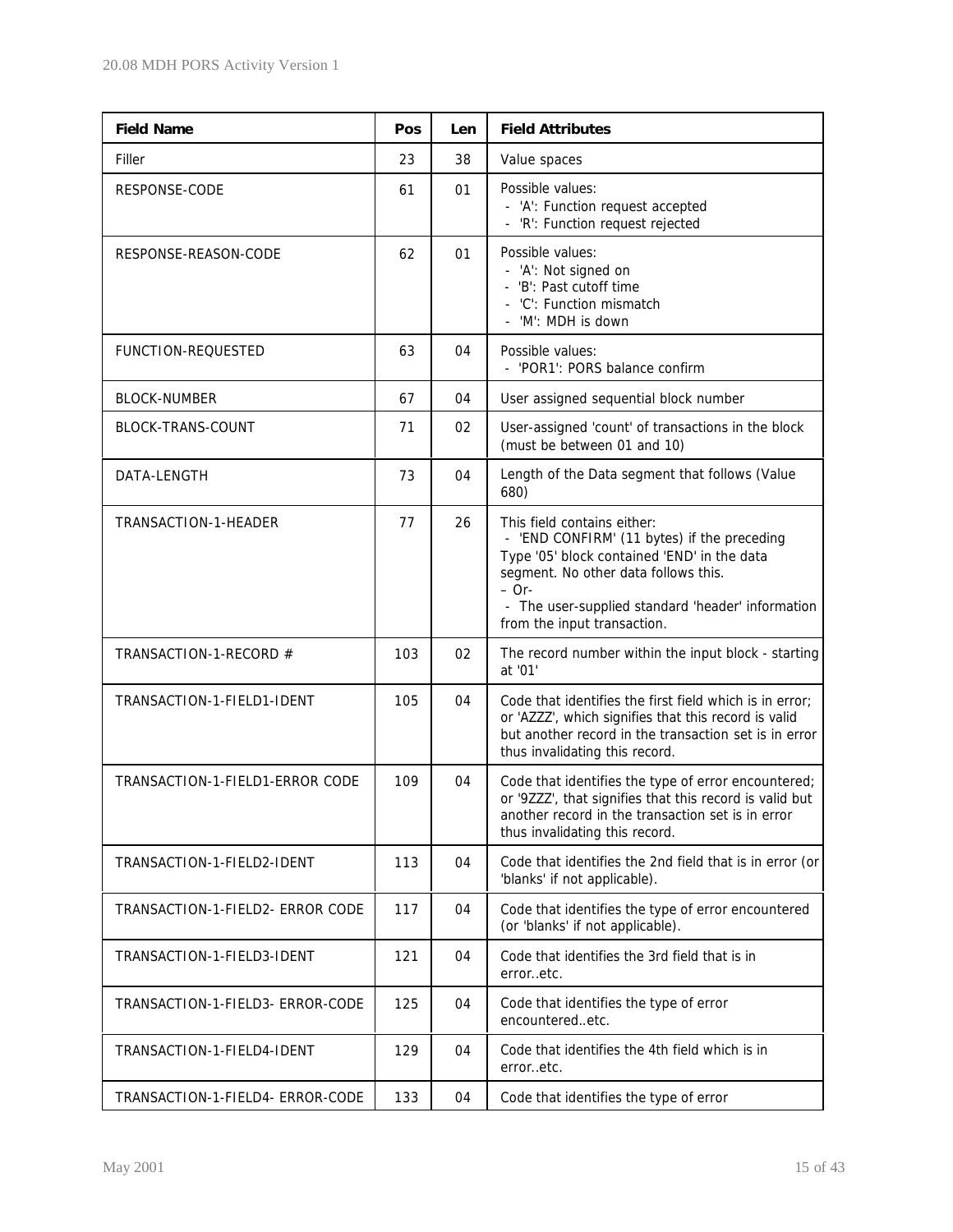| <b>Field Name</b>                              | Pos | Len | <b>Field Attributes</b>                                                                |
|------------------------------------------------|-----|-----|----------------------------------------------------------------------------------------|
|                                                |     |     | encounteredetc.                                                                        |
| TRANSACTION-I-FIELD5-IDENT                     | 137 | 04  | Code that identifies the 5th field that is in<br>erroretc.                             |
| TRANSACTION-1-FIELD5- ERROR-CODE               | 141 | 04  | Code that identifies the type of error<br>encounteredetc.                              |
| TRANSACTION-2<br>(Hdr, Rec#, Field-IDs/Codes)  | 145 | 68  | Transaction Header, Record #, and 5 sets of 8-<br>byte areas.(same as Record-I, above) |
| TRANSACTION-3<br>(Hdr, Rec#, Field-IDs/Codes)  | 213 | 68  | (Same as above)                                                                        |
| TRANSACTION-4<br>(Hdr, Rec#, Field-IDs/Codes)  | 281 | 68  | (Same as above)                                                                        |
| TRANSACTION-5<br>(Hdr, Rec#, Field-IDs/Codes)  | 349 | 68  | (Sane as above)                                                                        |
| TRANSACTION-6<br>(Hdr, Rec#, Field-IDs/Codes)  | 417 | 68  | (Same as above)                                                                        |
| TRANSACTION-7<br>(Hdr, Rec#, Field-IDs/Codes)  | 485 | 68  | (Sane as above)                                                                        |
| TRANSACTION-8<br>(Hdr, Rec#, Field-IDs/Codes)  | 553 | 68  | (Same as above)                                                                        |
| TRANSACTION-9<br>(Hdr, Rec#, Field-IDs/Codes)  | 621 | 68  | (Same as above)                                                                        |
| TRANSACTION-10<br>(Hdr, Rec#, Field-IDs/Codes) | 689 | 68  | (Same as above)                                                                        |

Figure 6. Data Status Block from MDH

## *Exhibit 6 - Data Request Block (for MDLS Function)*

## **Data Request Block from Participant - Length 86 bytes**

| <b>Field Name</b>         | Pos | Len | <b>Field Attributes</b>                                                                     |
|---------------------------|-----|-----|---------------------------------------------------------------------------------------------|
| TYPE-OF-BLOCK             | 01  | 02  | Value '07'                                                                                  |
| TIME-STAMP                | 03  | 06  | Time received (HHMMSS)                                                                      |
| USER-ID                   | 09  | 08  | Numeric for individual user (e.g. 00000161);<br>Alphanumeric for group user (e.g. G0000123) |
| INDIVIDUAL-USER-NUMBER    | 17  | 02  | Entered by Sender from Type '02' logon response.                                            |
| LU6.2-TERMID              | 19  | 04  | Internal to MDH                                                                             |
| Filler                    | 23  | 38  | Value spaces                                                                                |
| <b>FUNCTION-REQUESTED</b> | 61  | 04  | Value 'MDLS'                                                                                |
| REQUEST-TYPE              | 65  | 02  | Value of 'AD', 'OP' or 'OD'                                                                 |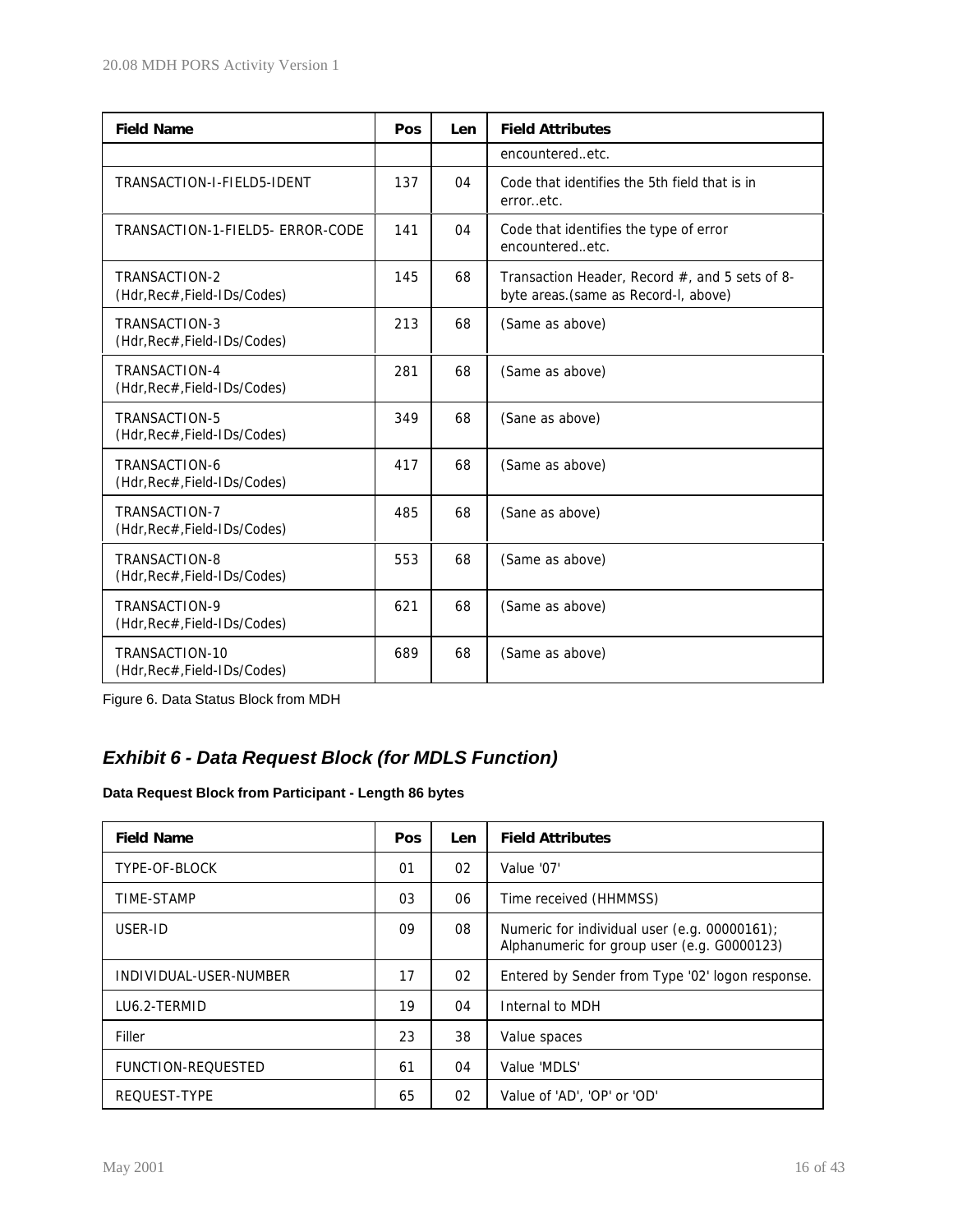| <b>Field Name</b>     | <b>Pos</b> | Len | <b>Field Attributes</b>                     |
|-----------------------|------------|-----|---------------------------------------------|
| FILE-CONTROL-NUMBER   | 67         | 08  | Format: YYYYDDDS                            |
| STARTING-SEO-#        | 75         | 06  | Numeric 'starting' sequence number desired. |
| MAXIMUM-NUM-REOUESTED | 81         | 06  | Numeric number of transactions desired.     |

Figure 7. Data Request Block from Participant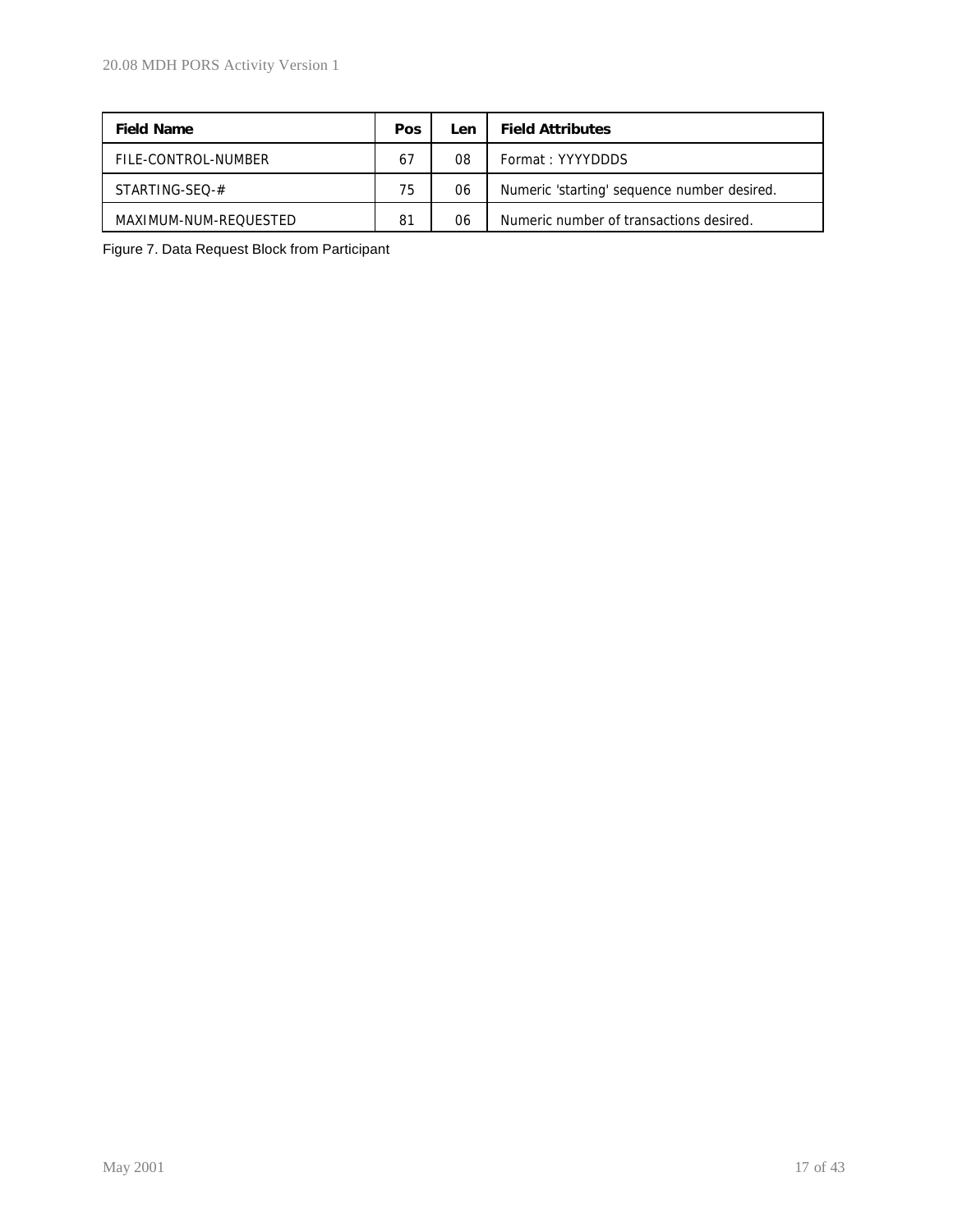## *Exhibit 7 - Data Response Block from MDH with 'END' or 'NONE'*

#### **'Data Response' Block from MDH - Length 78**

| <b>Field Name</b>        | Pos | Len | <b>Field Attributes</b>                                                                                                                                                                                                                                                                                         |
|--------------------------|-----|-----|-----------------------------------------------------------------------------------------------------------------------------------------------------------------------------------------------------------------------------------------------------------------------------------------------------------------|
| TYPE-OF-BLOCK            | 01  | 02  | Value '08'                                                                                                                                                                                                                                                                                                      |
| TIME-STAMP               | 03  | 06  | Time received (HHMMSS)                                                                                                                                                                                                                                                                                          |
| USER-ID                  | 09  | 08  | Numeric for individual user (e.g. 00000161);<br>Alphanumeric for group user (e.g. G0000123)                                                                                                                                                                                                                     |
| INDIVIDUAL-USER-NUMBER   | 17  | 02  | Internal to MDH                                                                                                                                                                                                                                                                                                 |
| LU6.2-TERMID             | 19  | 04  | Internal to MDH                                                                                                                                                                                                                                                                                                 |
| Filler                   | 23  | 30  | Value spaces                                                                                                                                                                                                                                                                                                    |
| FILE-CONTROL-NUMBER      | 53  | 08  | Format: YYYYDDDS                                                                                                                                                                                                                                                                                                |
| RESPONSE-CODE            | 61  | 01  | 'A' or 'R'                                                                                                                                                                                                                                                                                                      |
| RESPONSE-REASON-CODE     | 62  | 01  | 'A': Not signed on<br>'B': Past cutoff<br>'C': Not in 'MDLS' function<br>'D': Invalid range request<br>'E': Function incorrect<br>'F': Invalid Request-Type (MDLS)<br>'G': Wrong File-Control-# (MDLS)<br>'M': Message Delivery is down<br>'N': File-Ctl# vs Request-Type is invalid (MDLS)<br>'P': PTS is down |
| TRANSACTIONS-IN-BLOCK    | 63  | 04  | Number of transactions in this block (Value 0)                                                                                                                                                                                                                                                                  |
| <b>BLOCK-DATA-LENGTH</b> | 67  | 04  | Length of the data following this field plus 4. Value<br>12.                                                                                                                                                                                                                                                    |
| TRANSACTION-LENGTH       | 71  | 04  | Length of the transaction following this field plus 4.<br>Value 8.                                                                                                                                                                                                                                              |
| REQUEST-END-MESSAGE      | 75  | 04  | Values:<br>- 'END ' = All data requested has been sent.<br>'NONE' = No data has been found for this<br>request.                                                                                                                                                                                                 |

Figure 8. Data Response Block from MDH

## *Exhibit 8 - Data Response Block for MMI Balance Information (PORS)*

The '08' Response Block is variable length and consists of a 70-byte Block Prefix followed by up to 10 transactions, each preceded by a 4-byte length attribute.

For each CUSIP there will be up to four record types provided:

**1.** Record type '1' will contain the issue quantity, payment quantity and payment obligation summary balances, along with the activity debit and credit totals for the date being reported.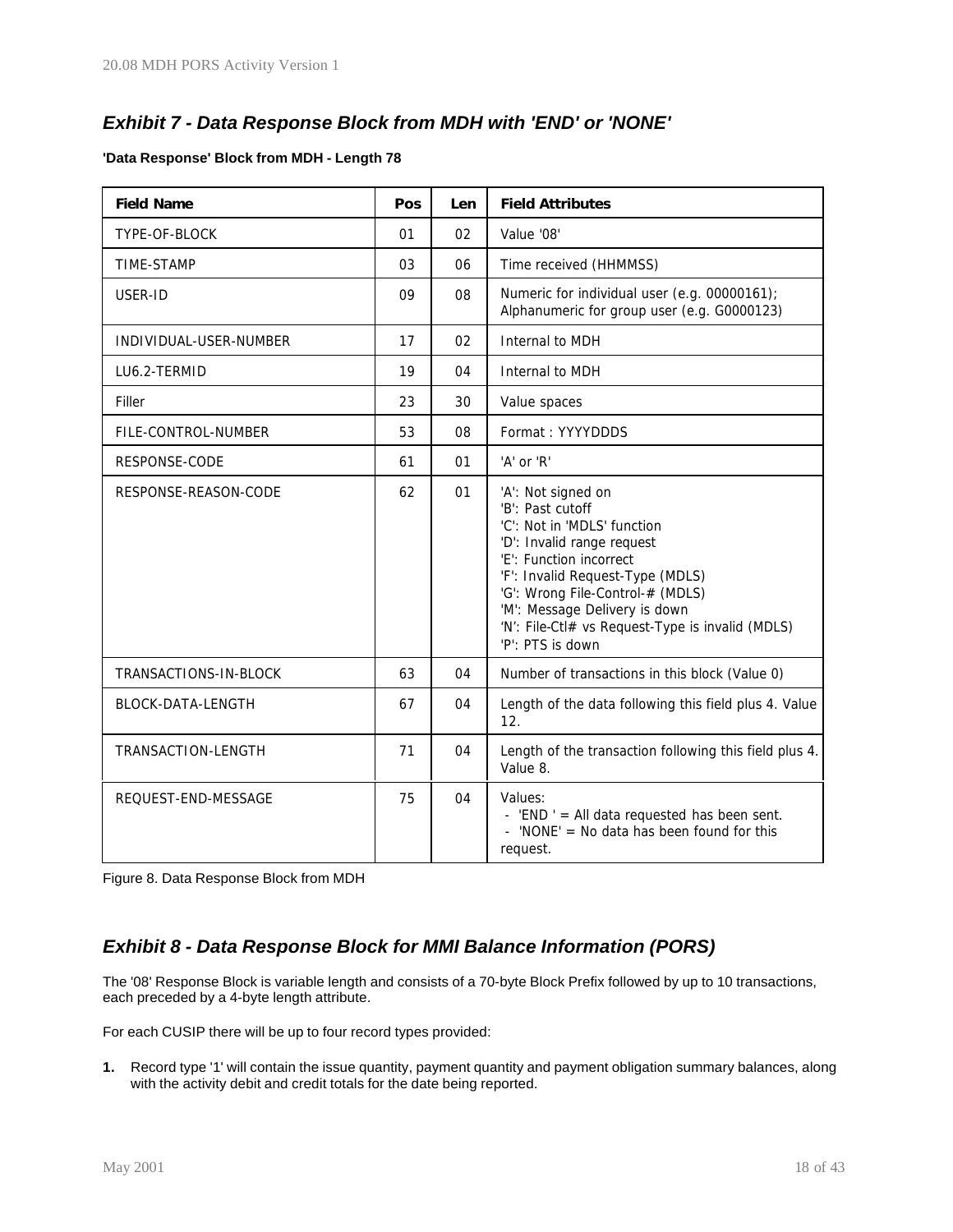- **2.** Record type '2' will contain the issue quantity detail layout for any issue activity that occurred for the date being reported.
- **3.** Record type '3' will contain the payment quantity detail for any payment activity that occurred for the reported date which affects the agent's payment obligation balance**.**
- **4.** Record type '4' will contain the payment obligation information including any changes to the rate, actual payment date and/or target payment date which may impact the payment obligation balance.

The file layouts of the four record types, that is, summary, issue quantity detail, payment quantity detail and payment obligation detail, follow.

## *Exhibit 9 - The PORS CUSIP Summary Record*

The MMI CUSIP SUMMARY record contains the issue, payment and obligation opening and closing balances and the debit and credit detail summary for any activity for the report date being displayed. The format of the MMI CUSIP SUMMARY record appears below.

| <b>Field Name</b>    | Pos | Len            | <b>Description</b>                                                                                                                                                                  |
|----------------------|-----|----------------|-------------------------------------------------------------------------------------------------------------------------------------------------------------------------------------|
| TYPE-OF-BLOCK        | 01  | 0 <sub>2</sub> | Value '08'                                                                                                                                                                          |
| TIME-STAMP           | 03  | 06             | Time received (HHMMSS)                                                                                                                                                              |
| USER-ID              | 09  | 08             | Numeric far individual user (e.g. 00000161);<br>Alphanumeric for group user (e.g. G0000123)                                                                                         |
| INDIVIDUAL-USER-NUM  | 17  | 02             | Internal to MDH                                                                                                                                                                     |
| LU6.2-TERMID         | 19  | 04             | Internal to MDH                                                                                                                                                                     |
| Filler               | 23  | 30             | Value spaces                                                                                                                                                                        |
| FILE-CONTROL-NUMBER  | 53  | 08             | Format: YYYYDDDS                                                                                                                                                                    |
| RESPONSE-CODE        | 61  | 01             | 'A' or 'R'                                                                                                                                                                          |
| RESPONSE-REASON-CODE | 62  | 01             | 'A': Not signed on<br>'B': Past cutoff<br>'C': Not in 'MDLS' function<br>'D': Invalid range request<br>'E': Function incorrect<br>'M': Message Delivery is down<br>'P': PTS is down |
| TRANSACTIONS-INBLOCK | 63  | 04             | Number of transactions in this block                                                                                                                                                |
| BLOCK-DATA-LENGTH    | 67  | 04             | Length of the data following this field plus 4.                                                                                                                                     |
| TRANSACTION-LENGTH   | 71  | 04             | Length of the transaction following this field plus 4.<br>Value = $'232'$                                                                                                           |
| Filler               | 75  | 02             | For DTC internal use only                                                                                                                                                           |
| Filler               | 77  | 01             | Value space                                                                                                                                                                         |
| POR-PARTIC-ACCOUNT   | 78  | 08             | Individual participant #                                                                                                                                                            |
| POR-SYMBOL           | 86  | 02             | Destination symbol                                                                                                                                                                  |
| Filler               | 88  | 01             | Value '-'                                                                                                                                                                           |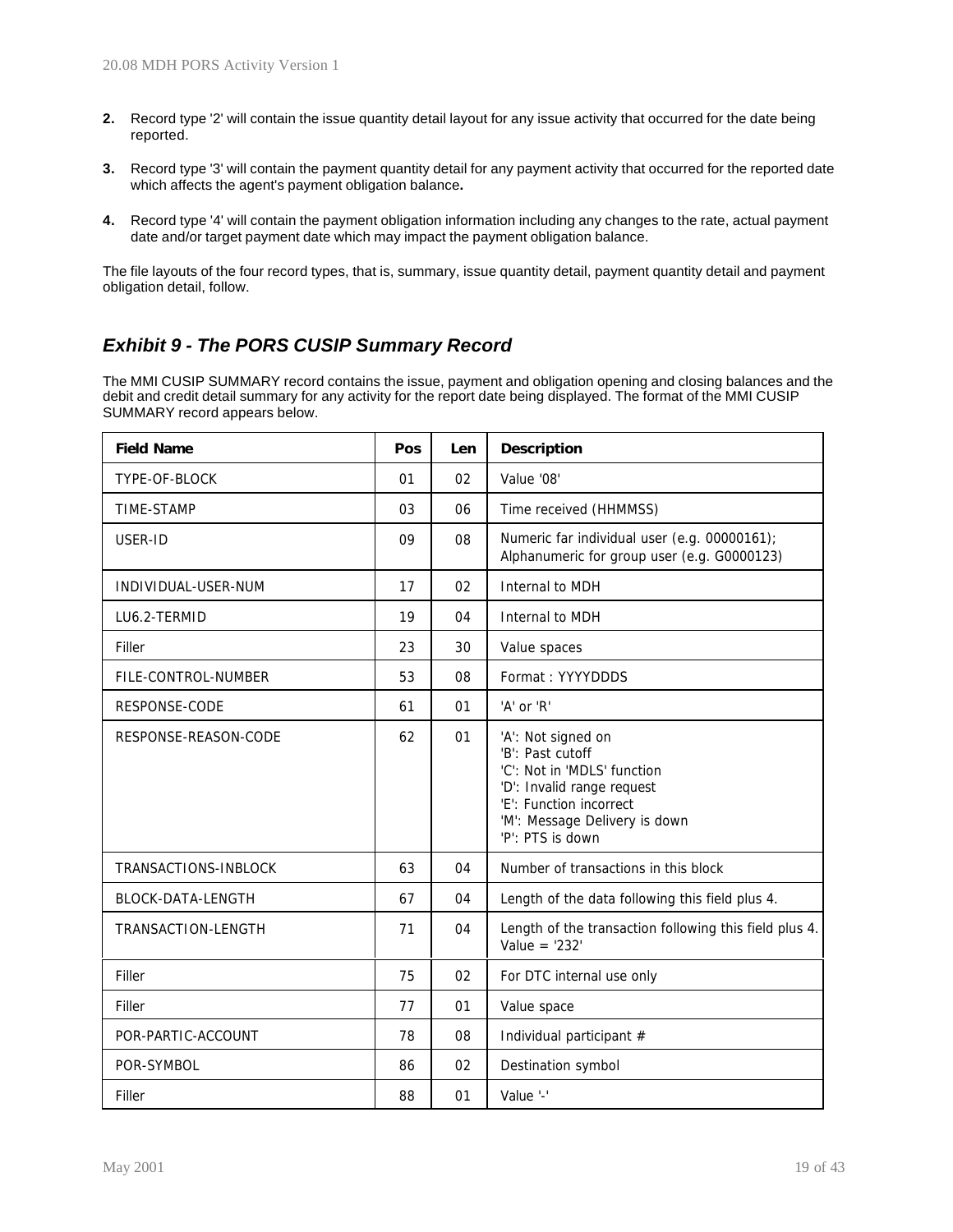| <b>Field Name</b>   | Pos  | Len            | <b>Description</b>                                                                                                                                                                                                                                                                                                                                                                                                                                                                                                                                                                                                                                                                                                                                                                                                                                                                                                                                  |
|---------------------|------|----------------|-----------------------------------------------------------------------------------------------------------------------------------------------------------------------------------------------------------------------------------------------------------------------------------------------------------------------------------------------------------------------------------------------------------------------------------------------------------------------------------------------------------------------------------------------------------------------------------------------------------------------------------------------------------------------------------------------------------------------------------------------------------------------------------------------------------------------------------------------------------------------------------------------------------------------------------------------------|
| POR-ACCOUNT-SEQ-#   | 89   | 06             | Sequence $#$ of the transaction - unique for each<br>account destination                                                                                                                                                                                                                                                                                                                                                                                                                                                                                                                                                                                                                                                                                                                                                                                                                                                                            |
| TYPE-OF-08-RESPONSE | 95   | 01             | Value 'Z' (POR data)                                                                                                                                                                                                                                                                                                                                                                                                                                                                                                                                                                                                                                                                                                                                                                                                                                                                                                                                |
| POR-OUT-ORIGIN-CODE | 96   | 01             | Values: DTC System origination code.<br>$2 = CCF$<br>$3 = PTS$<br>$4 = 1D$<br>$5 = MDH$<br>$0 =$ Other                                                                                                                                                                                                                                                                                                                                                                                                                                                                                                                                                                                                                                                                                                                                                                                                                                              |
| POR-FUNCTION-NAME   | 97   | 04             | Value 'PORS'                                                                                                                                                                                                                                                                                                                                                                                                                                                                                                                                                                                                                                                                                                                                                                                                                                                                                                                                        |
| POR-PAYING-AGT-NUM  | 101. | 8              | Paying Agent Number: the DTC Participant<br>number of the paying agent. Numeric                                                                                                                                                                                                                                                                                                                                                                                                                                                                                                                                                                                                                                                                                                                                                                                                                                                                     |
| POR-MMI-TYPE        | 109  | $\overline{2}$ | <b>MMI TYPE</b> : the MMI type is the product<br>abbreviation.<br>BA - Bankers' Acceptance<br>BS - Short Term Bank Notes<br>BM - Bank Note, Medium Term<br>CD - Institutional Cert. of Deposit<br>CF - Corporate Commercial Paper<br>CV - Corp. Var-Rate Demand Obligations in CP<br>Mode<br>DN - Discount Notes<br>ME - Medium Term Notes including Medium Term<br>Bank & Deposit Notes<br>MN - Medium Term Notes<br>DP - Deposit Notes<br>MU - Muni Commercial Paper (including Tax<br>Exempt and Taxable)<br>MC - Muni Commercial Paper Tax Exempt<br>MT - Muni Commercial Paper Taxable<br>MY* - Muni Var-Rate Demand Obligations in CP<br>mode including Tax Exempt and Taxable<br>MV - Muni Var-Rate Demand Obligations in CP<br>mode - Tax Exempt<br>MX - Muni Var-Rate Demand Obligations in CP<br>mode - Taxable<br>PC - Preferred Stock in CP-Like Mode<br>* ME includes MNI BM and DF.<br>MU includes MC and MT<br>MY includes MV and MX |
| POR-REPORT-DATE     | 111  | 8              | Report Date: the reporting date of the MMI detail<br>(YYYYMMDD)                                                                                                                                                                                                                                                                                                                                                                                                                                                                                                                                                                                                                                                                                                                                                                                                                                                                                     |
| POR-CUSIP-NUM       | 119  | 9              | <b>CUSIP:</b> the issue's CUSIP number                                                                                                                                                                                                                                                                                                                                                                                                                                                                                                                                                                                                                                                                                                                                                                                                                                                                                                              |
| POR-CUSIP-DESC      | 128  | 20             | <b>CUSIP-DESC: the issue's SECURITY</b>                                                                                                                                                                                                                                                                                                                                                                                                                                                                                                                                                                                                                                                                                                                                                                                                                                                                                                             |
| Filler              | 148  | $\mathbf{1}$   | Filler - reserved for future use                                                                                                                                                                                                                                                                                                                                                                                                                                                                                                                                                                                                                                                                                                                                                                                                                                                                                                                    |
| POR-RECORD-TYPE     | 149  | 1              | Record Type: this field will contain the value "1",<br>indicating a CUSIP Summary Record.                                                                                                                                                                                                                                                                                                                                                                                                                                                                                                                                                                                                                                                                                                                                                                                                                                                           |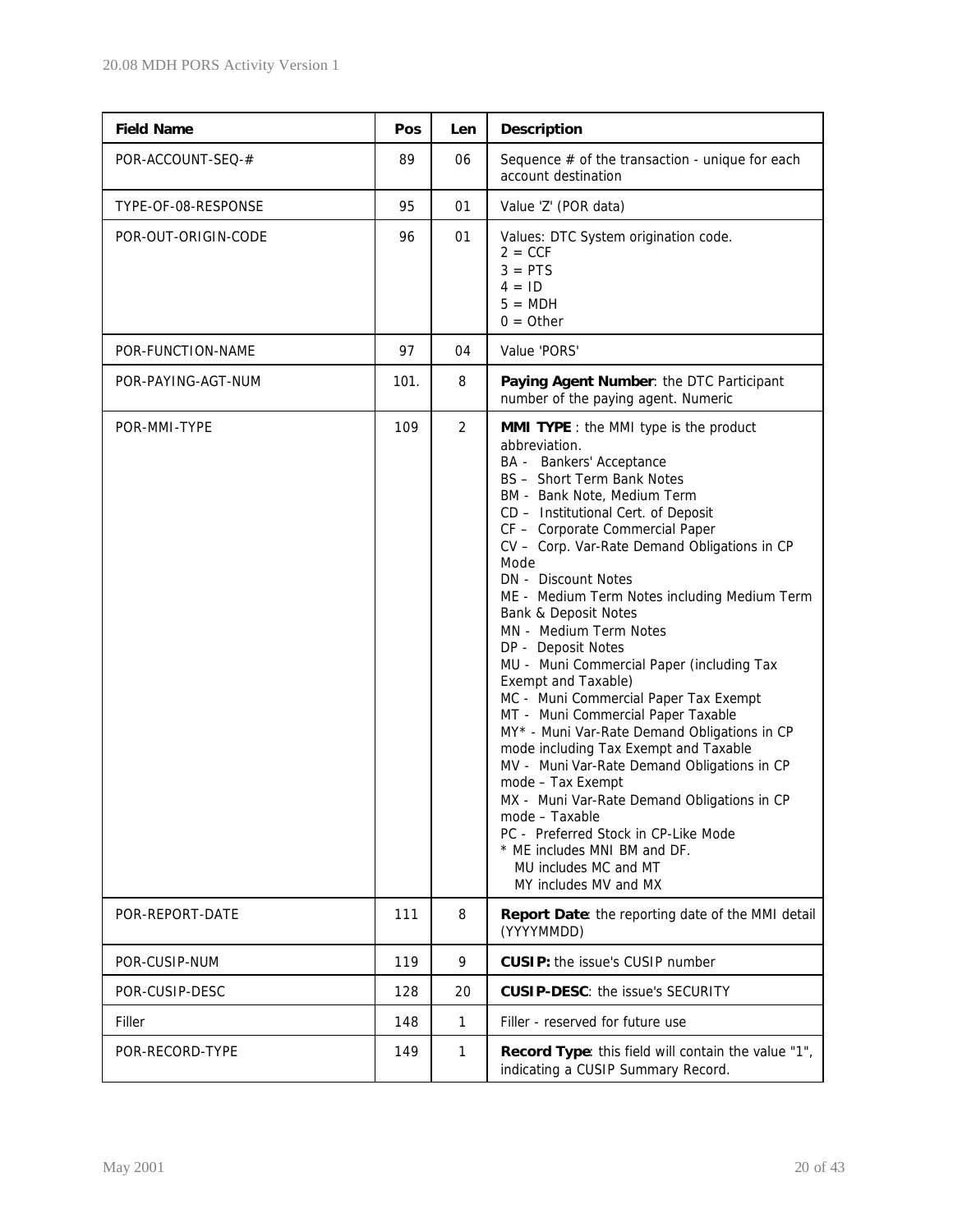| <b>Field Name</b>    | Pos | <b>Len</b>     | <b>Description</b>                                                                                                                                                                        |
|----------------------|-----|----------------|-------------------------------------------------------------------------------------------------------------------------------------------------------------------------------------------|
| POR-ACTUAL-DATE      | 150 | 8              | Actual Date: Actual date that this MMI will<br>pay/redeem/mature in (YYYYMMDD) format                                                                                                     |
| POR-TARGET-DATE      | 158 | 8              | Target Date: Target date that this MMI will<br>pay/redeem/mature in (YYYYMMDD) format.                                                                                                    |
| POR-PAYMENT-TYPE     | 166 | 3              | Record Payment Type: this field will contain the<br>activity payment type.<br>MAT - MATURITY<br>REO - REORGANIZATION<br>PIP - PERIODIC INCOME PAYMENT<br>PPP - PERIODIC PRINCIPAL PAYMENT |
| POR-OPEN-ISSUE-QTY   | 169 | 13             | Opening Issue Quantity: the paying agent's<br>opening balance for this issue in his Maturity<br>Obligation (MO) account at the start of the day.<br>The COBOL representation is S9(13).   |
| POR-ISSUE-QTY-DEBITS | 182 | 13             | Total Issue Quantity Debits: the total issue<br>quantity debited to the agent's MO account today.                                                                                         |
| POR-ISSUE-QTY-CREDIT | 195 | 13             | Total Issue Quantity Credits: the total issue<br>quantity credited to the agent's MO account today.                                                                                       |
| POR-CLOSE-ISSUE-QTY. | 208 | 13             | Closing Issue Quantity: the paying agent's<br>closing balance for this issue in his Maturity<br>Obligation (MO) account at the end of the day.<br>COBOL representation is S9(13).         |
| POR-OPEN-PAY-QTY.    | 221 | 13             | Opening Payment Quantity: is the opening<br>quantity on which payment is based. The Cobol<br>representation is 59(13).                                                                    |
| POR-TOTP-QTY-DEBITS  | 234 | 13             | Total Payment Ouantity Debits: the total<br>payment debit activity in the agent's account<br>today.                                                                                       |
| POR-TOTP-BTY-CREDIT  | 247 | 13             | Total Payment Ouantity Credits: the total<br>payment credit activity in the agent's account<br>today.                                                                                     |
| POR-CLOSE-PAY-QTY.   | 260 | 13             | Closing Payment Ouantity: is the closing<br>quantity on which payment is based. The Cobol<br>representation is S9(13).                                                                    |
| POR-OPEN-PAY-OBLIG.  | 273 | 14             | Opening Payment Obligation: The opening<br>Payment Obligation for this issue at the start of<br>day. COBOL representation is S9(12)v99.                                                   |
| POR-CLOSE-PAY-OBLIG. | 287 | 14             | Closing Payment Obligation: The closing<br>Payment Obligation for this issue at the end of<br>day. COBOL representation is S9(12)v99                                                      |
| Filler               | 301 | $\overline{2}$ | Filler - reserved for future use.                                                                                                                                                         |

Figure 9. Format of CUSIP SUMMARY RECORD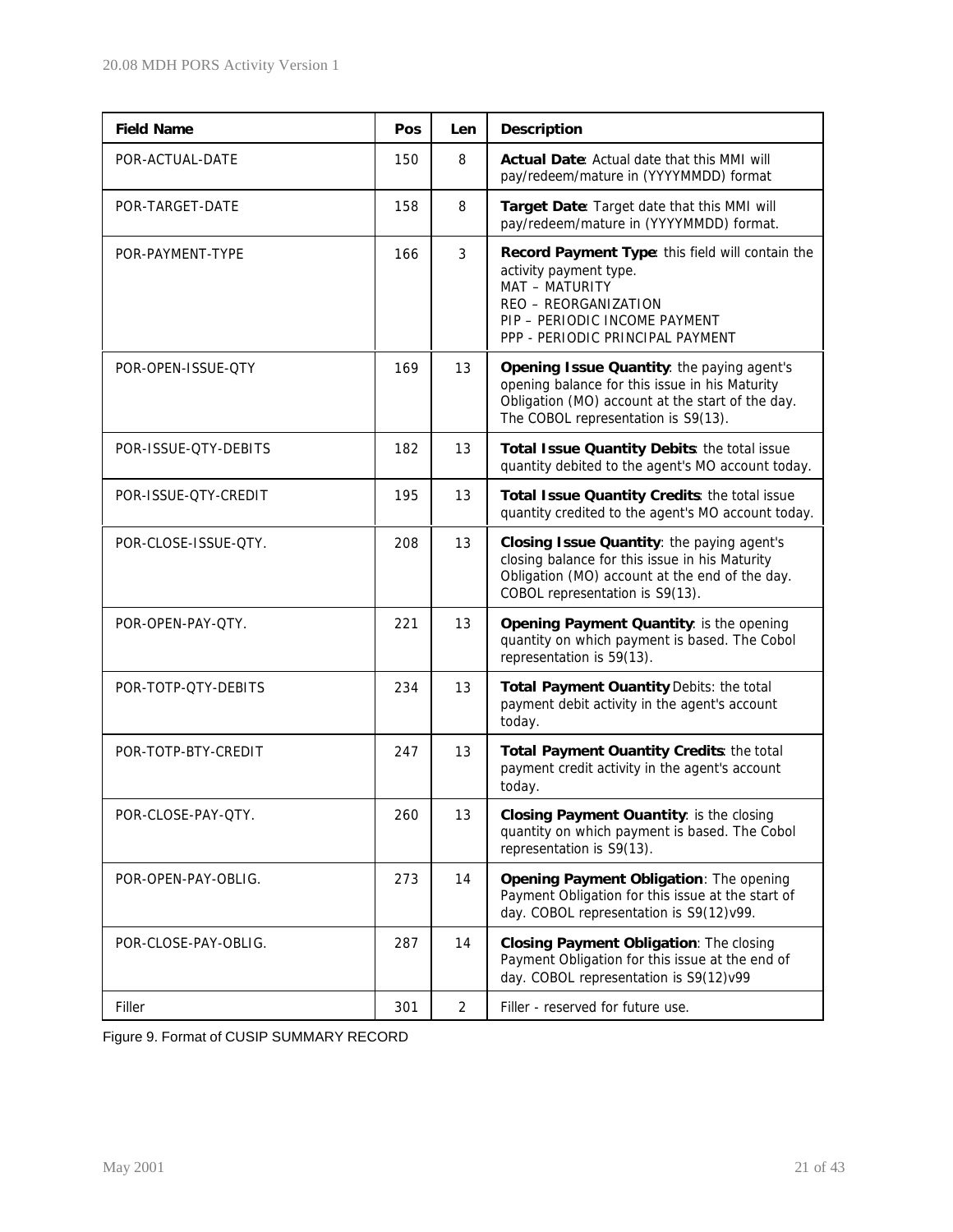## *Exhibit 10 - The PORS CUSIP Issue Quantity Detail Record*

The MMI CUSIP issue quantity detail record contains the individual detail record for any activity occurring on the reported date that affects the agent's issue quantity balance. The format of the MMI CUSIP ISSUE QUANTITY DETAIL record appears below.

| <b>Field Name</b>    | Pos | Len | <b>Description</b>                                                                                                                                                                  |
|----------------------|-----|-----|-------------------------------------------------------------------------------------------------------------------------------------------------------------------------------------|
| TYPE-OF-BLOCK        | 01  | 02  | Value '08'                                                                                                                                                                          |
| TIME-STAMP           | 03  | 06  | Time received (HHMMSS)                                                                                                                                                              |
| USER-ID              | 09  | 08  | Numeric for individual user (e.g. 00000161);<br>Alphanumeric for group user (e.g. 60000123)                                                                                         |
| INDIVIDUAL-USER-NUM  | 17  | 02  | Internal to MDH                                                                                                                                                                     |
| LU6.2-TERMID         | 19  | 04  | Internal to MDH                                                                                                                                                                     |
| Filler               | 23  | 30  | Value spaces                                                                                                                                                                        |
| FILE-CONTROL-NUMBER  | 53  | 08  | Format: YYYYDDDS                                                                                                                                                                    |
| RESPONSE-CODE        | 61  | 01  | 'A' or 'R'                                                                                                                                                                          |
| RESPONSE-REASON-CODE | 62  | 01  | 'A': Not signed on<br>'B': Past cutoff<br>'C': Not in 'MDLS' function<br>'D': Invalid range request<br>'E': Function incorrect<br>'M': Message Delivery is down<br>'P': PTS is down |
| TRANSACTIONS-INBLOCK | 63  | 04  | Number of transactions in this block                                                                                                                                                |
| BLOCK-DATA-LENGTH    | 67  | 04  | Length of the data following this field plus 4.                                                                                                                                     |
| TRANSACTION-LENGTH   | 71  | 04  | Length of the transaction following this field plus<br>4, Value = '116'                                                                                                             |
| Filler               | 75  | 02  | For DTC internal use only                                                                                                                                                           |
| Filler               | 77  | 01  | Value space                                                                                                                                                                         |
| POR-PARTIC-ACCOUNT   | 78  | 08  | Individual Participant B                                                                                                                                                            |
| FOR-SYMBOL           | 86  | 02  | Destination symbol                                                                                                                                                                  |
| Filler               | 88  | 01  | Value '-'                                                                                                                                                                           |
| POR-ACCOUNT-SEQ-#    | 89  | 06  | Sequence $#$ of the transaction - unique for each<br>account destination                                                                                                            |
| TYPE-OF-08-RESPONSE  | 95  | 01  | Value 'Z' (FOR data)                                                                                                                                                                |
| POR-OUT-ORIGIN-CODE  | 96  | 01  | DTC System origination code<br>Values:<br>$2 = CCF$<br>$3 = PTS$<br>$4 = 1D$<br>$5 = MDH$<br>$0 = 0$ ther                                                                           |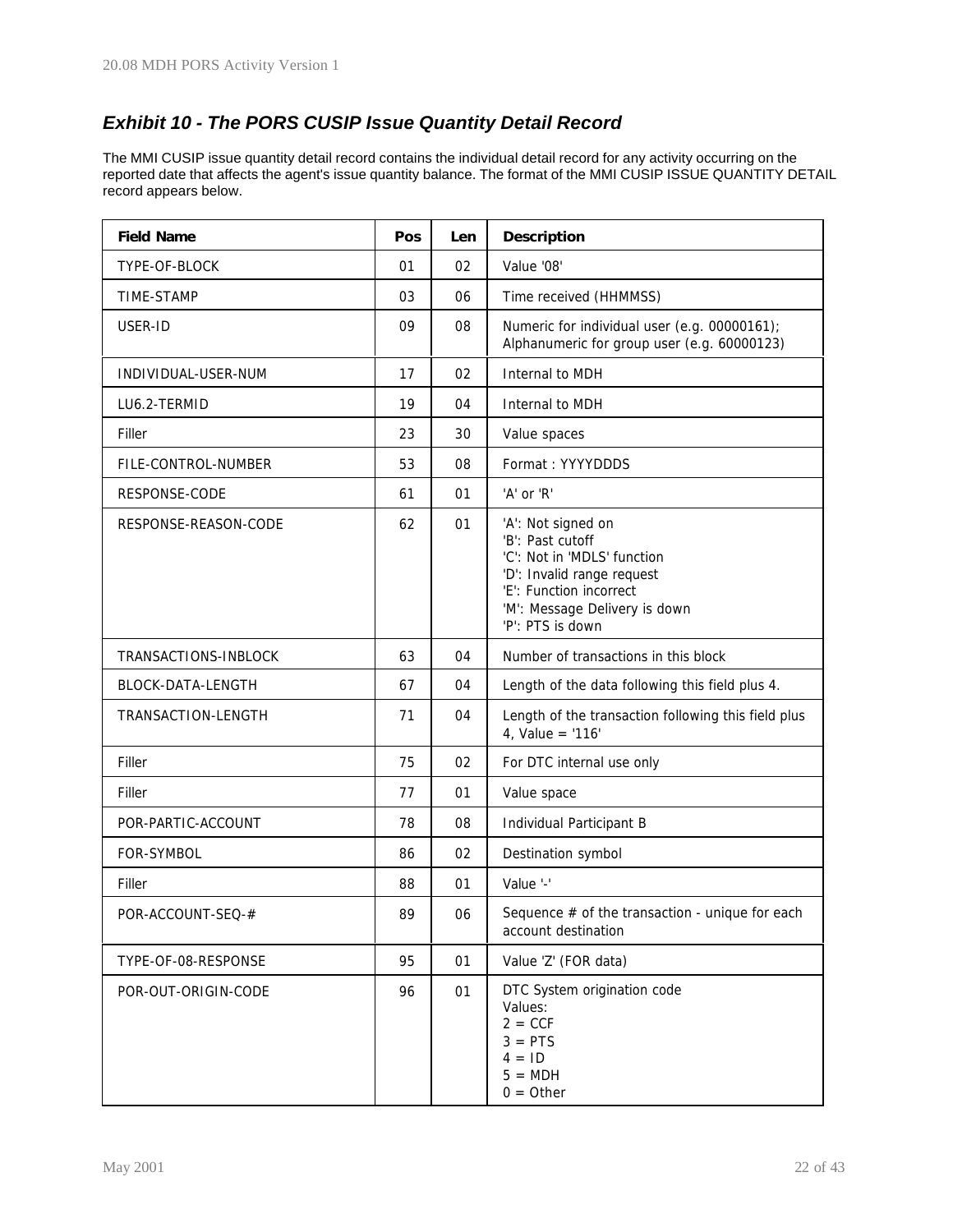| <b>Field Name</b>   | Pos | Len            | <b>Description</b>                                                                                                                                                                                                                                                                                                                                                                                                                                                                                                                                                                                                                                                                                                                                                                                                                                                                                                                                   |
|---------------------|-----|----------------|------------------------------------------------------------------------------------------------------------------------------------------------------------------------------------------------------------------------------------------------------------------------------------------------------------------------------------------------------------------------------------------------------------------------------------------------------------------------------------------------------------------------------------------------------------------------------------------------------------------------------------------------------------------------------------------------------------------------------------------------------------------------------------------------------------------------------------------------------------------------------------------------------------------------------------------------------|
| POR-FUNCTION-NAME   | 97  | 04             | Value 'PORS'                                                                                                                                                                                                                                                                                                                                                                                                                                                                                                                                                                                                                                                                                                                                                                                                                                                                                                                                         |
| POR-PAYING-AGT-NUM  | 101 | 8              | Paying Agent Number: the DTC participant<br>number of the paying agent.                                                                                                                                                                                                                                                                                                                                                                                                                                                                                                                                                                                                                                                                                                                                                                                                                                                                              |
| POR-MMI-TYPE        | 109 | $\overline{2}$ | MMI TYPE : the MMI type is the product<br>abbreviation<br>BA - Bankers' Acceptance<br>BS - Short Term Bank Notes<br>BM - Bank Note, Medium Term<br>CD - Institutional Cert. Of Deposit<br>CP - Corporate Commercial Paper<br>CV - Corp. Var-Rate Demand Obligations in CP<br>Mode<br><b>DN</b> - Discount Notes<br>ME* - Medium Term Notes (including Medium<br>Term Bank & Deposit Notes)<br>MN - Medium Term Notes<br>DP - Deposit Notes<br>MU* - Muni Commercial Paper (including Tax<br>Exempt and Taxable)<br>MC - Muni Commercial Paper Tax Exempt<br>MT - Muni Commercial Paper Taxable<br>MY - Muni Var-Rate Demand Obligations in CP<br>mode including Tax Exempt and Taxable<br>MV - Muni Var-Rate Demand Obligations in CP<br>mode - Tax Exempt<br>MX - Muni Var-Rate Demand Obligations in CP<br>mode - Taxable<br>PC - Preferred Stock in CP-Like Mode<br>*ME includes MNI BM and DP<br>MU includes MC and MT<br>MY includes MV and MX. |
| POR-REPORT-DATE     | 111 | 8              | Report Date: the reporting date of the MMI detail<br>(YYYYMMDD)                                                                                                                                                                                                                                                                                                                                                                                                                                                                                                                                                                                                                                                                                                                                                                                                                                                                                      |
| POR-CUSIP-NUM       | 119 | 9              | <b>CUSIP:</b> the issue's CUSIP number                                                                                                                                                                                                                                                                                                                                                                                                                                                                                                                                                                                                                                                                                                                                                                                                                                                                                                               |
| POR-CUSIP-DESC      | 128 | 20             | <b>CUSIP-DESC</b> the issue's SECURITY<br><b>DESCRIPTION</b>                                                                                                                                                                                                                                                                                                                                                                                                                                                                                                                                                                                                                                                                                                                                                                                                                                                                                         |
| Filler              | 148 | $\mathbf{1}$   | Filler - reserved for future use                                                                                                                                                                                                                                                                                                                                                                                                                                                                                                                                                                                                                                                                                                                                                                                                                                                                                                                     |
| POR-RECORD-TYPE 149 | 149 | $\mathbf{1}$   | Record Type: this field will contain the value "2",<br>indicating a CUSIP Issue quantity Detail Record.                                                                                                                                                                                                                                                                                                                                                                                                                                                                                                                                                                                                                                                                                                                                                                                                                                              |
| POR-ACTIVITY-TYPE   | 150 | 3              | Transaction Activity Type: the activity type<br>associated with this transaction.<br>Valid values are:<br>007 - PA Swing<br>008 - Security Swing<br>022 - Withdrawal/Exit<br>038 - Issuance Deposit<br>110 - Call w/o Interest<br>120 - Call with Interest                                                                                                                                                                                                                                                                                                                                                                                                                                                                                                                                                                                                                                                                                           |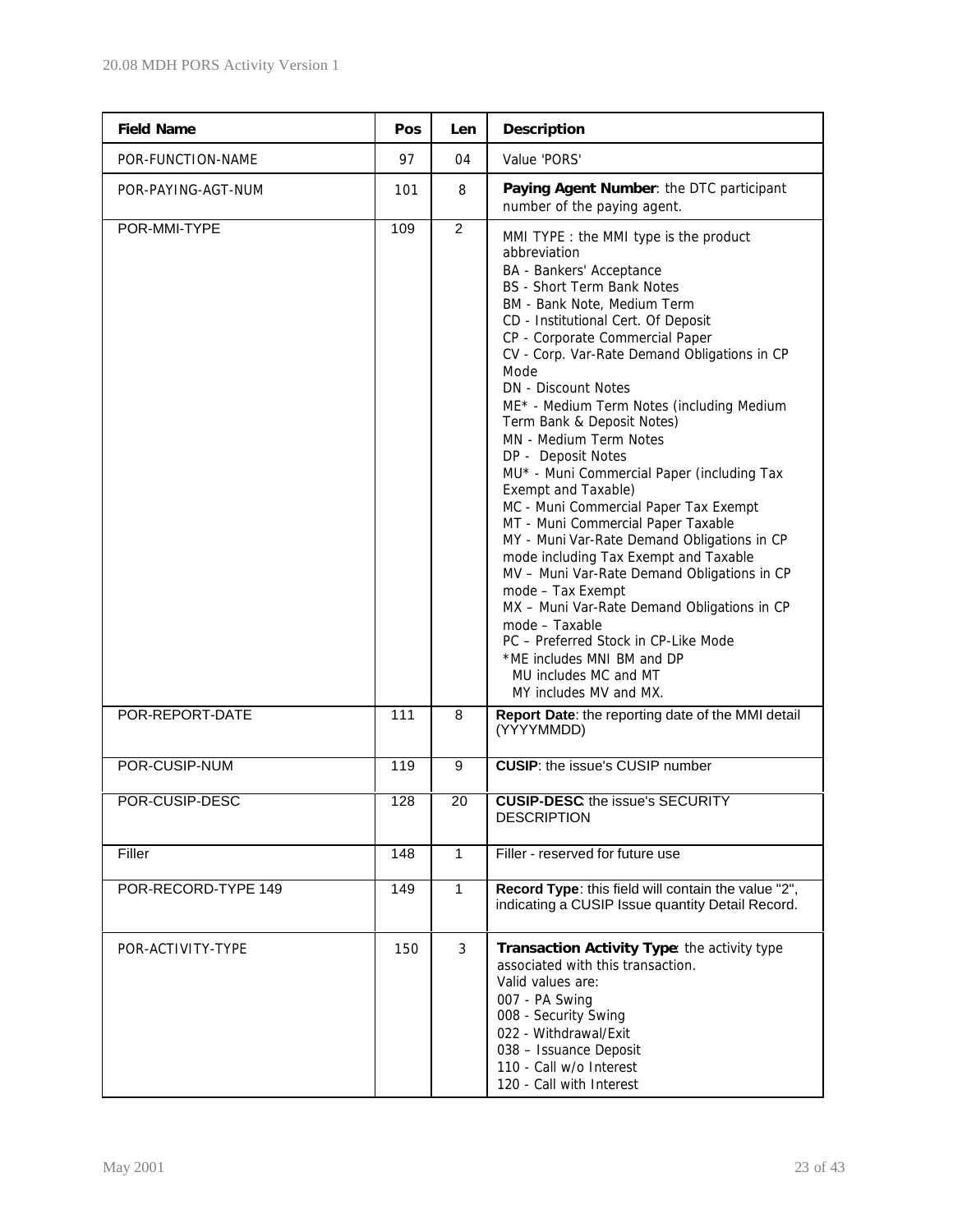| <b>Field Name</b>    | <b>Pos</b> | Len | <b>Description</b>                                                                                                                                                                  |
|----------------------|------------|-----|-------------------------------------------------------------------------------------------------------------------------------------------------------------------------------------|
| POR-ISSUING-AGT-NUM  | 153        | 8   | <b>Issuing Agent Number: for Issuance Deposits</b><br>(activity type 038), the DTC participant number of<br>the Issuing Agent. For other activity types this field<br>will be zero. |
| POR-ISSUE-OTY-DEBITS | 161        | 13  | <b>Issue Quantity Debits: the quantity for this</b><br>MMI issue debited to the paying agent's MO<br>account for this transaction. COBOL<br>representation is S9(13).               |
| POR-ISSUE-OTY-CREDIT | 174        | 13  | Issue Quantity Credits: the quantity for this<br>MMI issue credited to the paying agent's MO<br>account for this transaction. COBOL<br>representation is S9(13)                     |

Figure 10. Format of CUSIP ISSUE QUANTITY DETAIL RECORD

## *Exhibit 11 - The PORS CUSIP Payment Quantity Detail Record*

The MMI CUSIP payment quantity detail record contains the individual detail record for any activity occurring on the report date which affects the agent's payment quantity balance. The format of the MMI CUSIP PAYMENT QUANTITY DETAIL record appears below.

| <b>Field Name</b>    | Pos | Len | <b>Description</b>                                                                                                                                                                  |
|----------------------|-----|-----|-------------------------------------------------------------------------------------------------------------------------------------------------------------------------------------|
| TYPE-OF-BLOCK        | 01  | 02  | Value '08'                                                                                                                                                                          |
| <b>TIME-STAMP</b>    | 03  | 06  | Time received (HHMMSS)                                                                                                                                                              |
| USER-ID              | 09  | 08  | Numeric for individual user (e.g. 00000161);<br>Alphanumeric for group user (e.g. G0000123)                                                                                         |
| INDIVIDUAL-USER-NUM  | 17  | 02  | Internal to MDH                                                                                                                                                                     |
| LU6.2-TERMID         | 19  | 04  | Internal to MDH                                                                                                                                                                     |
| Filler               | 23  | 30  | Value spaces                                                                                                                                                                        |
| FILE-CONTROL-NUMBER  | 53  | 08  | Format: YYYYDDDS                                                                                                                                                                    |
| RESPONSE-CODE        | 61  | 01  | 'A' or 'R'                                                                                                                                                                          |
| RESPONSE-REASON-CODE | 62  | 01  | 'A': Not signed on<br>'B': Past cutoff<br>'C': Not in 'MDLS' function<br>'D': Invalid range request<br>'E': Function incorrect<br>'M': Message Delivery is down<br>'P': PTS is down |
| TRANSACTIONS-INBLOCK | 63  | 04  | Number of transactions in this block                                                                                                                                                |
| BLOCK-DATA-LENGTH    | 67  | 04  | Length of the data following this field plus 4.                                                                                                                                     |
| TRANSACTION-LENGTH   | 71  | 04  | Length of the transaction following this field plus 4.<br>Value = $'128'$                                                                                                           |
| Filler               | 75  | 02  | For DTC internal use only                                                                                                                                                           |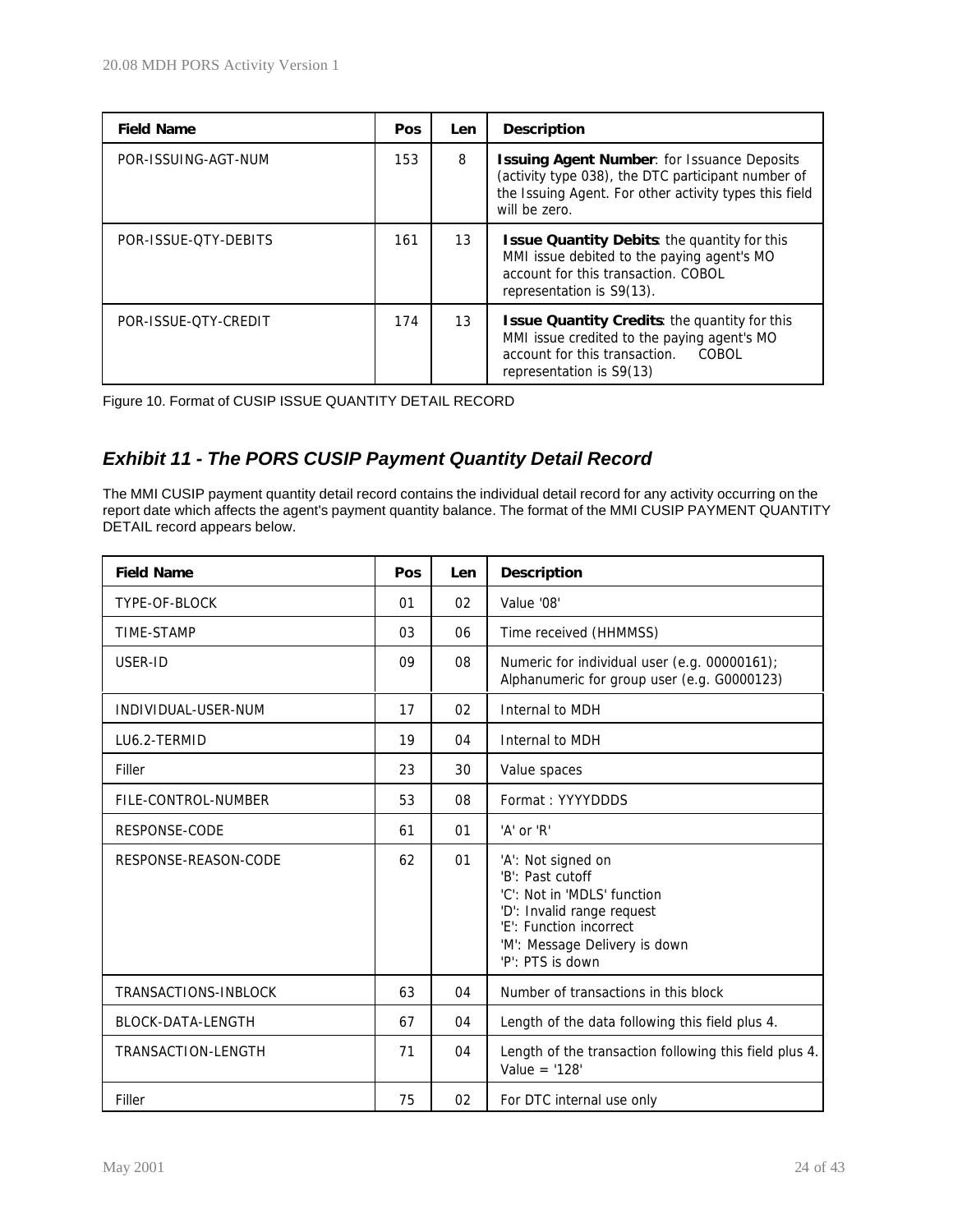| <b>Field Name</b>               | Pos        | Len                 | <b>Description</b>                                                                                                                                                                                                                                                                                                                                                                                                                                                                                                                                                                                                                                                                                                                                                                                                                                                                                                                                                                                                   |
|---------------------------------|------------|---------------------|----------------------------------------------------------------------------------------------------------------------------------------------------------------------------------------------------------------------------------------------------------------------------------------------------------------------------------------------------------------------------------------------------------------------------------------------------------------------------------------------------------------------------------------------------------------------------------------------------------------------------------------------------------------------------------------------------------------------------------------------------------------------------------------------------------------------------------------------------------------------------------------------------------------------------------------------------------------------------------------------------------------------|
| Filler                          | 77         | 01                  | Value space                                                                                                                                                                                                                                                                                                                                                                                                                                                                                                                                                                                                                                                                                                                                                                                                                                                                                                                                                                                                          |
| POR-PARTIC-ACCOUNT              | 78         | 08                  | Individual Participant #                                                                                                                                                                                                                                                                                                                                                                                                                                                                                                                                                                                                                                                                                                                                                                                                                                                                                                                                                                                             |
| POR-SYMBOL                      | 86         | 02                  | Destination symbol                                                                                                                                                                                                                                                                                                                                                                                                                                                                                                                                                                                                                                                                                                                                                                                                                                                                                                                                                                                                   |
| Filler                          | 88         | 01                  | Value '-'                                                                                                                                                                                                                                                                                                                                                                                                                                                                                                                                                                                                                                                                                                                                                                                                                                                                                                                                                                                                            |
| POR-ACCOUNT-SEQ-#               | 89         | 06                  | Sequence of the transaction - unique for each<br>account destination                                                                                                                                                                                                                                                                                                                                                                                                                                                                                                                                                                                                                                                                                                                                                                                                                                                                                                                                                 |
| TYPE-OF-08-RESPONSE             | 95         | 01                  | Value 'Z' (POR data)                                                                                                                                                                                                                                                                                                                                                                                                                                                                                                                                                                                                                                                                                                                                                                                                                                                                                                                                                                                                 |
| POR-OUT-ORIGIN-CODE             | 96         | 01                  | DTC system origination code<br>Values:<br>$2 = CCF$<br>$3 = PTS$<br>$4 = 1D$<br>$5 = MDH$<br>$0 = Other$                                                                                                                                                                                                                                                                                                                                                                                                                                                                                                                                                                                                                                                                                                                                                                                                                                                                                                             |
| POR-FUNCTION-NAME               | 97         | 04                  | Value 'PORS'                                                                                                                                                                                                                                                                                                                                                                                                                                                                                                                                                                                                                                                                                                                                                                                                                                                                                                                                                                                                         |
| POR-PAYING-AGT-NUM              | 101        | 8                   | Paying Agent Number: the DTC Participant<br>number of the paying agent.                                                                                                                                                                                                                                                                                                                                                                                                                                                                                                                                                                                                                                                                                                                                                                                                                                                                                                                                              |
| POR-MMI-TYPE<br>POR-REPORT-DATE | 109<br>111 | $\overline{2}$<br>8 | <b>MMI TYPE</b> : the MMI type is the product<br>abbreviation<br>BA - Bankers' Acceptance<br>BS - Short Term Bank Notes<br>BM - Bank Note, Medium Term<br>CD - Institutional Cert. of Deposit<br>CP - Corporate Commercial Paper<br>CV - Corp. Var-Rate Demand Obligations in CP<br>Mode<br><b>Discount Notes</b><br>$DN -$<br>ME - Medium Term Notes (including Medium<br>Term Bank & Deposit Notes)<br>MN - Medium Term Notes DP - Deposit Notes<br>Muni Commercial Paper (including Tax<br>MU -<br>Exempt and Taxable)<br>MC - Muni Commercial Paper Tax Exempt<br>MT - Muni Commercial Paper Taxable<br>MY* - Muni Var-Rate Demand Obligations in CP<br>mode including Tax Exempt and Taxable.<br>MV - Muni Var-Rate Demand Obligations in CP<br>mode - Tax Exempt<br>MX - Muni Var-Rate Demand Obligations in CP<br>mode - Taxable<br>PC - Preferred Stock in CP-Like Mode<br>*ME includes MNI BM and DP<br>MU includes MC and MT<br>MY includes MV and MX<br>Report Date: the reporting date of the MMI detail |
|                                 |            |                     | (YYYYMMDD)                                                                                                                                                                                                                                                                                                                                                                                                                                                                                                                                                                                                                                                                                                                                                                                                                                                                                                                                                                                                           |
| POR-CUSIP-NUM                   | 119        | 9                   | <b>CUSIP:</b> the issue's CUSIP number                                                                                                                                                                                                                                                                                                                                                                                                                                                                                                                                                                                                                                                                                                                                                                                                                                                                                                                                                                               |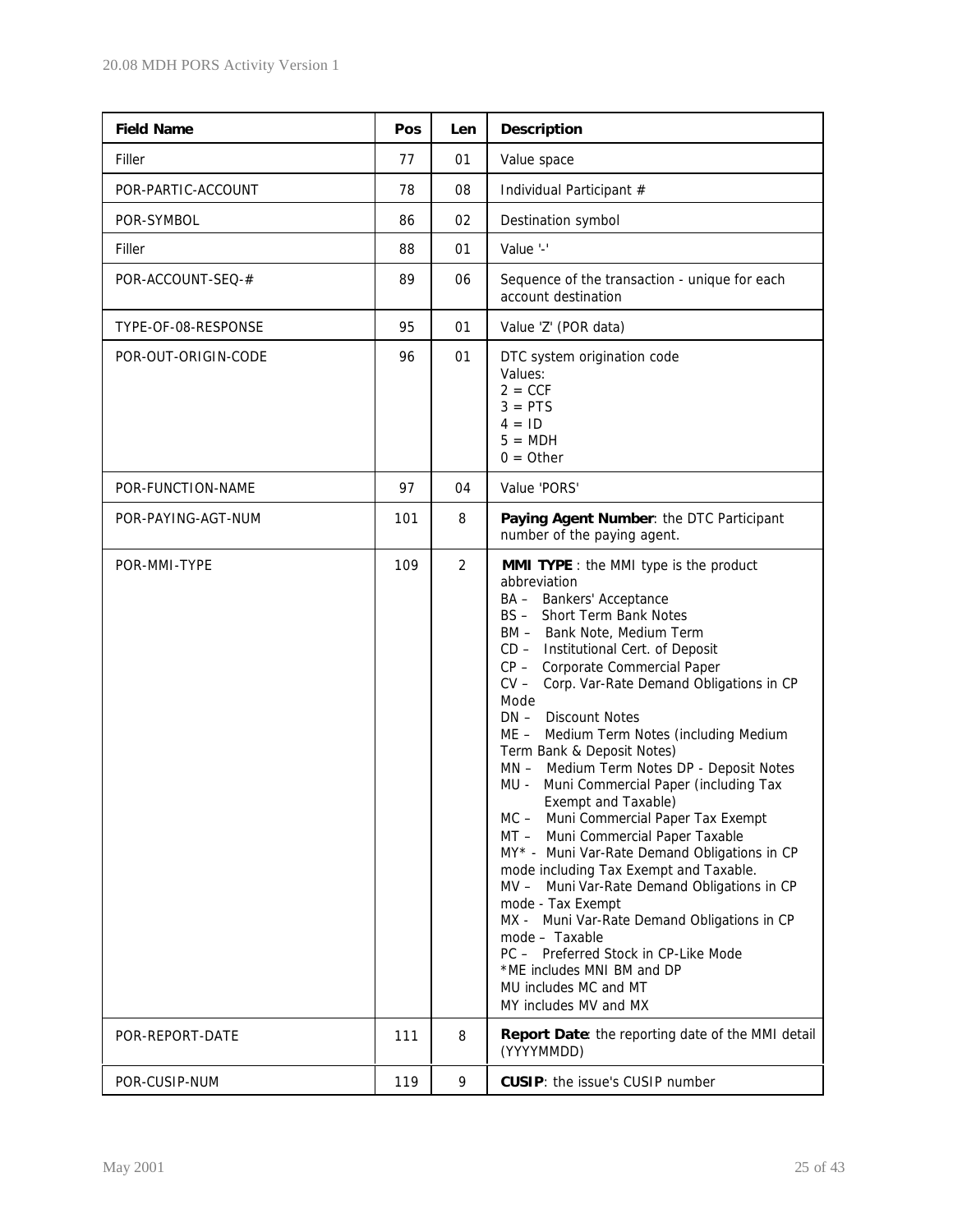| <b>Field Name</b>   | Pos | Len | <b>Description</b>                                                                                                                                                                                                              |  |
|---------------------|-----|-----|---------------------------------------------------------------------------------------------------------------------------------------------------------------------------------------------------------------------------------|--|
| POR-CUSIP-DESC      | 128 | 20  | <b>CUSIP-DESC:</b> the issue's SECURITY<br><b>DESCRIPTION</b>                                                                                                                                                                   |  |
| Filler              | 148 | 1   | Filler – reserved for future use                                                                                                                                                                                                |  |
| POR-RECORD-TYPE     | 149 | 1   | Record Type: this field will contain the value "3",<br>indicating a CUSIP Payment Quantity Detail<br>Record.                                                                                                                    |  |
| POR-ACTUAL-DATE     | 150 | 8   | <b>Actual Date: Actual date this MMI will</b><br>pay/redeem/mature in (YYYYMMDD) format.                                                                                                                                        |  |
| POR-TARGET-DATE     | 158 | 8   | Target Date: Target date this MMI will<br>pay/redeem/mature in (YYYYMMDD) format.                                                                                                                                               |  |
| POR-PAYMENT-TYPE    | 166 | 3   | Record Payment Type: this field will contain the<br>activity payment type.<br>MAT - MATURITY<br>REO - REORGANIZATION<br>PIP - PERIODIC INCOME PAYMENT<br>PPP - PERIODIC PRINCIPAL PAYMENT                                       |  |
| POR-ACTIVITY-TYPE   | 169 | 3   | Payment Activity Type, the activity type<br>associated with this transaction.<br>Valid values are:<br>007 - PA Swing<br>008 - Security Swing<br>022 - Withdrawal/Exit<br>028, 060, 061 - Payment Made<br>038 - Issuance Deposit |  |
| POR-PAY-QTY-DEBITS  | 172 | 13  | Payment Quantity Debits: the quantity for this<br>MMI issue debited to the paying agent's account<br>affecting the payment obligation.<br>COBOL representation is S9(13).                                                       |  |
| POR-PAY-QTY-CREDITS | 185 | 13  | Payment Quantity Credits the quantity for this<br>MMI issue credited to the paying agent's account<br>affecting the payment obligation.<br>COBOL representation is S9(13).                                                      |  |
| Filler              | 198 | 1   | Filler - reserved for future use.                                                                                                                                                                                               |  |

|  |  | Figure 11. Format of CUSIP PAYMENT QUANTITY DETAIL RECORD |  |
|--|--|-----------------------------------------------------------|--|
|  |  |                                                           |  |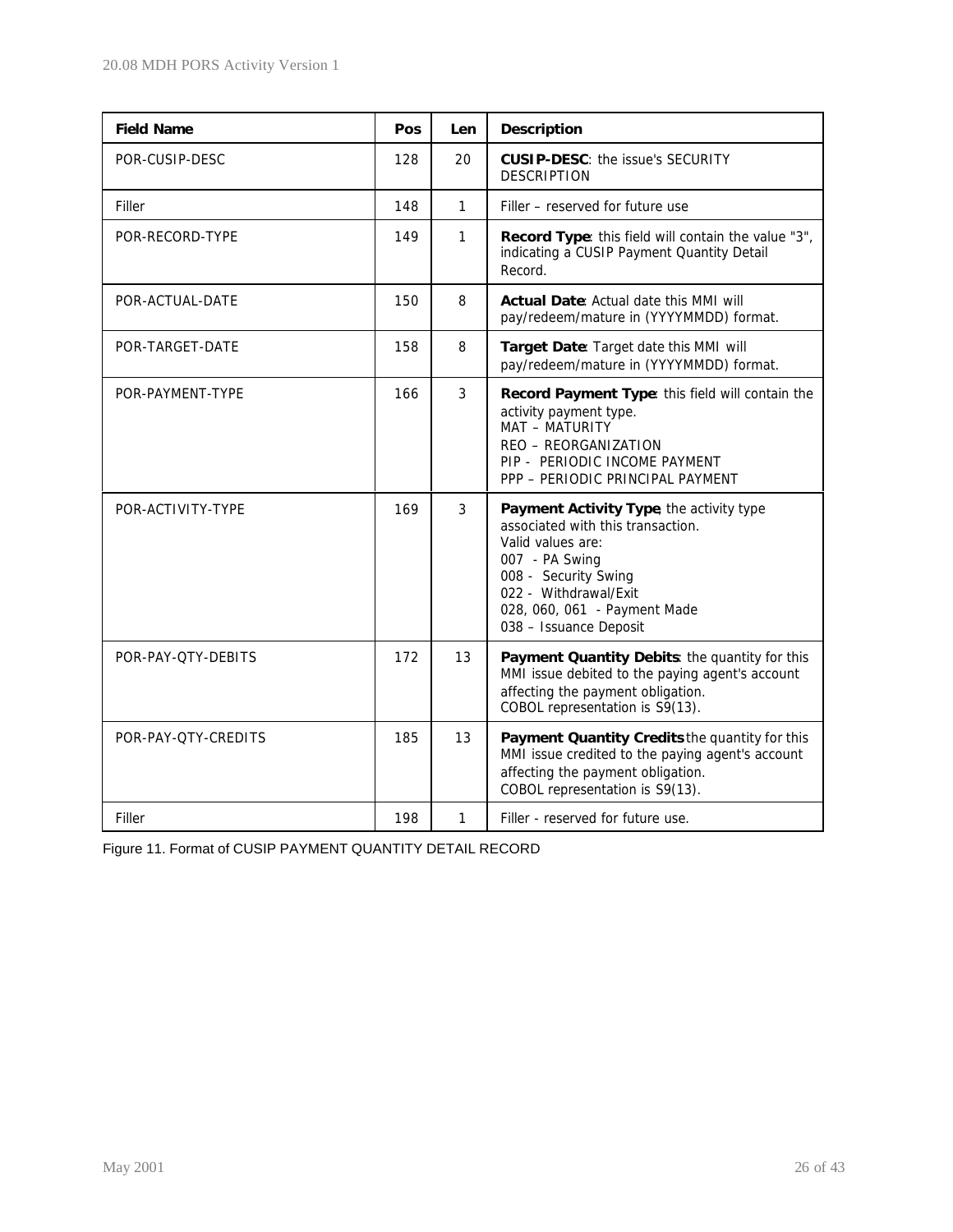## *Exhibit 12 - The PORS CUSIP Payment Obligation Detail Record*

The MMI CUSIP payment obligation detail record contains the individual transactions that affect the payment obligation balance. This record may also reflect changes to the actual payment date, target payment date, or rate that may affect the payment obligation balance. If there are no payment detail activity transactions or rate, actual payment date, or target payment date changes there will be no type '4' records for this report date. The format for the MMI CUSIP PAYMENT OBLIGATION DETAIL record appears below.

| <b>Field Name</b>        | Pos | Len | <b>Description</b>                                                                                                                                                                  |
|--------------------------|-----|-----|-------------------------------------------------------------------------------------------------------------------------------------------------------------------------------------|
| TYPE-OF-BLOCK            | 01  | 02  | Value '08'                                                                                                                                                                          |
| TIME-STAMP               | 03  | 06  | Time received (HHMMSS)                                                                                                                                                              |
| USER-ID                  | 09  | 08  | Numeric for individual user (e.g. 00000161);<br>Alphanumeric for group user (e.g. G0000123)                                                                                         |
| INDIVIDUAL-USER-NUM      | 17  | 02  | Internal to MDH                                                                                                                                                                     |
| LU6.2-TERMID             | 19  | 04  | Internal to MDH                                                                                                                                                                     |
| Filler                   | 23  | 30  | Value spaces                                                                                                                                                                        |
| FILE-CONTROL-NUMBER      | 53  | 08  | Format: YYYYDDDS                                                                                                                                                                    |
| RESPONSE-CODE            | 61  | 01  | 'A' or 'R'                                                                                                                                                                          |
| RESPONSE-REASON-CODE     | 62  | 01  | 'A': Not signed on<br>'B': Past cutoff<br>'C': Not in 'MDLS' function<br>'D': Invalid range request<br>'E': Function incorrect<br>'M': Message Delivery is down<br>'P': PTS is down |
| TRANSACTIONS-INBLOCK     | 63  | 04  | Number of transactions in this block                                                                                                                                                |
| <b>BLOCK-DATA-LENGTH</b> | 67  | 04  | Length of the data following this field plus 4.                                                                                                                                     |
| TRANSACTION-LENGTH       | 71  | 04  | Length of the transaction following this field plus<br>4.<br>Value = $'196'$                                                                                                        |
| Filler                   | 75  | 02  | For DTC internal use only                                                                                                                                                           |
| Filler                   | 77  | 01  | Value space                                                                                                                                                                         |
| POR-PARTIC-ACCOUNT       | 78  | 08  | Individual participant #                                                                                                                                                            |
| POR-SYMBOL               | 86  | 02  | Destination Symbol                                                                                                                                                                  |
| Filler                   | 88  | 01  | Value '-'                                                                                                                                                                           |
| POR-ACCOUNT-SEQ-#        | 89  | 06  | Sequence $#$ of the transaction - unique for each<br>account destination                                                                                                            |
| TYPE-OF-08-RESPONSE      | 95  | 01  | Value 'Z' (POR data).                                                                                                                                                               |
| POR-OUT-ORIGIN-CODE      | 96  | 01  | DTC System origination code<br>Values:<br>$2 = CCF$<br>$3 = PTS$                                                                                                                    |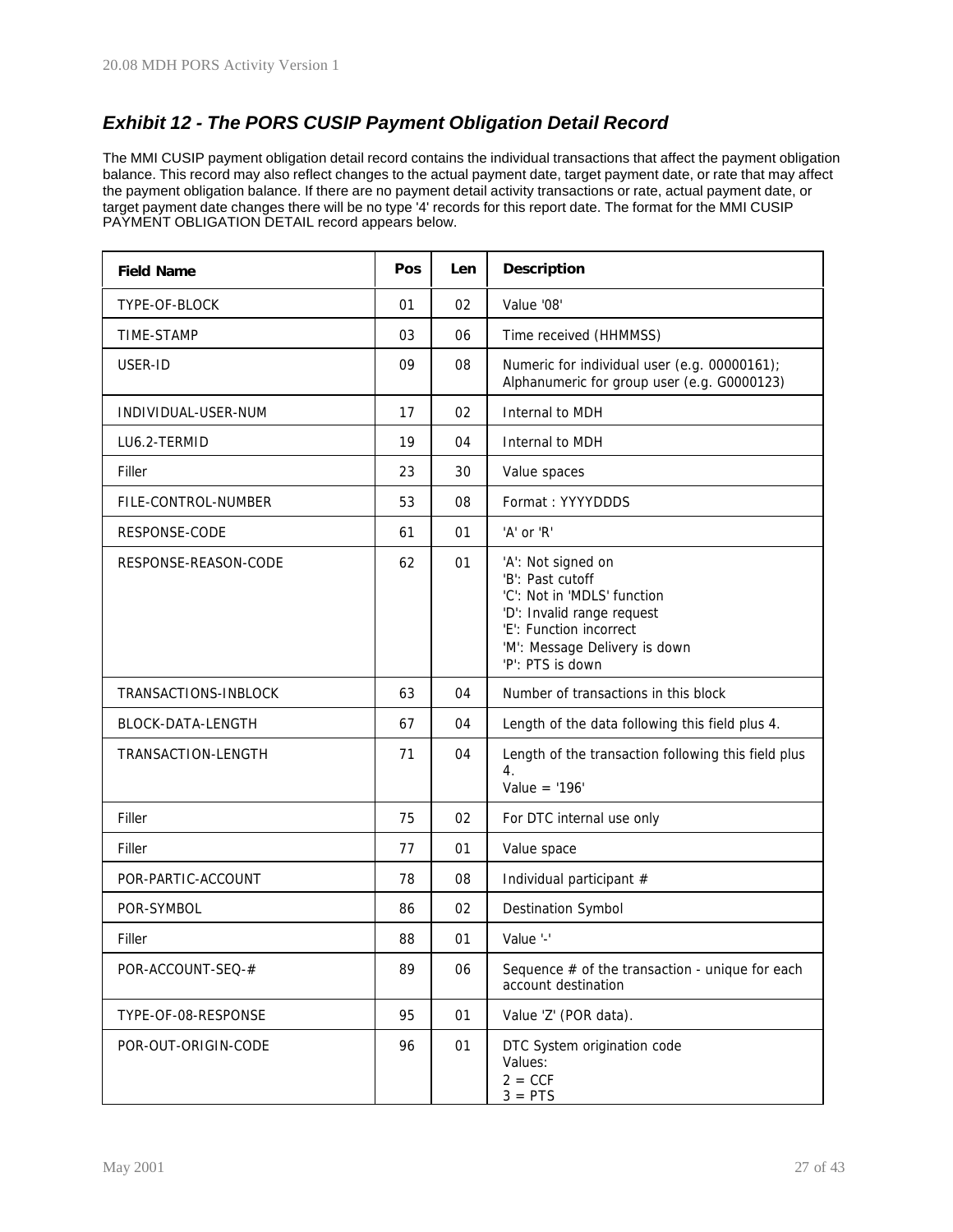| <b>Field Name</b>  | Pos | Len            | <b>Description</b>                                                                                                                                                                                                                                                                                                                                                                                                                                                                                                                                                                                                                                                                                                                                                                                                                                                                                                                                                          |
|--------------------|-----|----------------|-----------------------------------------------------------------------------------------------------------------------------------------------------------------------------------------------------------------------------------------------------------------------------------------------------------------------------------------------------------------------------------------------------------------------------------------------------------------------------------------------------------------------------------------------------------------------------------------------------------------------------------------------------------------------------------------------------------------------------------------------------------------------------------------------------------------------------------------------------------------------------------------------------------------------------------------------------------------------------|
|                    |     |                | $4 = 1D$<br>$5 = MDH$<br>$0 =$ Other                                                                                                                                                                                                                                                                                                                                                                                                                                                                                                                                                                                                                                                                                                                                                                                                                                                                                                                                        |
| POR-FUNCTION-NAME  | 97  | 04             | Value 'PORS'                                                                                                                                                                                                                                                                                                                                                                                                                                                                                                                                                                                                                                                                                                                                                                                                                                                                                                                                                                |
| POR-PAYING-AGT-NUM | 101 | 8              | Paying Agent Number: the DTC participant<br>number of the paying agent.                                                                                                                                                                                                                                                                                                                                                                                                                                                                                                                                                                                                                                                                                                                                                                                                                                                                                                     |
| POR-MMI-TYPE       | 109 | $\overline{2}$ | <b>MMI TYPE</b> : the MMI type is the product<br>abbreviation<br>BA - Bankers' Acceptance<br><b>BS</b> - Short Term Bank Notes<br>BM - Bank Note, Medium Term<br>$CD -$<br>Institutional Cert. of Deposit<br>Corporate Commercial Paper<br>CP -<br>CV - Corp. Var-Rate Demand Obligations in CP<br>Mode<br><b>DN</b> - Discount Notes<br>ME* - Medium Term Notes (including Medium<br>Term Bank & Deposit Notes)<br>MN - Medium Term Notes<br>DP - Deposit Notes<br>MU* - Muni Commercial Paper (including Tax<br>Exempt and Taxable)<br>MC - Muni Commercial Paper Tax Exempt<br>MT - Muni Commercial Paper Taxable<br>MY* - Muni Var-Rate Demand Obligations in CP<br>mode including Tax Exempt and Taxable.<br>MV - Muni Var-Rate Demand Obligations in CP<br>mode - Tax Exempt<br>MX - Muni Var-Rate Demand Obligations in CP<br>mode - Taxable<br>PC - Preferred Stock in CP-Like Mode<br>*ME includes MN, BM and DP<br>MU includes MC and MT<br>MY includes MV and MX |
| POR-REPORT-DATE    | 111 | 8              | Report Date: the reporting date of the MMI<br>detail (YYYYMMDD).                                                                                                                                                                                                                                                                                                                                                                                                                                                                                                                                                                                                                                                                                                                                                                                                                                                                                                            |
| POR-CUSIP-NUM      | 119 | 9              | <b>CUSIP:</b> the issue's CUSIP number.                                                                                                                                                                                                                                                                                                                                                                                                                                                                                                                                                                                                                                                                                                                                                                                                                                                                                                                                     |
| POR-CUSIP-DESC     | 128 | 20             | <b>CUSIP-DESC: the issue's SECURITY</b><br><b>DESCRIPTION</b>                                                                                                                                                                                                                                                                                                                                                                                                                                                                                                                                                                                                                                                                                                                                                                                                                                                                                                               |
| Filler             | 148 | 1              | Filler - reserved for future use.                                                                                                                                                                                                                                                                                                                                                                                                                                                                                                                                                                                                                                                                                                                                                                                                                                                                                                                                           |
| POR-RECORD-TYPE    | 149 | 1              | Record Type: this field will contain the value "4",<br>indicating a CUSIP Payment Obligation Detail<br>Record.                                                                                                                                                                                                                                                                                                                                                                                                                                                                                                                                                                                                                                                                                                                                                                                                                                                              |
| POR-ACTUAL-DATE-TO | 150 | 8              | (To) Actual Date: Actual date that this MMI will<br>pay/redeem/mature in (YYYYMMDD) format.                                                                                                                                                                                                                                                                                                                                                                                                                                                                                                                                                                                                                                                                                                                                                                                                                                                                                 |
| POR-TARGET-DATE-TO | 158 | 8              | (To) Target Date: Target date that this MMI will<br>pay/redeem/mature in (YYYYMMDD) format.                                                                                                                                                                                                                                                                                                                                                                                                                                                                                                                                                                                                                                                                                                                                                                                                                                                                                 |
| POR-PAYMENT-TYPE   | 166 | 3              | Record Payment Type: this field will contain                                                                                                                                                                                                                                                                                                                                                                                                                                                                                                                                                                                                                                                                                                                                                                                                                                                                                                                                |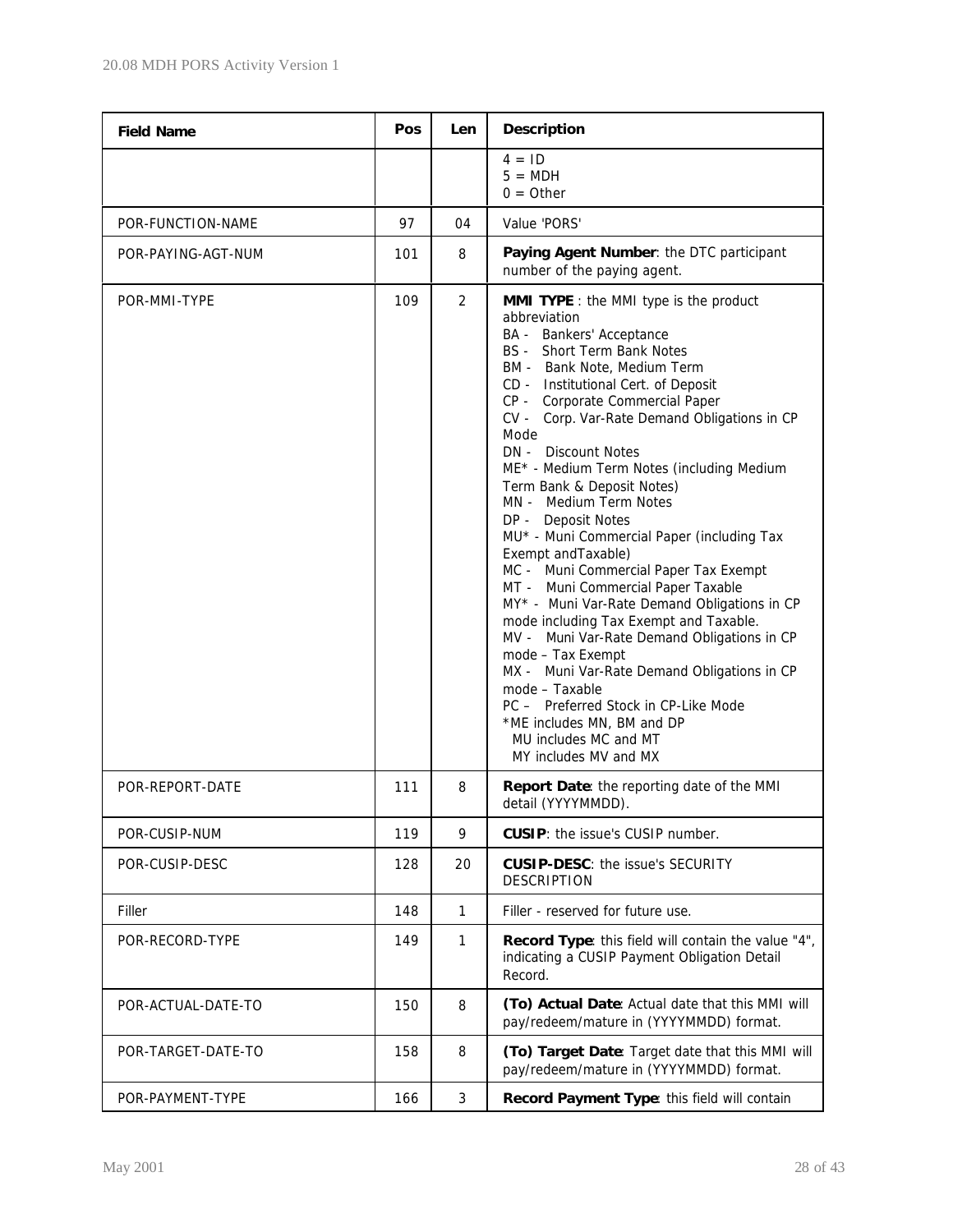| <b>Field Name</b>      | Pos | <b>Len</b>     | <b>Description</b>                                                                                                                                        |
|------------------------|-----|----------------|-----------------------------------------------------------------------------------------------------------------------------------------------------------|
|                        |     |                | the activity payment type.<br>MAT - MATURITY<br>REO - REORGANIZATION<br>PIP - PERIODIC INCOME PAYMENT<br>PPP - PERIODIC PRINCIPAL PAYMENT                 |
| POR-PAYMENT-RATE-TO    | 169 | 13             | (To) MMI Payment Rate: this field will contain<br>the rate concerned with the type of payment<br>being made. The COBOL representation is<br>S9(07)V9(06). |
| POR-OPEN-PAY-QTY       | 182 | 13             | Opening payment Quantity: is the opening<br>quantity far the opening payment obligation. The<br>Cobol representation is S9(13).                           |
| POR-CLOSE-PAY-QTY      | 195 | 13             | Closing payment Quantity: is the closing<br>quantity for the closing payment obligation. The<br>Cobol representation is S9(13).                           |
| POR-OPEN-PAY-OBLIG     | 208 | 14             | Opening payment Obligation: The opening<br>Payment Obligation for this issue at the start of<br>day. COBOL representation is S9(12)v99.                   |
| POR-CLOSE-PAY-OBLIG    | 222 | 14             | Closing payment Obligation: The closing<br>Payment Obligation for this issue at the end of<br>day. COBOL representation is S9(12)v99.                     |
| POR-ACTUAL-DATE-FROM   | 236 | 8              | (From) Actual Date: the actual<br>payment/redemption/maturity date for the MMI in<br>(YYYYMMDD) format prior to being changed.                            |
| POR-TARGET-DATE-FROM   | 244 | 8              | (From) Target Date: the target<br>payment/redemption/maturity date for the MMI in<br>(YYYYMMDD) format prior to being changed.                            |
| POR-PAY-RATE-FROM      | 252 | 13             | (From) MMI Payment Rate: this field will<br>contain the payment rate prior to being changed.<br>The COBOL representation is S9(07)V9(06).                 |
| Filler                 | 265 | $\overline{2}$ | Filler - reserved for future use.                                                                                                                         |
| TYPE-OF-BLOCK          | 01  | 02             | Numeric - value is '01'                                                                                                                                   |
| TIME-STAMP             | 03  | 06             | Time received (HHMMSS)                                                                                                                                    |
| USER-ID                | 09  | 08             | Numeric for individual user (e.g. 00000161);<br>Alphanumeric for group user (e.g. G0000123)                                                               |
| INDIVIDUAL-USER-NUMBER | 17  | 02             | Internal to MDH                                                                                                                                           |

Figure 12. Format of CUSIP PAYMENT OBLIGATION DETAIL RECORD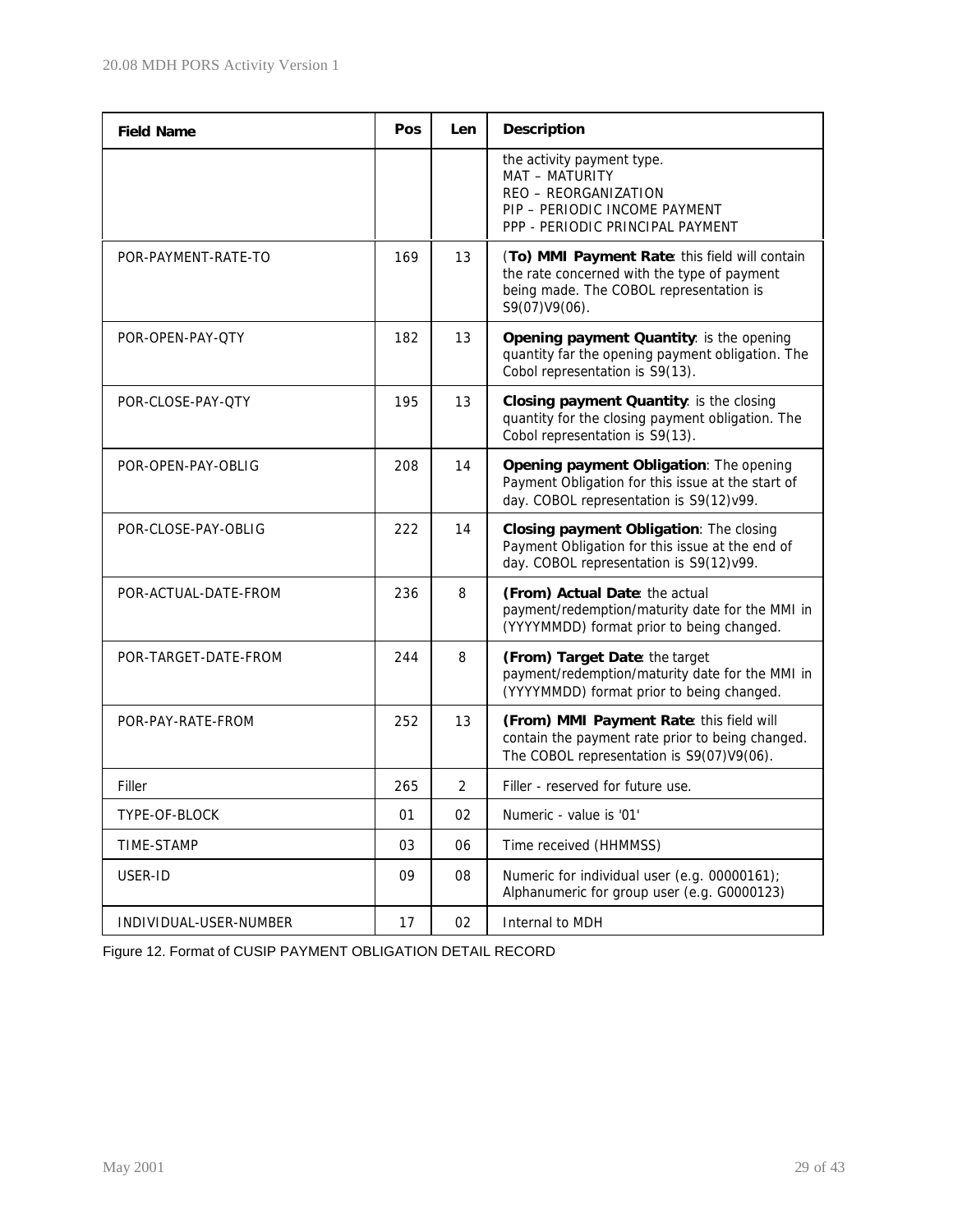## *Exhibit 13 - Function Change Request Block from Participant*

| <b>Field Name</b>       | Pos | <b>Len</b> | <b>Field Attributes</b>                                                                     |
|-------------------------|-----|------------|---------------------------------------------------------------------------------------------|
| TYPE-OF-BLOCK           | 01  | 02         | Numeric value '05': input to MDH                                                            |
| TIME-STAMP              | 03  | 06         | Time received (HHMMSS)                                                                      |
| USER-ID                 | 09  | 08         | Numeric for individual user (e.g. 00000161);<br>Alphanumeric for group user (e.g. G0000123) |
| INDIVIDUAL-USER-NUMBER  | 17  | 02         | Entered by Sender from Type '02' logon response.                                            |
| LU6.2-TERMID            | 19  | 04         | Internal to MDH                                                                             |
| Filler                  | 23  | 38         | Value spaces                                                                                |
| <b>CURRENT FUNCTION</b> | 61  | 04         | Possible values: 'POR1': PORS Balance Confirm                                               |
| <b>BLOCK-NUMBER</b>     | 65  | 04         | Not required                                                                                |
| BLOCK-TRANS-NUMBER      | 69  | 02         | Not required                                                                                |
| DATA-LENGTH             | 71  | 04         | Length of the data segment that follows; Value '3'                                          |
| FUNCTION-END-CODE       | 75  | 03         | Value 'END'                                                                                 |

**Function Change (End Function) Request Block - Length 77 bytes**

Figure 13. Function Change Request Block from Participant

## *Exhibit 14 - Logoff Request Block*

#### **'Logoff Request' Block from Participant - Length 60 bytes**

| <b>Field Name</b>      | Pos | Len | <b>Field Attributes</b>                                                                     |
|------------------------|-----|-----|---------------------------------------------------------------------------------------------|
| TYPE-OF-BLOCK          | 01  | 02  | Value '90'                                                                                  |
| TIME-STAMP             | 03  | 06  | Time received (HHMMSS)                                                                      |
| USER-ID                | 09  | 08  | Numeric for Individual user (e.g. 00000161);<br>Alphanumeric for group user (e.g. G0000123) |
| Individual-User-Number | 17  | 02  | Entered by sender from Type '02' logon response.                                            |
| LU6.2-TERMID           | 19  | 04  | Internal to MDH                                                                             |
| Filler                 | 23  | 38  | Value spaces                                                                                |

Figure 14. Logoff Request Block From Participant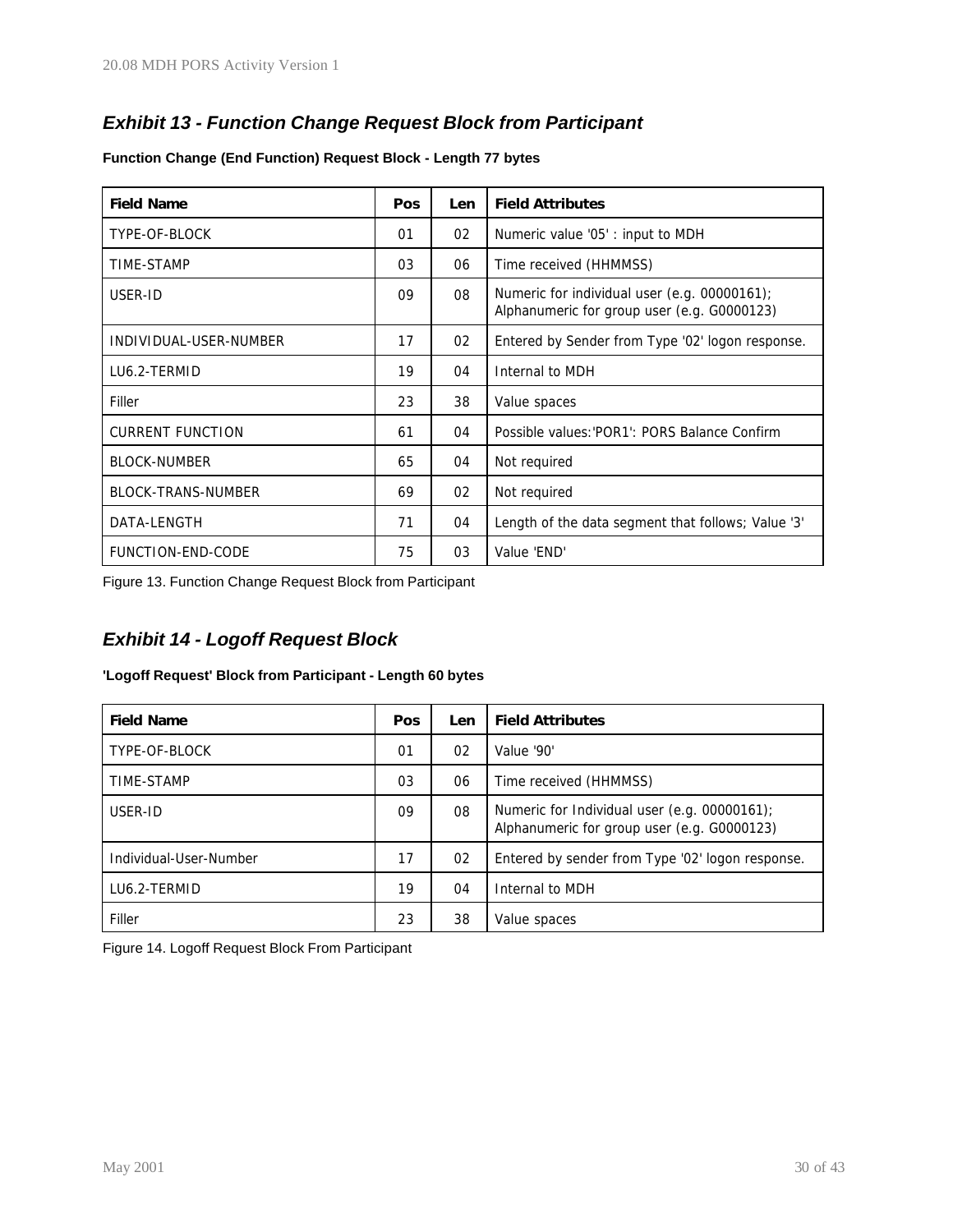| Logoff Response Block From MDH - Length 142 bytes |
|---------------------------------------------------|
|---------------------------------------------------|

| <b>Field Name</b>      | Pos | Len | <b>Field Attributes</b>                                                                                                 |
|------------------------|-----|-----|-------------------------------------------------------------------------------------------------------------------------|
| TYPE-OF-BLOCK          | 01  | 02  | Value '91'                                                                                                              |
| TIME-STAMP             | 03  | 06  | Time received (HHMMSS)                                                                                                  |
| USER-ID                | 09  | 08  | Numeric for Individual user (e.g. 00000161);<br>Alphanumeric for Group user (e.g. G0000123)                             |
| Individual-USER-Number | 17  | 02  | Internal to MDH                                                                                                         |
| LU6.2-TERMID           | 19  | 04  | Internal to MDH                                                                                                         |
| Filler                 | 23  | 38  | Value spaces                                                                                                            |
| Response-Code          | 61  | 01  | Values:<br>'A' = Logoff Accepted<br>'R' = Logoff Rejected                                                               |
| Response-Error-Code    | 62  | 01  | Code indicating reason for rejection.<br>Values:<br>'A' = Not logged on<br>'B' = Wrong Signon-ID<br>$'P' = PTS$ is down |
| Error-Message          | 63  | 80  | Error message if logoff has been rejected.                                                                              |

Figure 15. Logoff Response Block from MDH

## *Exhibit 15 - System Error Block from MDH*

**'System Error' Block From MDH - Length 145 bytes**

| <b>Field Name</b>      | <b>Pos</b> | Len | <b>Field Attributes</b>                                                                                                           |
|------------------------|------------|-----|-----------------------------------------------------------------------------------------------------------------------------------|
| TYPE-OF-BLOCK          | 01         | 02  | Value '99'                                                                                                                        |
|                        |            |     |                                                                                                                                   |
| TIME-STAMP             | 03         | 06  | Time received (HHMMSS)                                                                                                            |
| USER-ID                | 09         | 08  | Numeric for individual user (e.g. 00000161);<br>Alphanumeric for group user (e.g. G0000123)                                       |
| Individual-User-Number | 17         | 02  | Internal to MDH                                                                                                                   |
| LU6.2-TERMID           | 19         | 04  | Internal to MDH                                                                                                                   |
| Filler                 | 23         | 38  | Value spaces                                                                                                                      |
| Function               | 61         | 04  | Function in progress at time of error                                                                                             |
| Error-Code             | 65         | 01  | This error-code field is currently not used, but will<br>eventually contain the CICS ABEND code at the<br>time of system failure. |
| Error-Message          | 66         | 80  | System error message                                                                                                              |

Figure 16. System Error Block From MDH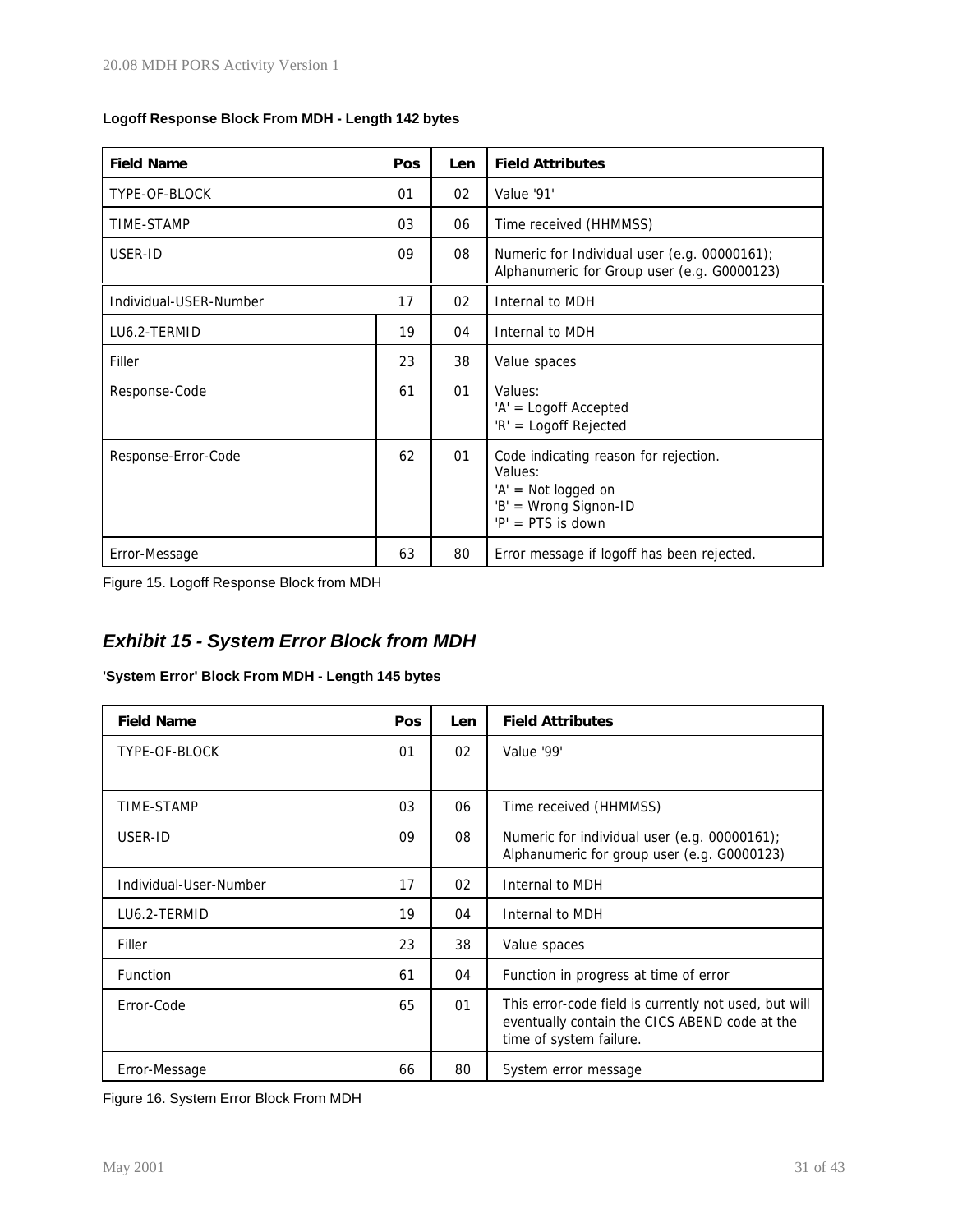## *Exhibit 16 - Participant Request/MDH Response*

#### **Participant Request/'MDH Response' – Chart**

#### **Block type Description Block type Description** '01' **Logon** '02' '06' '99' **Logon** (accepted/rejected) OR **Statu**s of last good transmission ('recovery' after abnormal session termination) OR **Logon** rejected (System error) '03' **Function** '04' '99' **Function** (accepted/ rejected) OR **Function** rejected (System error) '05' **Data** to DTC (or 'Change of Function') '06' '99' **Status** of Data Block OR **Data** rejected (System error) '07' **Data** from DTC (using 'AD' Request) '08' '99' **Data** transmission OR **Data** rejected (System error) '90' **Logoff** '91' '99' **Logof**f(accepted/ rejected) OR **Logoff** rejected (System error) NONE **'Time-out'** (Automatic) NONE Session terminated via LU6.2-to-LU6.2 system protocol message

**PARTICIPANT REQUEST AND MISSION MORE SPONSE** 

Figure 17. Participant Request/MDH Response – Chart

## *Exhibit 17 - MDH Error Codes Specific to PORS Balance Confirmations*

| <b>Field Name</b> | <b>Field Code</b> | <b>Error Code</b> | <b>Description</b>                                                                                                                                                                                                                                                                                                                                                  |
|-------------------|-------------------|-------------------|---------------------------------------------------------------------------------------------------------------------------------------------------------------------------------------------------------------------------------------------------------------------------------------------------------------------------------------------------------------------|
| POR-REPORT-DATE   | BABA              | 9AAJ              | Invalid month for Report Date.<br>(i.e., month is not equal to 1-12)<br>OR<br>Invalid day for Report Date. (i.e.,<br>day is not equal to 1-31 for months<br>1, 3, 5, 7, 8, 10, 12; day is not<br>equal to 1-30 for months 4, 6, 9,<br>and 11; day is not equal to 1-28<br>for month 2 of a non-leap year;<br>day is not equal to 1-29 for month<br>2 of leap year). |
| POR-REPORT-DATE   | BABA              | 9AAF              | Report Date is not numeric.                                                                                                                                                                                                                                                                                                                                         |
| POR-REPORT-DATE   | BABA              | 9ABL              | Report Date is greater than the<br>current date.                                                                                                                                                                                                                                                                                                                    |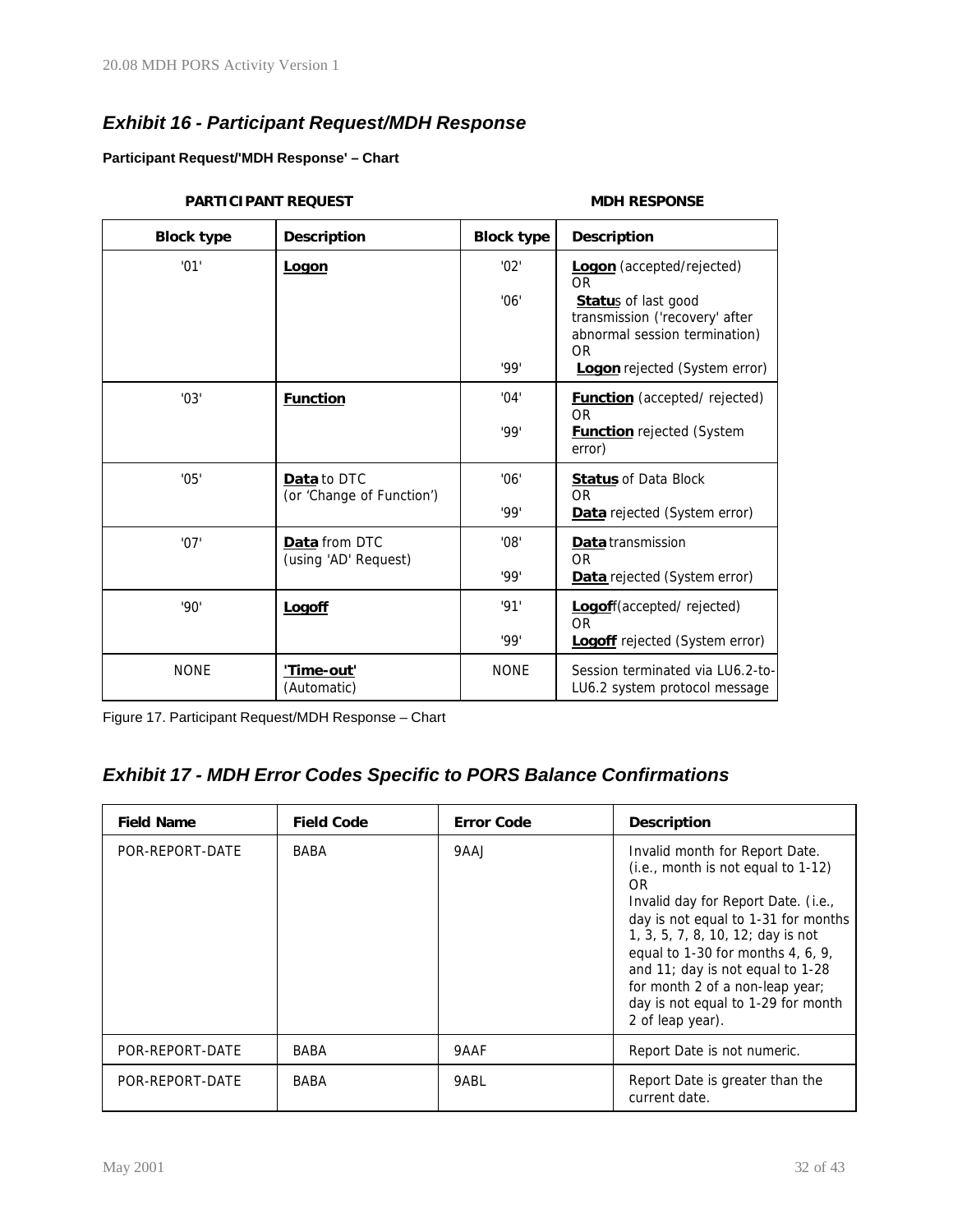| <b>Field Name</b>               | <b>Field Code</b> | <b>Error Code</b> | Description                                                                                                                                                                                                                                                                                                                                                                                           |
|---------------------------------|-------------------|-------------------|-------------------------------------------------------------------------------------------------------------------------------------------------------------------------------------------------------------------------------------------------------------------------------------------------------------------------------------------------------------------------------------------------------|
| POR-REPORT-DATE                 | BABA              | RAAA              | Report Date is greater than the<br>Confirmation Balance date.                                                                                                                                                                                                                                                                                                                                         |
| POR-REPORT-DATE                 | BABA              | 9AAJ              | Invalid Report Date.                                                                                                                                                                                                                                                                                                                                                                                  |
| POR-REPORT-DATE                 | <b>BABA</b>       | 9ABD              | Report Date required.                                                                                                                                                                                                                                                                                                                                                                                 |
| POR-REPORT-DATE                 | <b>BABA</b>       | 9ABB              | Report Date not found for MMI<br>Type.                                                                                                                                                                                                                                                                                                                                                                |
| POR-REPORT-DATE                 | <b>BABA</b>       | RAAB              | Previous Report Date requires<br>confirmation.                                                                                                                                                                                                                                                                                                                                                        |
| POR-PAYING-AGT-ID               | CAAK              | 9ABD              | Paying agent number required.                                                                                                                                                                                                                                                                                                                                                                         |
| POR-PAYING-AGT-ID               | CAAK              | 9AAF              | Paying agent number is not<br>numeric.                                                                                                                                                                                                                                                                                                                                                                |
| POR-PAYING-AGT-ID               | CAAK              | 9AAT              | Paying agent number is not a DTC<br>Participant.                                                                                                                                                                                                                                                                                                                                                      |
| POR-PAYING-AGT-ID               | CAAK              | 9AAA              | Paying agent number is not valid.                                                                                                                                                                                                                                                                                                                                                                     |
| POR-CONF-BAL-DATE               | BABB              | 9AAJ              | Invalid month for Confirmation<br>Balance Date (i.e., month is not<br>equal to 1-12).<br><b>OR</b><br>Invalid day for Confirmation<br>Balance Date. (Day is not equal to<br>1-31 for months 1, 3, 5, 7, 8, 10,<br>12; day is not equal to 1-30 for<br>months 4, 6, 9, and 11; day is not<br>equal to 1-28 for month 2 of a<br>non-leap year; day is not equal to<br>1-29 for month 2 of a leap year). |
| POR-CONF-BAL-DATE               | BAAB              | 9AAF              | Confirmation Balance Date is not<br>numeric.                                                                                                                                                                                                                                                                                                                                                          |
| POR-CONF-BAL-DATE               | BAAB              | 9ABL              | Confirmation Balance Date is<br>greater than today's date.                                                                                                                                                                                                                                                                                                                                            |
| POR-CONF-BAL-DATE               | BABB              | 9ABD              | <b>Confirmation Balance Date</b><br>required.                                                                                                                                                                                                                                                                                                                                                         |
| POR-PA-MGMT-NAME                | HAAJ              | 9ABD              | No user name supplied.                                                                                                                                                                                                                                                                                                                                                                                |
| POR-MMI-AGGREGT-<br><b>NAME</b> | <b>HAAK</b>       | 9ABD              | No aggregate name supplied.                                                                                                                                                                                                                                                                                                                                                                           |
| POR-MMI-AGGREGT-<br><b>NAME</b> | HAAK              | 9AAA              | Aggregate name is invalid.                                                                                                                                                                                                                                                                                                                                                                            |

Figure 18. Error Codes and Descriptions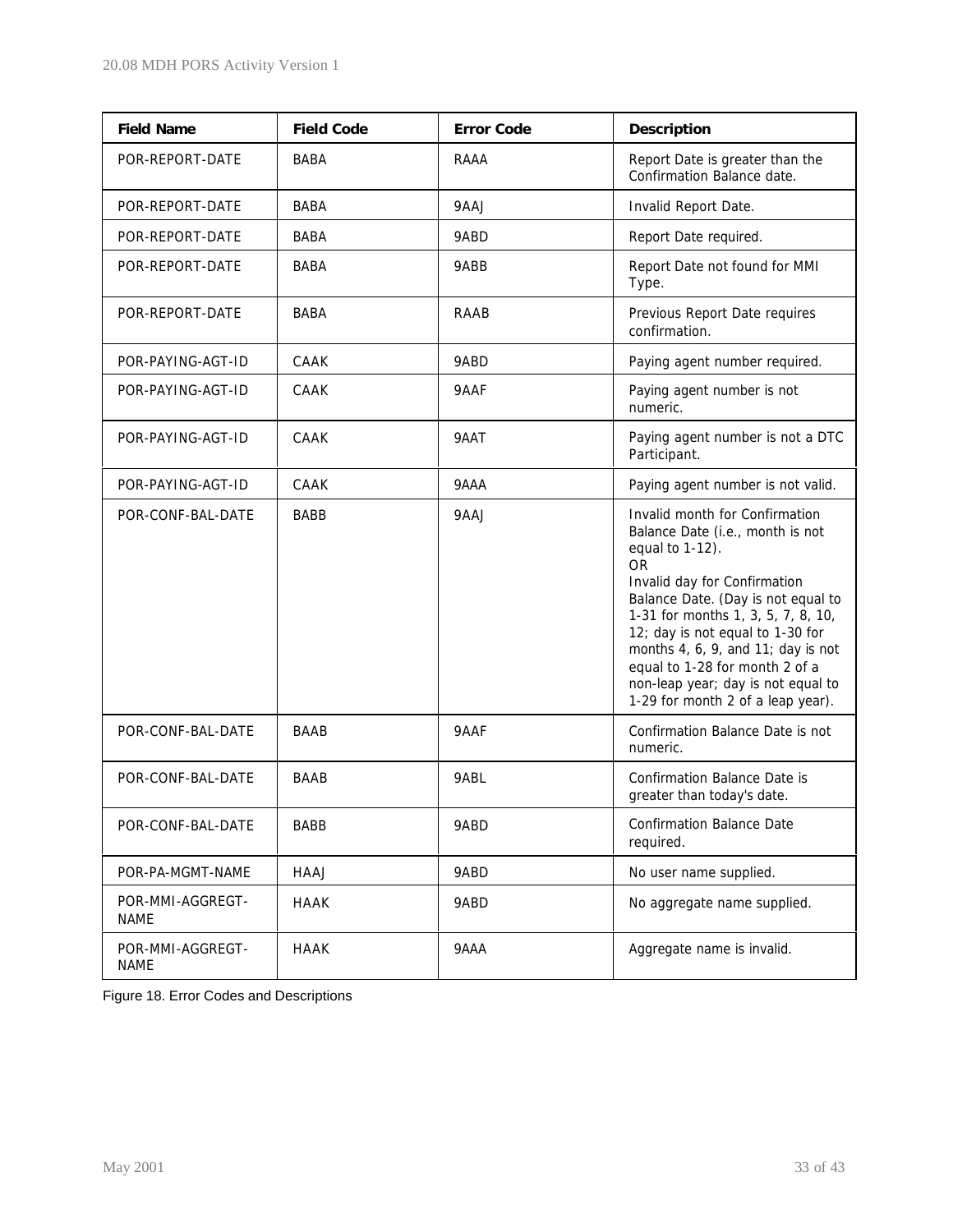# **V. MDH TECHNICAL DOCUMENTATION**

This section describes the Communications end Systems Programming Requirements for participants that wish to use the Mainframe Dual Host (MDH) System. The test and production environments at DTC are described along with guidelines for the environment at the participant's location.

The diagram below represents the 'layers' of communications that comprise an LU6.2 session:

## LU 6.2 SESSION UNDER CICS

#### **APPLICATION**



DTC HOST COMPUTER

PARTICIPANT HOST COMPUTER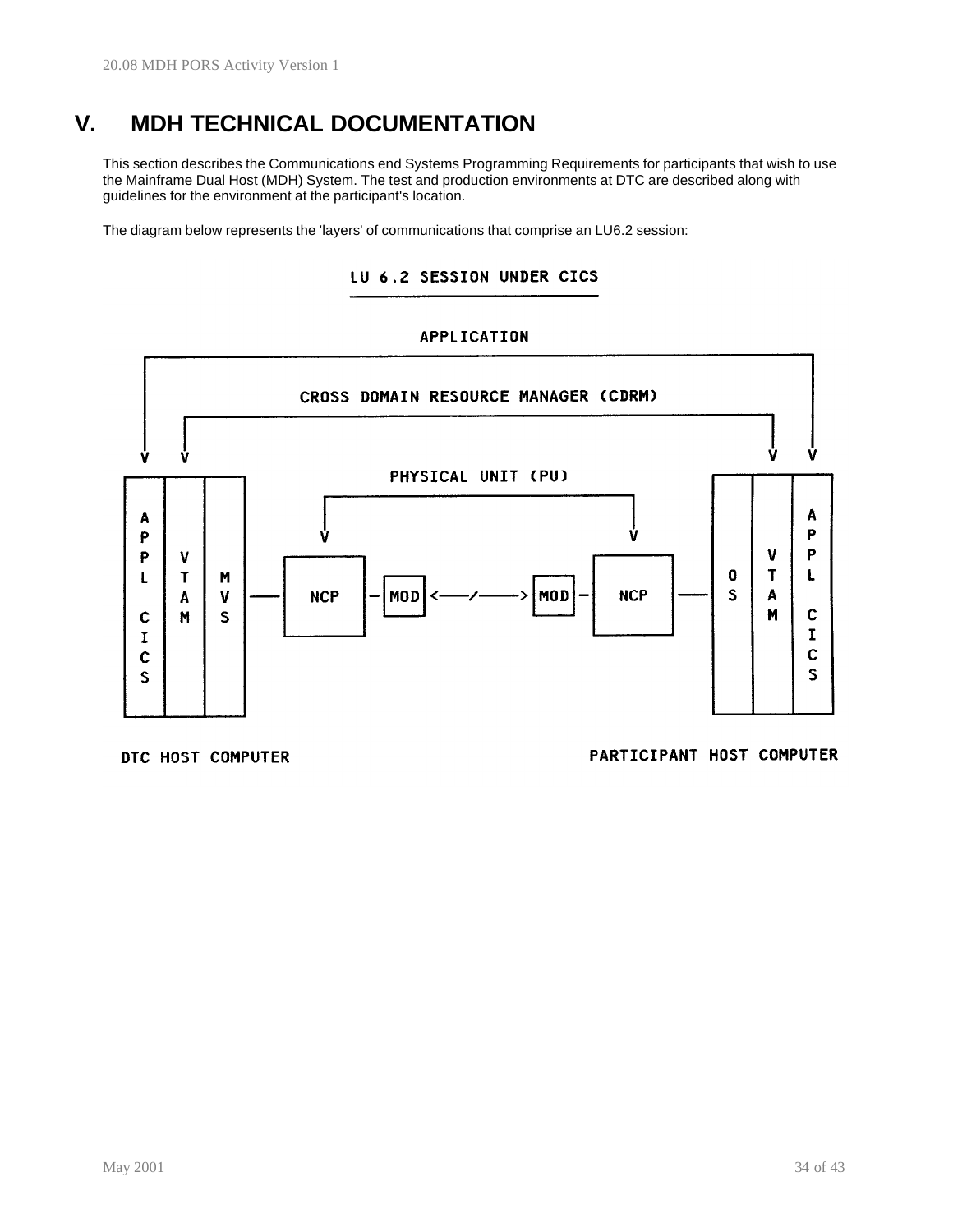## *A. General Communications Definitions*

Listed below are the characteristics of the DTC test and production systems. For a participant to use MDH, its system must have matching characteristics at the same or a higher level and this information will be exchanged with DTC as soon as it is known:

| <b>No</b>      | Feature                             | <b>DTC Test Frame</b> | <b>DTC Prod Frame</b> |
|----------------|-------------------------------------|-----------------------|-----------------------|
| 1              | <b>VTAM Level</b>                   | CSV2R8                | CSV2R8                |
| $\overline{2}$ | <b>NCP Level</b>                    | <b>V7 R5</b>          | V7 R5                 |
| 3              | <b>NETID</b>                        | <b>DTCT</b>           | <b>DTCT</b>           |
| 4              | NULL NETID **                       |                       |                       |
| 5              | <b>GWNCP</b>                        | Yes                   | Yes                   |
| 6              | <b>MAXSUBA</b>                      | 31                    | 31                    |
| $\overline{7}$ | NULL NET MAXSUBA **                 |                       |                       |
| 8              | HOST SUBAREA (NON<br>GATEWAY)       | Not applicable        | Not applicable        |
| 9              | <b>NCP SUBAREA (NON</b><br>GATEWAY) | Not applicable        | Not applicable        |
| 10             | NULL NET NCPSUBAREA **              |                       |                       |
| 11             | <b>CDRM NAME</b>                    | DTCT02                | DTCP03                |
| 12             | CDRM ADDRESS, ELEMENT<br>(GATEWAY)  | (2, 2)                | (2, 2)                |
| 13             | <b>SSCPID</b>                       | 1025                  | 1027                  |
| 14             | Transmission Group for Line         | $\mathbf{1}$          | $\mathbf{1}$          |
| 15             | ERS, VRS                            | 0,0 and 1,1           | 0,0 and 1,1           |
| 16             | MAX RU SIZE                         | 3840                  | 3840                  |
| 17             | Application Name **                 | <b>UTOR</b>           | <b>PLCICS</b>         |
| 18             | Line Name **                        |                       |                       |
| 19             | Line Station Name **                |                       |                       |

Figure 11. Communication Requirements

\*\* To be determined at time of installation by agreement between DTC and participant.

*Note:* The production link will run at 9600 Baud Full Duplex

*Note:* Items 8 and 9 do not apply if participant's installation is Gateway capable.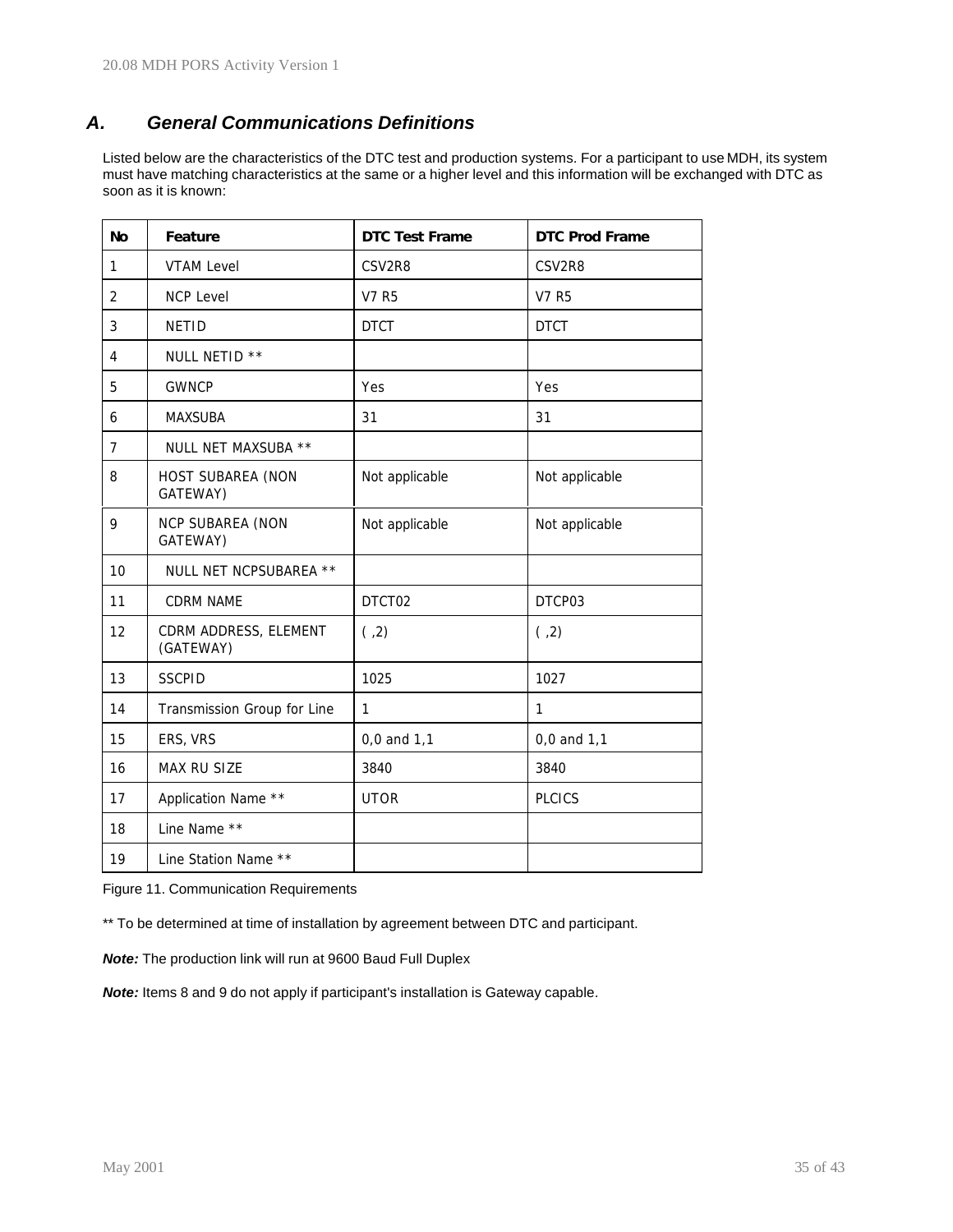## *B. Controller 'Sysgen' Definitions*

The following parameters must be included in 3705 or 3725 gens:

- **1.** For Both 3705 and 3725 Group or Line Macros:
	- − NRZI = No
	- − NEWSYNC = No
	- − DUPLEX = Full
- **2.** For 3725, code the Line Address as follows **:**
	- Address = (XXX,Full) for Full Duplex
	- Address = (XXX, Half) for Half Duplex

*Note:* IBM Informational APAR II01803 is very useful for Link Station definitions.

## *C. VTAM Requirements*

**1.** Mode Table Definitions

The required Mode Table entry for use with LU6.2 is shown below:

MODELU62 TITLE MVS/XA SYSTEM MODE TABLE FOR LU 6.2 USE

MODULE NAME = MODELU62

| <b>MODELU62</b> | <b>MODETAB</b> |                         |
|-----------------|----------------|-------------------------|
| <b>SNASVCMG</b> | <b>MODEENT</b> | LOGMODE=SNASVCMG        |
| <b>SNASVCUS</b> | <b>MODEENT</b> | <b>LOGMODE=SNASVCUS</b> |
|                 | <b>MODEEND</b> |                         |
|                 | <b>END</b>     |                         |

- **2.** VTAM CICS Application Definition
	-

**\***

**XXX APPL EAS=160, ESTIMATED CONCURRENT SESSIONS**  $ACBNAME = XXX$ , **SONSCIP=YES, VPACING=3 MODETAB=MODELU62, PARSESS=YES, AUTH=(ACQ,VPACE,PASS)**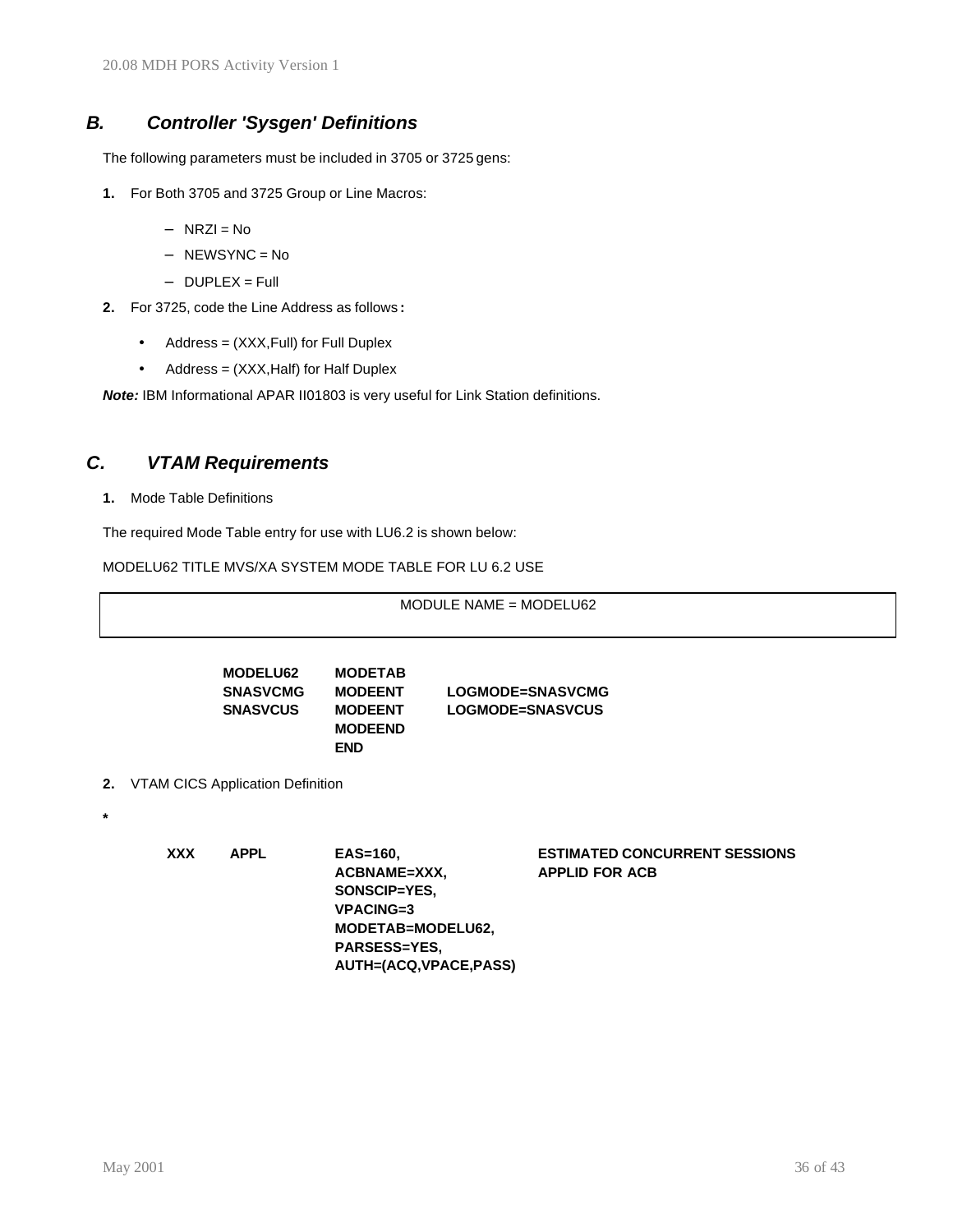## *D. CICS Requirements (General)*

The participant's system must have the following:

- **1.** At least CICS Release 1.6.1.
- **2.** At least a PUT Level 8601 (with Release 1.6.1).
- **3.** A TCT entry defining the CICS/LU6.2 line as suggested below. This entry defines the link for the LU6.2 Communications Facility and will be allocated by the LU6.2 Participant Application Region.

| <b>LU62</b> | <b>DFHTCT</b> | TYPE=SYSTEM,             | <b>DEFINE IRC</b>                       |
|-------------|---------------|--------------------------|-----------------------------------------|
|             |               | ACCMETH=VTAM,            | <b>USE VTAM</b>                         |
|             |               | TRMTYPE=LUTYPE62,        | <b>LOGICAL UNIT 6.2</b>                 |
|             |               | <b>FEATURE=SINGLE,</b>   | <b>SINGLE SESSION</b>                   |
|             |               | SYSIDNT=LU62,            | <b>NAME OF THIS LINK (ANY NAME)</b>     |
|             |               | NETNAME=PLCICS,          | <b>APPLID OF REMOTE SYSTEM AT DTC -</b> |
|             |               |                          | (NOTE: USE TTCICS FOR TESTING)          |
|             |               | <b>MODENAME=SNASVCUS</b> | <b>LOG MODE ENTRY NAME -</b>            |
|             |               |                          | <b>MATCH TO MODETAB ENTRY</b>           |
|             |               | BUFFER=1024.             | <b>OUTBOUND RUSIZE</b>                  |
|             |               | <b>RUSIZE=1024,</b>      | <b>INBOUND RUSIZE</b>                   |
|             |               | TCTUAL=172               | <b>OPTIONAL TCT USER AREA</b>           |

Participants must provide DTC with the NETNAME, that is, 'APPLID', of *their* systems for inclusion in the DTC DFHTCT.

*Note:* It is recommended that the participant consider maintaining a separate CICS Region for the LU6.2 link with DTC. This will facilitate the coordination of PTF upgrades at each location and avoid incompatible versions of CICS. A policy paper discussing this issue is available upon request.

## *E. CICS/LU6.2 Application Requirements*

Shown below are two skeleton programs that highlight the key activities required to establish an LU6.2 session with the MDH system and send and receive data.

The code is a combination of actual CICS commands, mainly related to establishing the session and conversing, and pseudocode,which indicates the sequence of block types that will be transmitted back and forth over the communication line.

**1.** Initialization

#### **EXEC CICS HANDLE ABEND LABEL(LU62-EXIT) END-EXEC. EICS HANDLE CONDITION SYSIDERR(ALLOC-FAIL) END-EXEC.**

**2.** Allocate an LU6.2 session with the MDH System.

#### **EXEC CICS ALLOCATE SYSID(LU62-SYSTEM) END-EXEC.**

Where the label 'LU62-SYSTEM' should be the TCT ID of the remote facility, that is, DTC.

*Note:* When the resource is not available (DTC System is down or the session has already been taken), the program will wait at this point until the session becomes available.

#### **MOVE EIBRSRCE TO LU62-ID.**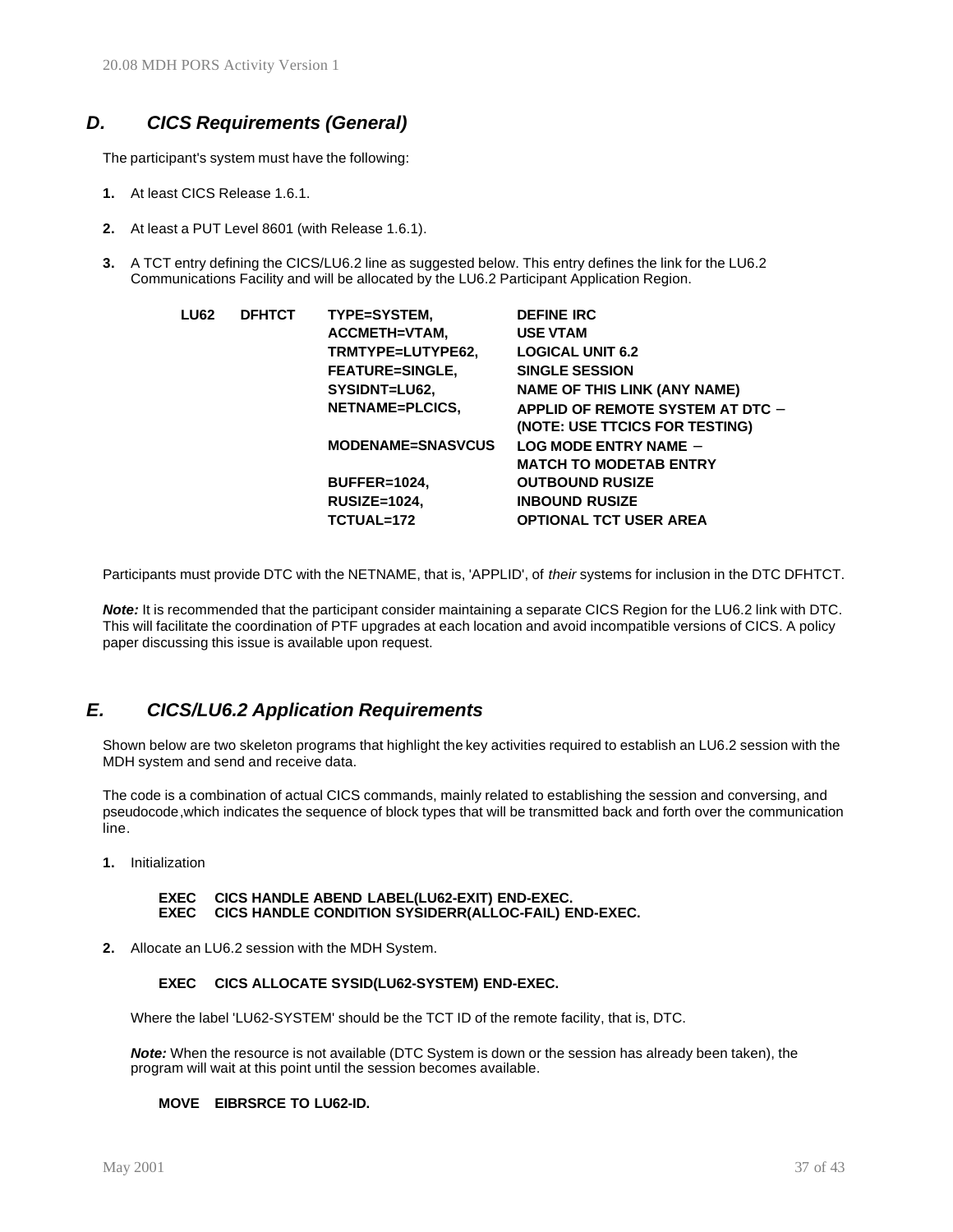Where the label 'LU62-ID' is a storage area for the Session-ID required in subsequent code.

| <b>EXEC</b> | <b>CICS</b> | <b>CONNECT</b> | <b>PROCESS</b>       |
|-------------|-------------|----------------|----------------------|
|             |             |                | PROCNAME(PROC-NAME)  |
|             |             |                | <b>PROCLENGTH(4)</b> |
|             |             |                | SYNCLEVEL(1)         |
|             |             |                | CONVID(LU62-ID)      |
|             |             |                | END-EXEC.            |
|             |             |                |                      |

Where 'PROC-NAME' is a 4-byte constant 'LU62:

- **3.** Format a Type-01 signon block in Working-Storage including signon-ID and password.
- **4.** Send the block to DTC and receive the response (Type-02 block).

| <b>EXEC</b> | <b>CICS</b> | <b>CONVERSE</b> |                                |
|-------------|-------------|-----------------|--------------------------------|
|             |             |                 | CONVID(LU62-ID)                |
|             |             |                 | <b>FROM(SIGNON-BLOCK-AREA)</b> |
|             |             |                 | FROMLENGTH(BLOCK-01-LENGTH)    |
|             |             |                 | SET(BLL-CELL-2)                |
|             |             |                 | TOLENGTH(BLOCK-02-LENGTH)      |
|             |             |                 | <b>END-EXEC.</b>               |
|             |             |                 |                                |

- **5.** Validate block Type-02 returned by LU6.2 and that the signon was accepted.
- **6.** Determine which function, 'DO', 'PO', etc., to request.
- **7.** Build and send a 'DO', 'PO', etc., Function Request (Type-03 block) and wait for the response (Type-04 block).

**EXEC CICS CONVERSE**

**CONVID(LU62-ID) FROM(BLOCK-03-AREA) FROMLENGTH(BLOCK-03-LENGTH) SET (BLL-CELL-4) TOLENGTH(BLOCK-04-LENGTH) END-EXEC.**

- **8.** Validate block Type-04 and response.
- **9.** Get the next transactions to be sent (up to 10) and build a Type-05 data block.
- **10.** Send the block and wait for the Type-06 block response.

**EXEC CICS CONVERSE**

**CONVID(LU62-ID) FROM(BLOCK-05-AREA) FROMLENGTH(BLOCK-05-LENGTH) SET(BLL-CELL-6) TOLENGTH(BLOCK-06-LENGTH) END-EXEC.**

**11.** Validate block Type-06 and response.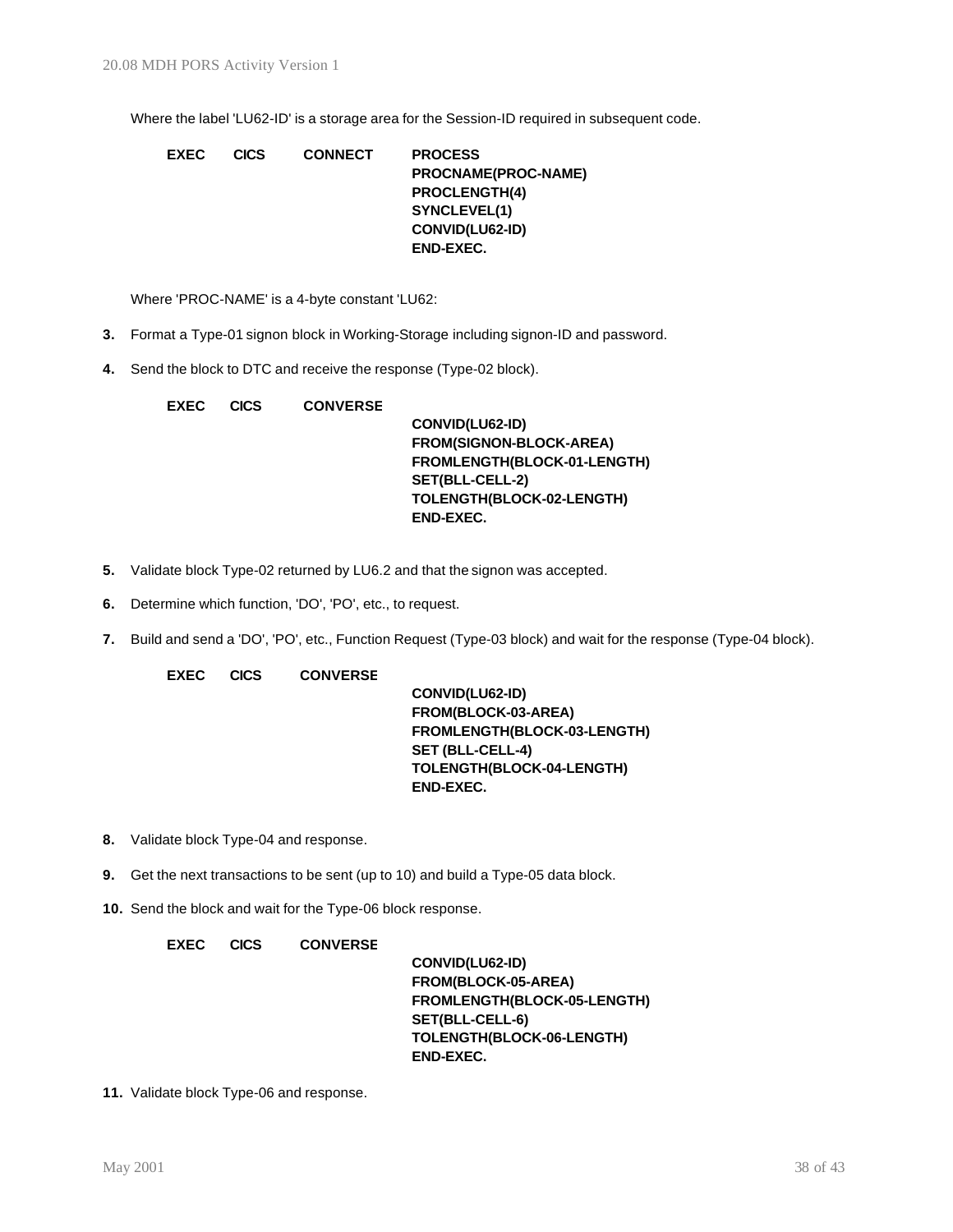- **12.** If more transactions, go to send more data (Step 9).
- **13.** Otherwise, build and send an 'END' Type-05 data block and go to process the next function (Step 6).
- **14.** When there is no more input, build and send a signoff (Type-90) block and wait for the response (Type-91) block.
- **15.** Free the session**.**

#### **EXEC CICS FREE SESSION(LU62-ID) END-EXEC.**

**16.** Terminate the program.

#### *Important Notes:*

- Coding should be included after every 'CONVERSE' instruction to test for a Type-99 block. This block will be returned if there is any MDH system failure at DTC.
- The 'HANDLE ABEND' Routine must contain:
	- **EXEC CICS FREE SESSION(LU62-ID) END-EXEC**.

as its first statement.

• In the 'HANDLE ABEND' Routine, a 'USER ABEND' is acceptable only after the 'FREE SESSION' has been requested. This is required in order to keep the LU6.2 session synchronized.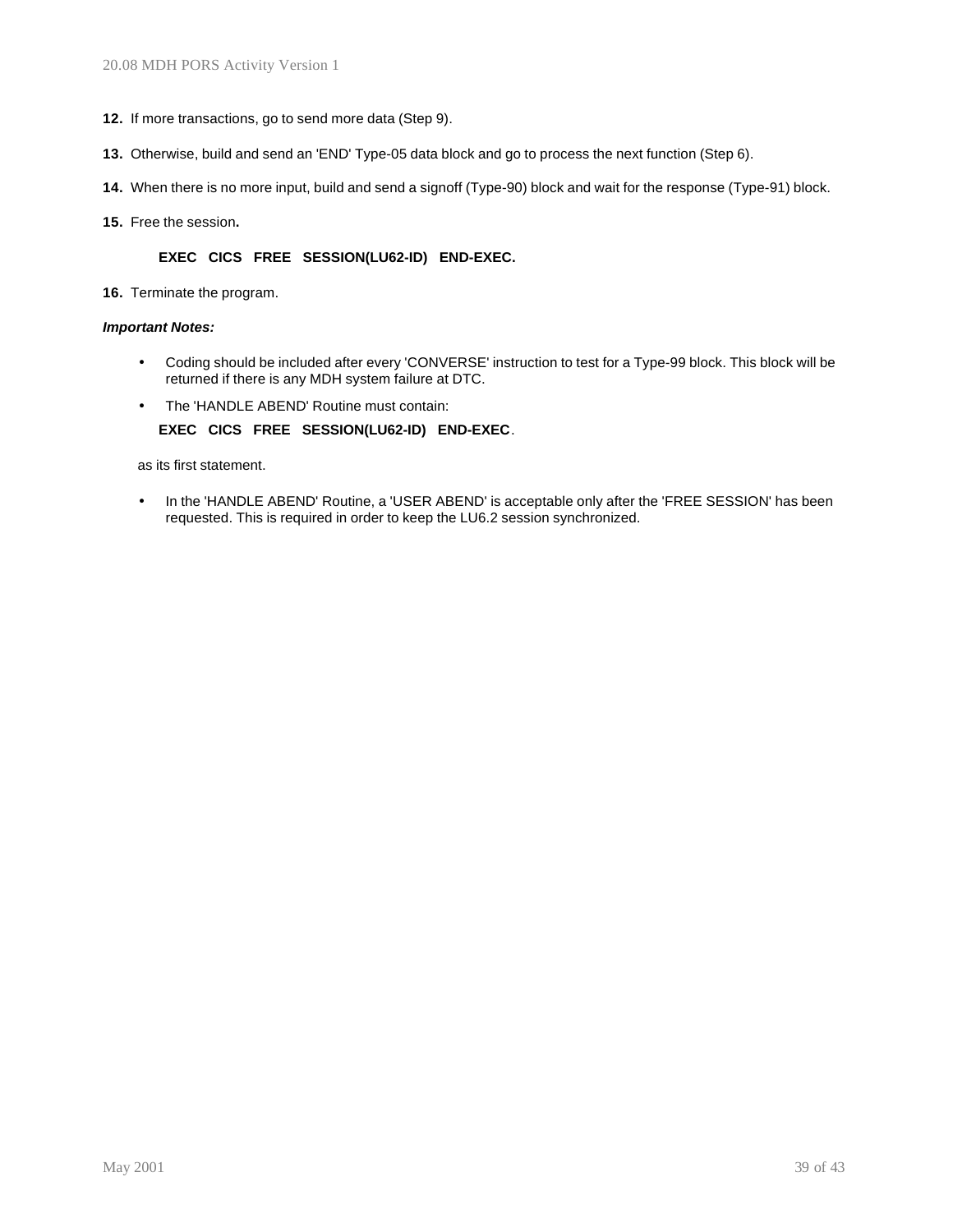Purpose: This code describes the LU 6.2 participant processing needed to receive 'DO', 'PO', etc., transactions from DTC.

Note: *Recovery logic is not included here.*

**1.** Initialization

| <b>EXEC</b> | <b>CICS</b> | <b>HANDLE</b> | <b>ABEND</b>     | LABEL(LU62-EXIT)            | <b>END-EXEC.</b> |
|-------------|-------------|---------------|------------------|-----------------------------|------------------|
| <b>EXEC</b> | <b>CICS</b> | <b>HANDLE</b> | <b>CONDITION</b> | <b>SYSIDERR(ALLOC-FATL)</b> | <b>END-EXEC.</b> |

**2.** Allocate an LU6.2 session with the MDH System.

#### **EXEC CICS ALLOCATE SYSID(LU62-SYSTEM) END-EXEC.**

Where the label 'LU62-SYSTEM' should be the TCT ID of the remote facility, that is, DTC.

*Note:* When the resource is not available (DTC System is down or the session has already been taken), the program will wait at this point until the session becomes available.

#### **MOVE EIBRSRCE TO LU62-ID.**

Where the label 'LU62-ID' is a storage area for the Session-ID required in subsequent code.

| <b>EXEC</b> | <b>CICS</b> | <b>CONNECT</b> | <b>PROCESS</b>        |
|-------------|-------------|----------------|-----------------------|
|             |             |                | PROCNAME(PROC-NAME)   |
|             |             |                | <b>PROC LENGTH(4)</b> |
|             |             |                | SYNCLEVEL(1)          |
|             |             |                | CONVID(LU62-ID)       |
|             |             |                | <b>END-EXEC</b>       |
|             |             |                |                       |

Where 'PROC-NAME' is a 4-byte constant 'LU62'

- **3.** Format a Type-01 signon block in Working-Storage including signon-ID and password.
- **4.** Send the block to DTC and receive the response (Type '02 block).

#### **EXEC CICS CONVERSE**

**CONVID(LU62-ID) FROM(SIGNON-BLOCK-AREA) FROMLENGTH(BLOCK-01-LENGTH) SET(BLL-CELL-2) TOLENGTH(BLOCK-02-LENGTH) END-EXEC**

**5.** Validate block Type-02 returned by LU6.2 and that the signon was accepted.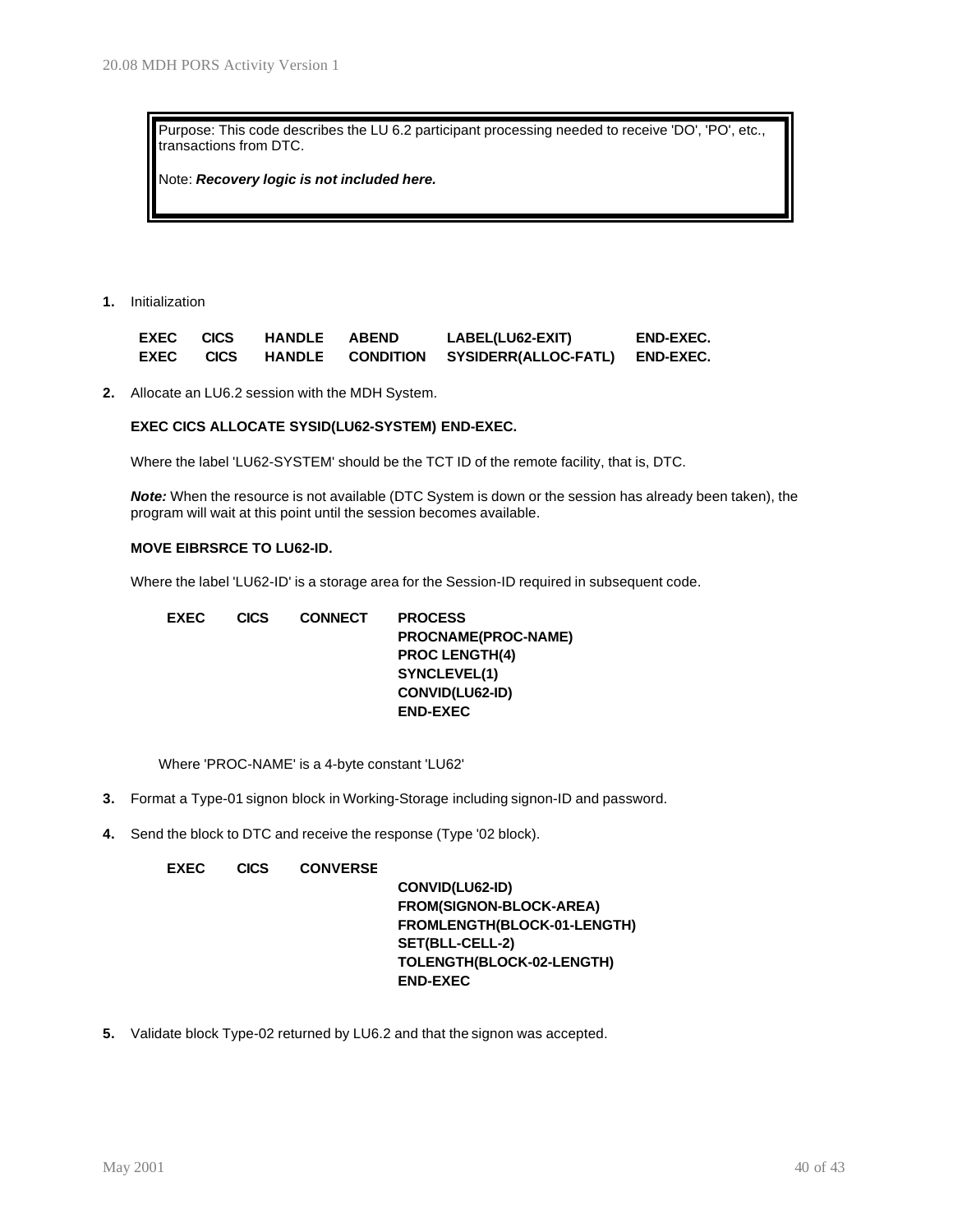**6.** Build and send an 'MDLU' Function Request (Type-03 block) and wait for the response (Type-04 block).

| <b>EXEC</b> | <b>CICS</b> | <b>CONVERSE</b> |                             |
|-------------|-------------|-----------------|-----------------------------|
|             |             |                 | CONVID(LU62-ID)             |
|             |             |                 | FROM(BLOCK-03-AREA)         |
|             |             |                 | FROMLENGTH(BLOCK-03-LENGTH) |
|             |             |                 | SET(BLL-CELL-4)             |
|             |             |                 | TOLENGTH(BLOCK-04-LENGTH)   |
|             |             |                 | <b>END-EXEC.</b>            |
|             |             |                 |                             |

- **7.** Validate block Type-04 and response.
- **8.** Build a Type-07 block containing 'ALL' to receive all messages or a range of message numbers.
- **9.** Send the block.

| <b>EXEC</b> | <b>CICS</b> | <b>SEND</b> |                         |
|-------------|-------------|-------------|-------------------------|
|             |             |             | CONVID(LU62-TD)         |
|             |             |             | FROM(BLOCK-07-AREA)     |
|             |             |             | LENGTH(BLOCK-07-LENGTH) |
|             |             |             | <b>INVITE</b>           |
|             |             |             | <b>WAIT</b>             |
|             |             |             | <b>END-EXEC.</b>        |

**10.** Issue a Receive for the Type-08 Response block, test whether a Confirmation is required and, if so, send the Confirmation.

**EXEC CICS RECEIVE**

**CONVID(LU62-ID) INTO(BLOCK-08-RESPONSE-AREA) LENGTH(BLOCK-08-LENGTH) END-EXEC.**

#### **IF EIBCONF EQUAL HIGH-VALUES**

**EXEC CICS ISSUE CONFIRMATION CONVID(LU62-ID) END-EXEC.**

- **11.** Determine whether the Type-08 block contains 'NONE', 'END', or data:
	- If 'NONE', go to end the session (Step 15).
	- If 'END', go to end the session (Step 15).
	- If data, go to process the transactions (Step 12).
- **12.** Process the block of data.